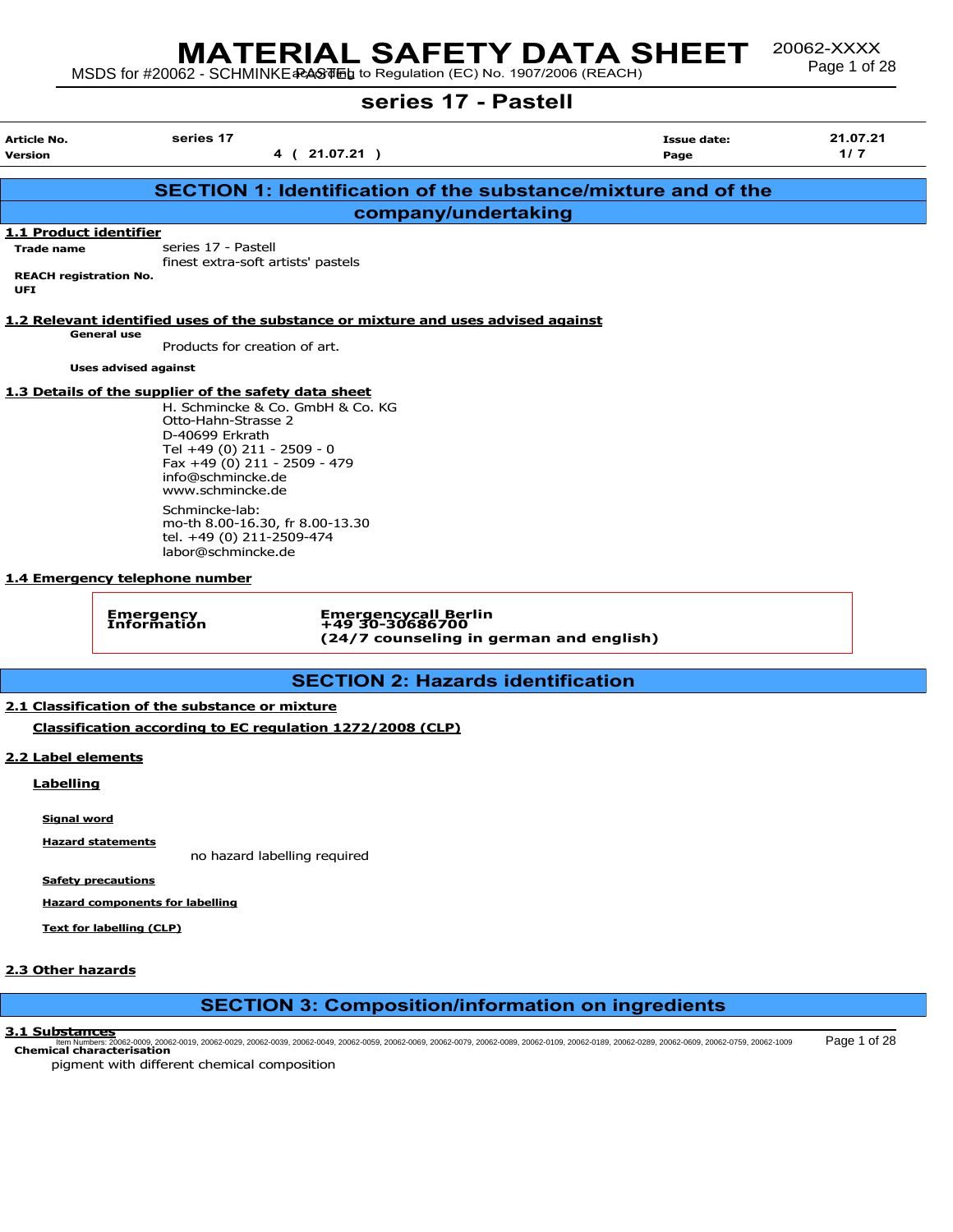| Article No.<br><b>Version</b> | series <sup>47</sup> | 07.24<br>л. | <b>Issue date:</b><br>Page | 10721<br>. .<br>$\sim$ $\sim$<br>$\mathbf{z}$ |
|-------------------------------|----------------------|-------------|----------------------------|-----------------------------------------------|
|                               |                      |             |                            |                                               |

CAS-Number EINECS / ELINCS / NLP EU index number Customs tariff number REACH registration No. RTECS-no. Hazchem-Code CI-Number

## 3.2 Mixtures

Additional information

## SECTION 4: First aid measures

### 4.1 Description of first aid measures

#### General information

If you feel unwell, seek medical advice (show the label where possible).

## In case of inhalation

In case of allergic symptoms, especially in the breathing area, seek medical advice immediately.

#### In case of skin contact

Wash with generous amount of water and soap. May cause sensitisation especially in sensitive humans. Frequently or prolonged contact with skin may cause dermal irritation.

#### After eye contact

In case of contact with eyes, rinse immediately with plenty of flowing water for 10 to 15 minutes holding eyelids apart. Seek medical attention if irritation persists.

#### After swallowing

Rinse mouth with water. Seek medical treatment in case of troubles.

#### 4.2 Most important symptoms and effects, both acute and delayed

## 4.3 Indication of any immediate medical attention and special treatment needed

## SECTION 5: Firefighting measures

## 5.1 Extinguishing media

#### Suitable extinguishing media

Product is non-combustible. Extinguishing materials should therefore be selected according to surroundings.

Extinguishing media which must not be used for safety reasons

none water Full water jet,

## 5.2 Special hazards arising from the substance or mixture

In case of fire may be liberated: sulphur oxides, Carbon monoxide and carbon dioxide

### 5.3 Advice for firefighters

Special protective equipment for firefighters

Additional information

## SECTION 6: Accidental release measures

# 6.1 Personal precautions, protective equipment and emergency procedures<br>THEM NUMBERS: 20062-0009, 20062-0029, 20062-0029, 20062-0039, 20062-0039, 20062-0039, 20062-0039, 20062-009, 20062-0189, 20062-0189, 20062-0289, 20062

6.2 environmental precautions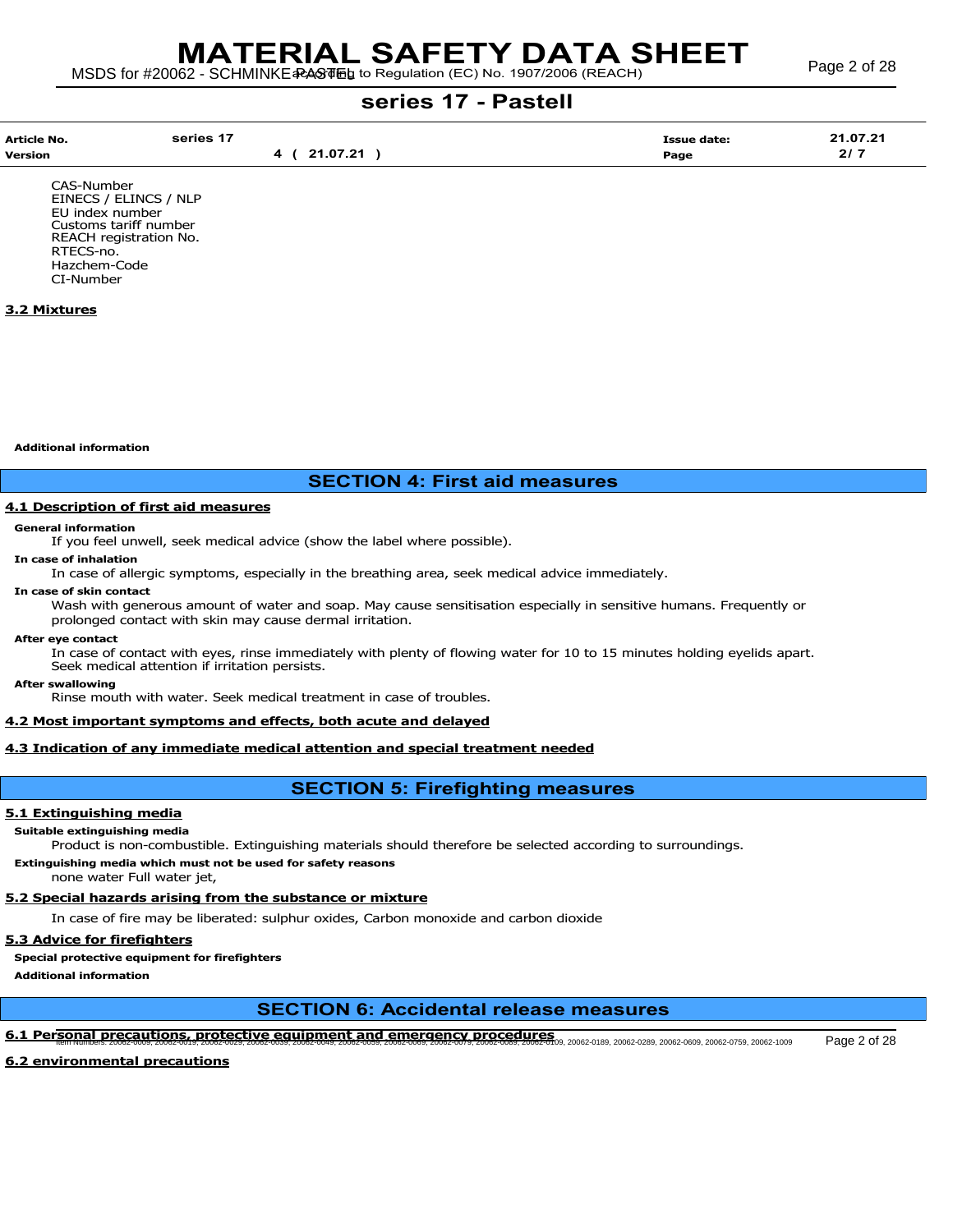| <b>Article No.</b> | series 17 | <b>Issue date:</b> | 21.07.21 |
|--------------------|-----------|--------------------|----------|
| <b>Version</b>     | 21.07.21  | Page               | 3/7      |

Discharge into the environment must be avoided.

#### 6.3 Methods and material for containment and cleaning up Methods for cleaning up

Take up mechanically, placing in appropriate containers for disposal.

Additional information

#### 6.4 Reference to other sections

Dispose of waste according to applicable legislation. refer to section 13

## SECTION 7: Handling and storage

#### 7.1 Precautions for safe handling

#### Advices on safe handling

Do not breathe dust. Handle in accordance with good industrial hygiene and safety practice. Avoid contact with skin. Avoid dust formation. Wash hands before breaks and after work.

#### Precautions against fire and explosion

#### 7.2 Conditions for safe storage, including any incompatibilities

Requirements for storerooms and containers

Keep container tightly closed.

Hints on joint storage Storage class Further details Protect from moisture contamination.

#### 7.3 Specific end use(s)

No special measures necessary if stored and handled as prescribed.

## SECTION 8: Exposure controls/personal protection

#### 8.1 Control parameters

## 8.2 Exposure controls

### Occupational exposure controls

#### Respiratory protection

With the formation of dust, use a dust mask.

Hand protection

Protect skin by using skin protective cream.

#### Eye protection

In case of dust formation: tightly sealed goggles according to EN 166

Body protection

Wear suitable protective clothing. Wash contaminated clothing prior to re-use.

General protection and hygiene measures When using do not eat, drink or smoke. Wash hands before breaks and after work.

## SECTION 9: Physical and chemical properties

#### 9.1 information on basic physical and chemical properties solid

odourless

| Form   | s |
|--------|---|
| Colour |   |
| Odour  |   |

min max

Initial boiling point and boiling range Melting point/freezing point

Flash point/flash point range

FlammaRhility: 20062-0009, 20062-0019, 20062-0029, 20062-0039, 20062-0049, 20062-0059, 20062-0079, 20062-0089, 20062-0109, 20062-0189, 20062-0289, 20062-0609, 20062-0759, 20062-1009 Page 3 of 28 Ignition temperature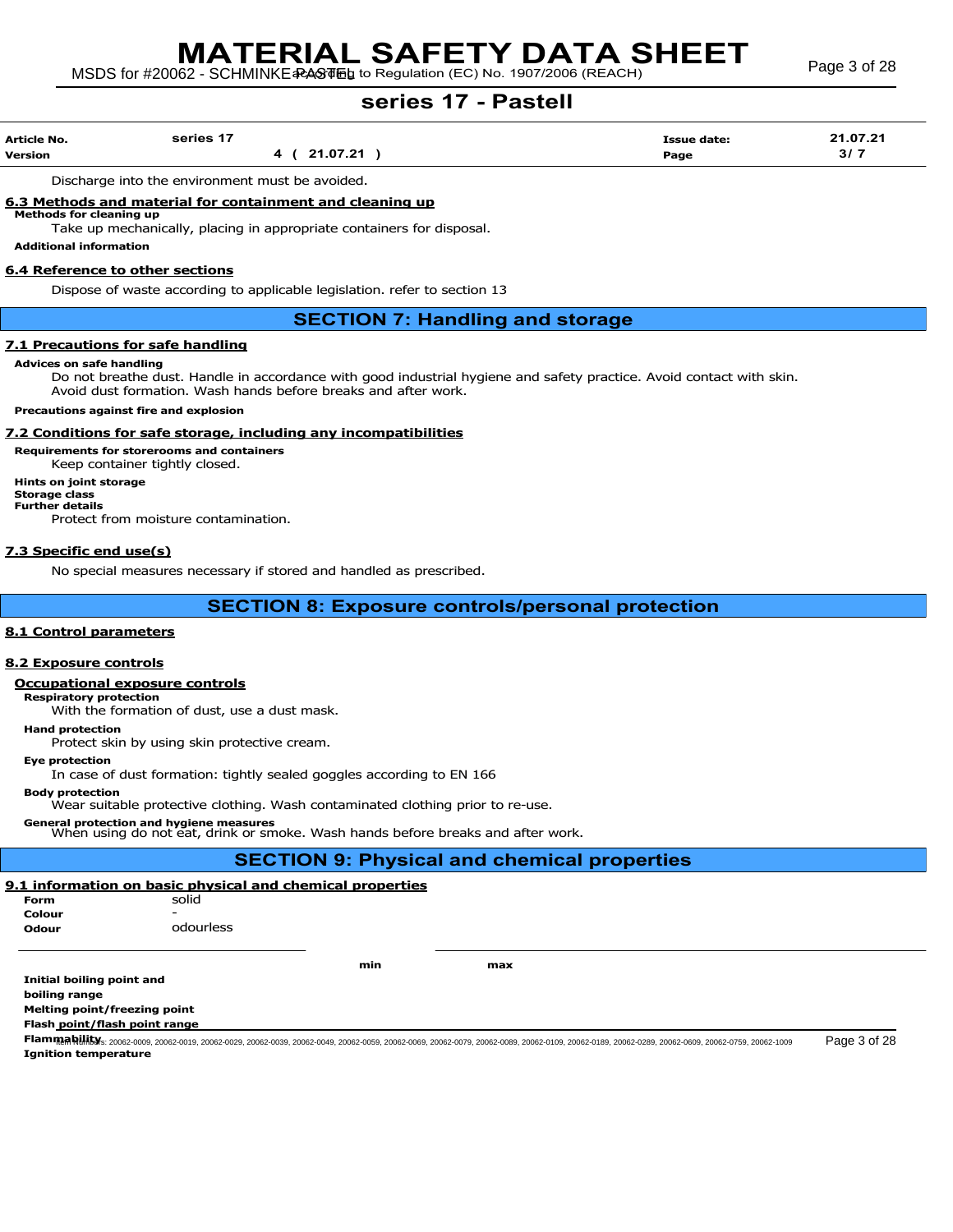| <b>Article No.</b>                     | series 17 |                |              | <b>Issue date:</b> | 21.07.21 |  |
|----------------------------------------|-----------|----------------|--------------|--------------------|----------|--|
| <b>Version</b>                         |           | 4 ( 21.07.21 ) |              | Page               | 4/7      |  |
| <b>Auto-ignition temperature</b>       |           |                |              |                    |          |  |
| <b>Explosion limits</b>                |           |                |              |                    |          |  |
| <b>Refraction index</b>                |           |                |              |                    |          |  |
| PH                                     |           |                |              |                    |          |  |
| <b>Viscosity</b>                       |           |                |              |                    |          |  |
| <b>Viscosity</b>                       |           |                |              |                    |          |  |
| <b>Vapour pressure</b>                 |           |                |              |                    |          |  |
| <b>Density</b>                         |           |                | $3 - 5$ g/ml | 20 $\degree$ C     |          |  |
| Partition coefficient: n-octanol/water |           |                |              |                    |          |  |

Danger of explosion

#### 9.2 Other information

## SECTION 10: Stability and reactivity

#### 10.1 Reactivity

No hazardous reaction when handled and stored according to provisions.

#### 10.2 Chemical stability

Product is stable under normal storage conditions.

### 10.3 Possibility of hazardous reactions

10.4 Conditions to avoid

none heat

On heating or in case of fire toxic gases may form.

## 10.5 Incompatible materials

strong acids

## 10.6 Hazardous decomposition products

none

# SECTION 11: Toxicological information

## 11.1 Information on toxicological effects

Acute toxicity No data available In case of inhalation No data available After swallowing No data available In case of skin contact No data available After eye contact

No data available

### Practical experience

## General remarks

# SECTION 12: Ecological information

## 12.1 Toxicity

Aquatic toxicity

Water Maxers: Class-0009, 20062-0019, 20062-0429, 20062-0039, 20062-0049, 20062-0059, 20062-0069, 20062-0079, 20062-0089, 20062-0199, 20062-0199, 20062-0299, 20062-0609, 20062-050, 20062-0609, 20062-0609, 20062-0609, 20062 WGK catalog number General information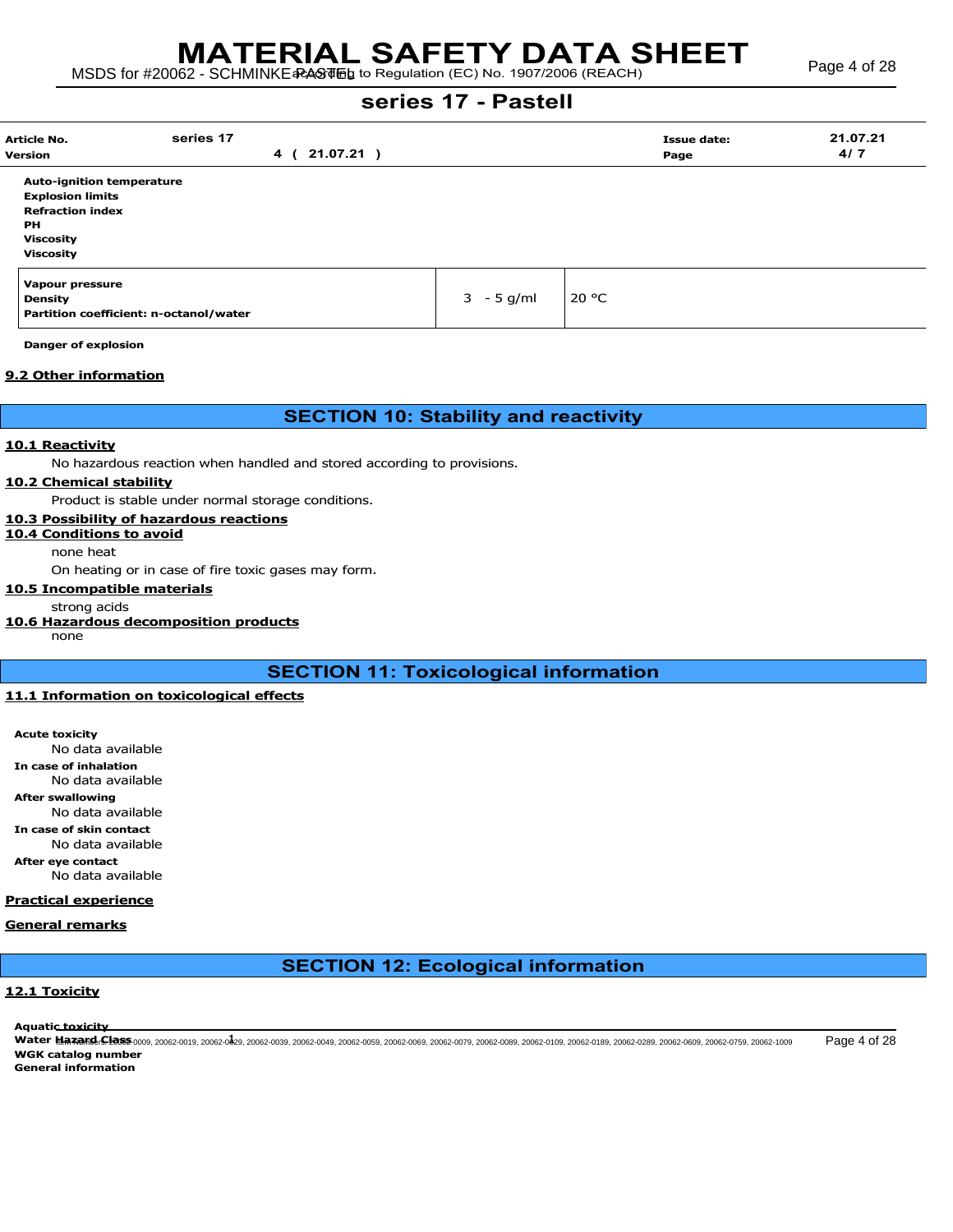| Article No.    | series 17 |          | <b>Issue date:</b> | 21.07.21             |
|----------------|-----------|----------|--------------------|----------------------|
| <b>Version</b> | 4         | 21.07.21 | Page               | 5/7<br>$\sim$ $\sim$ |

## 12.2 Persistence and degradability

Further details Product is partially biodegradable. Oxygen demand

#### 12.3 Bioaccumulative potential

Bioconcentration factor (BCF) Partition coefficient: n-octanol/water

#### 12.4 Mobility in soil

No data available

## 12.5 Results of PBT and vPvB assessment

No data available

#### 12.6 Other adverse effects

General information

SECTION 13: Disposal considerations

#### 13.1 Waste treatment methods

## **Product**

Waste key number

080112 080112 waste paint and varnish other than those mentioned in 080111 Recommendation

## Package

Waste key number

Recommendation

Non-contaminated packages may be recycled. Handle contaminated packages in the same way as the substance itself.

#### Additional information

Send to a hazardous waste incinerator facility under observation of official regulations.

SECTION 14: Transport information

#### 14.1 UN number

#### 14.2 UN proper shipping name

ADR, ADN No dangerous good in sense of these transport regulations. IMDG, IATA

Danger releasing substance

#### 14.3 Transport hazard class(es)

ADR, ADN IMDG IATA

#### 14.4 Packing group

#### 14.5 Environmental hazards

Marine Pollutant - IMDG Marine Pollutant - ADN

#### 14.6 Special precautions for user

Land tramsport (40R/2010) Page 5 of 28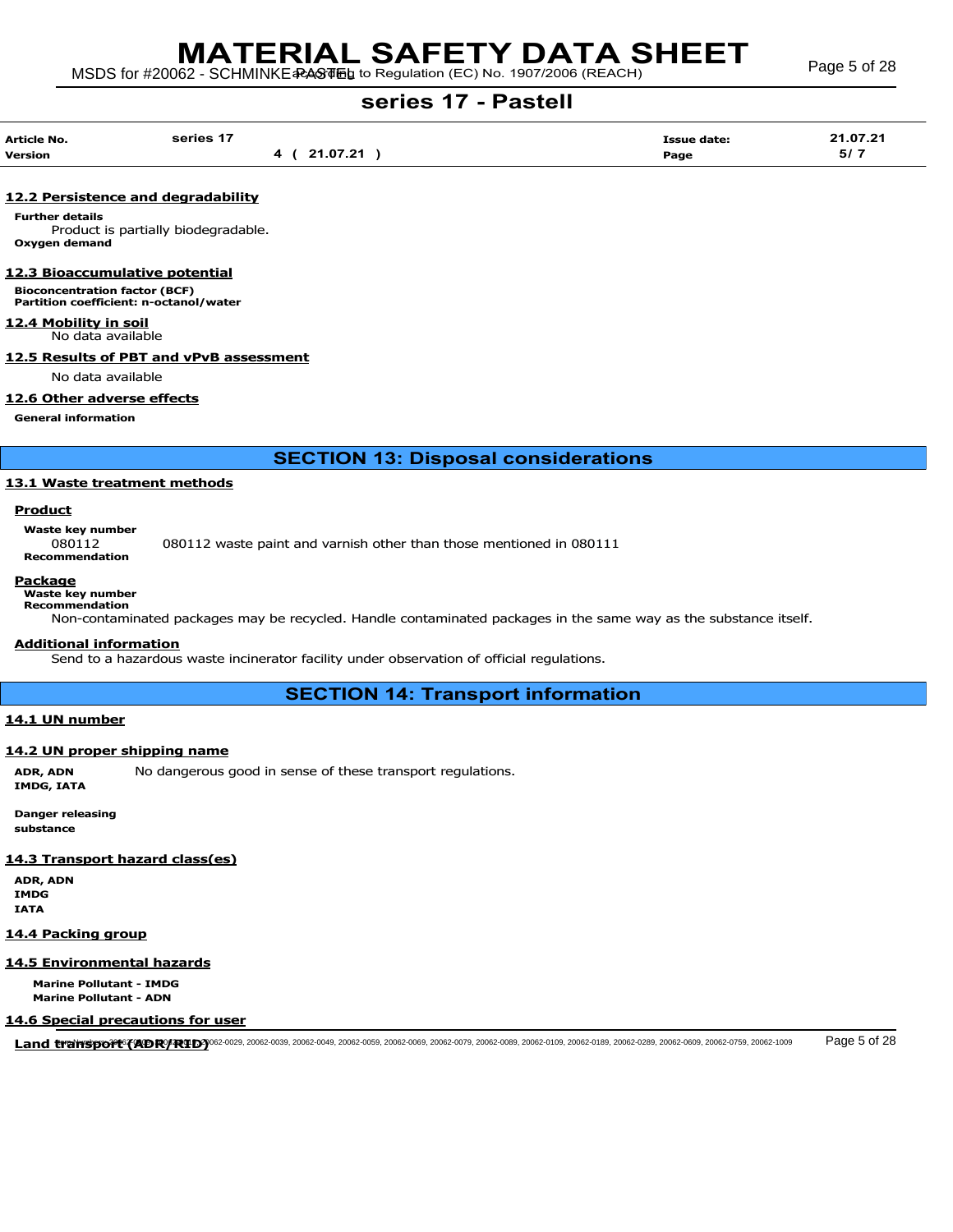| Article No.<br>Version<br>____ | series 17 | በ7 21<br>. .<br>21.07.21 | <b>Issue date:</b><br>Page | 21.07.21<br>6/7 |
|--------------------------------|-----------|--------------------------|----------------------------|-----------------|
|                                |           |                          |                            |                 |

Code: ADR/RID Kemmler-number Hazard label ADR Limited quantities Package: Instructions Package: Special provisions Special provisions for packing together Portable tanks: Instructions Portable tanks: Special provisions Tank coding Tunnel restriction Remarks EQ Special provisions

#### Sea transport (IMDG)

EmS Special provisions Limited quantities Package: Instructions Package: Special provisions IBC: Instructions IBC: Provisions Tank instructions IMO Tank instructions UN Tank instructions Special provisions Stowage and segregation Properties and observations Remarks EQ

#### Air transport (IATA-DGR)

Hazard Passenger Passenger LQ Cargo ERG Remarks EQ Special Provisioning

#### 14.7 Transport in bulk according to Annex II of MARPOL 73/78 and the IBC Code

No data available

SECTION 15: Regulatory information

## Bezeichner in aktueller Sprache fehlt!

# National regulations

## **Europe**

Contents of VOC [%] Contents of VOC [g/L] Further regulations, limitations and legal requirements

## **Germany**

Ston@gr.Mers:20062-0009, 20062-0019, 20062-0029, 20062-0039, 20062-0049, 20062-0069, 20062-0079, 20062-0089, 20062-0109, 20062-0089, 20062-0609, 20062-0699, 20062-0609, 20062-0609, 20062-1009 Page 6 of 28 Water Hazard Class 1 WGK catalog number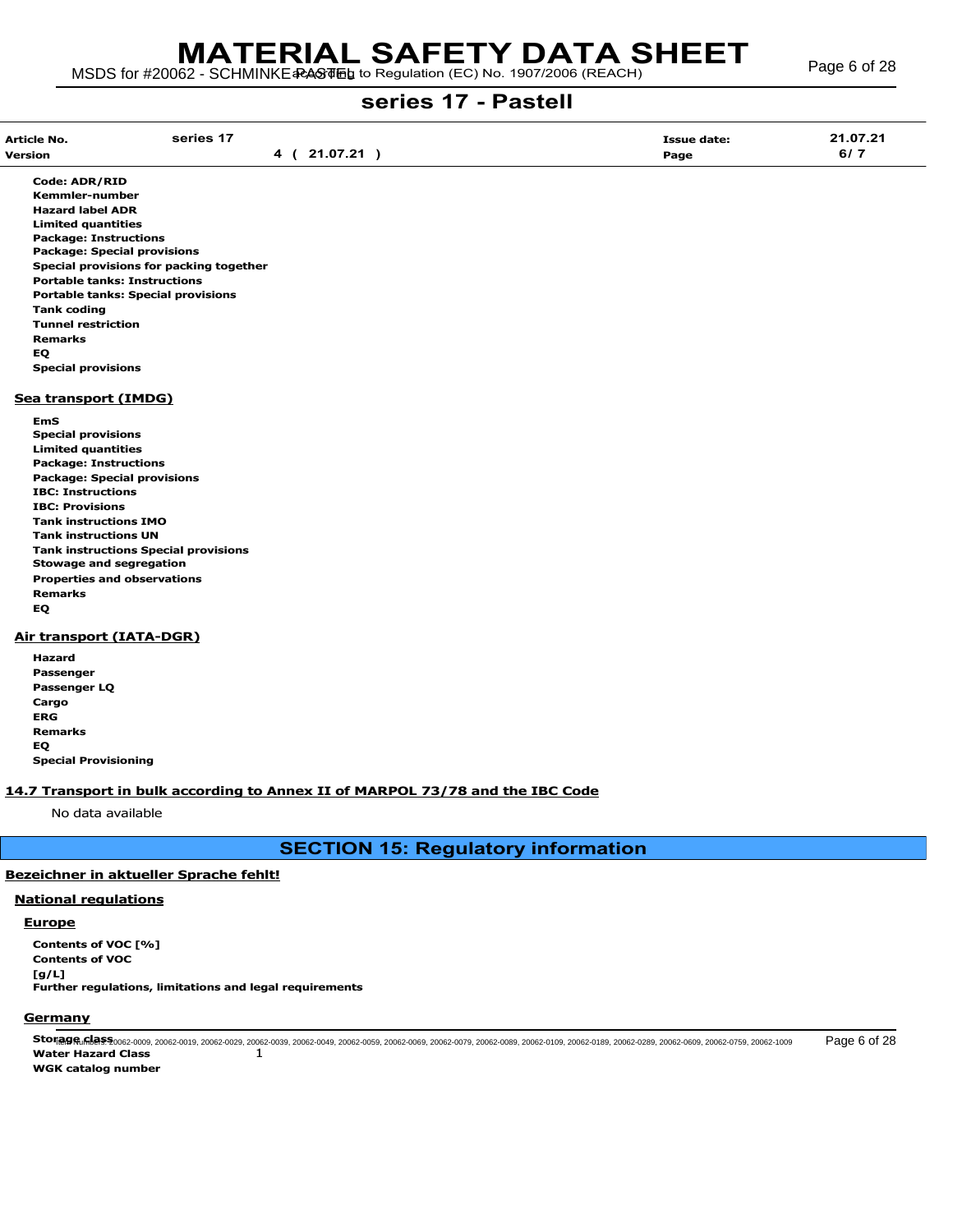| Article No.<br>. | series 17 |                 | Issue date: | 21.07.21 |
|------------------|-----------|-----------------|-------------|----------|
| Version          |           | <b>24.07.24</b> | Page        |          |

Incident regulation Information on working limitations

Further regulations, limitations and legal requirements

#### **Denmark**

Further regulations, limitations and legal requirements

#### Hungary

Further regulations, limitations and legal requirements

#### Great Britain

Further regulations, limitations and legal requirements

#### **Switzerland**

 $\Omega$ 

Contents of VOC [%]

Further regulations, limitations and legal requirements

## Bezeichner in aktueller

#### Sprache fehlt!

Further regulations, limitations and legal requirements

Federal Regulations State Regulations

This product may contains a chemical known to the State of California to cause cancer.

For further information, see appendix.

#### Canada

Further regulations, limitations and legal requirements

#### 15.2 Chemical Safety Assessment

## SECTION 16: Other information

#### Further information

#### Hazard statements (CLP)

#### Further information

This information is abased on our current state of knowledge and describes the security standards applicable to our product for the purpose provided. The information provided here does not constitute a legally binding warranty of specific characteristics or of suitability for a specific application use of the product is thus to be adapted to the user's special conditions and checked by preliminary tests. We are thus unable to guarantee product characteristics or accept an liability for damage arising in connection with the use of our products.

#### Literature

For abbreviations and acronyms, see: ECHA Guidance on information requirements and chemical safety assessment, chapter R.20 (Table of terms and abbreviations).

#### Reason of change

#### Additional information

The information in this data sheet has been established to our best knowledge and was up-to-date at time of revision. It does not reakssent a augustes fak the Roadsties af be Akadust des dibed, in term sæf tig lead. Valzam Yos2-0759, 20062-1009 Page 7 of 28<br>regulations.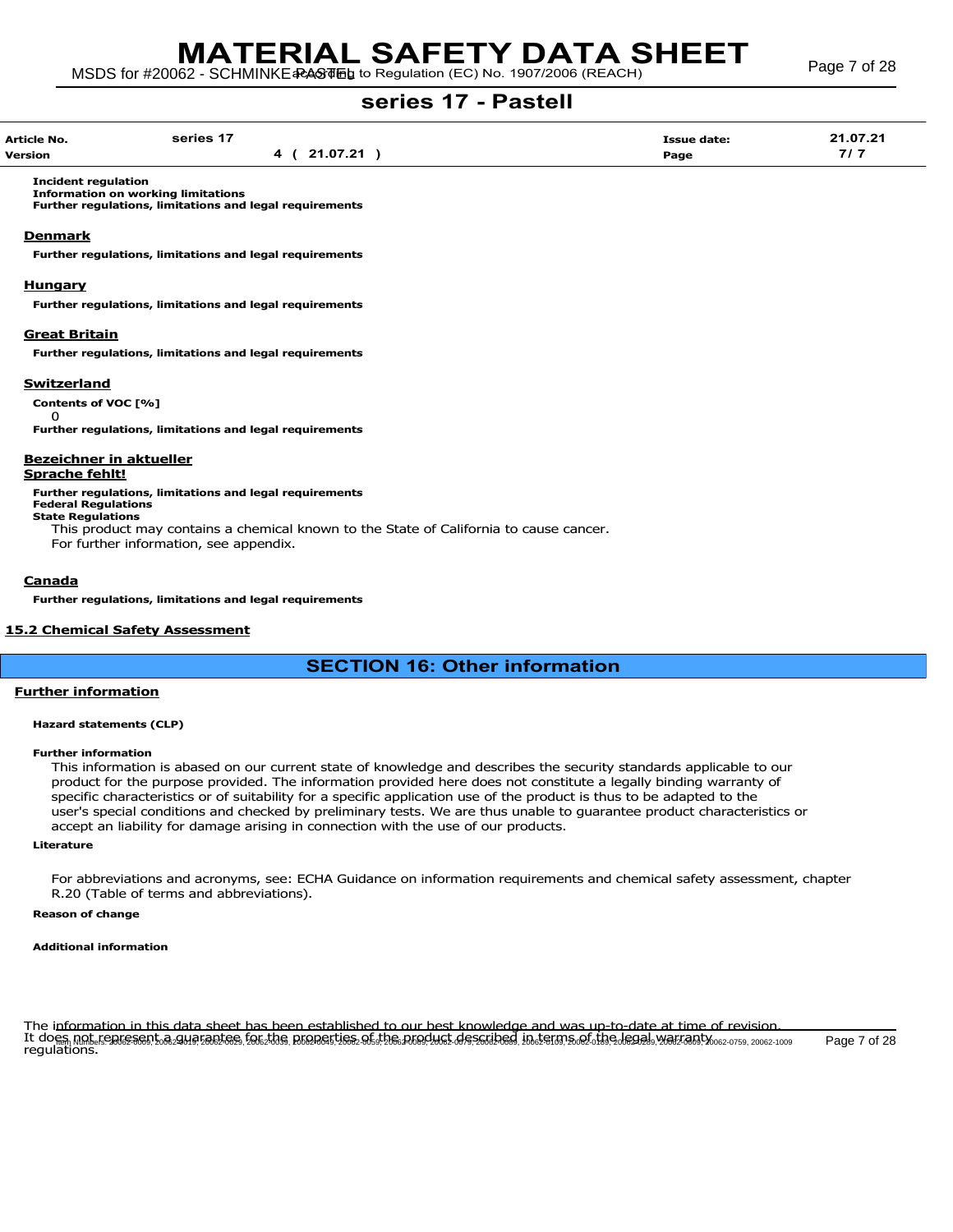| art.nr.    |              | art.name                       | C.I.               |                                           | CAS- |
|------------|--------------|--------------------------------|--------------------|-------------------------------------------|------|
| 17 001 069 | D            | white                          | PW <sub>6</sub>    | Titanium dioxide                          | 1346 |
| 17 002 068 | в            | permanent yellow 1 lemon       | PY3; PBk11         | Monoazo; Iron oxide black                 | 6486 |
| 17 002 069 | D            | permanent yellow 1 lemon       | PY3                | Monoazo                                   | 6486 |
| 17 002 073 | н            | permanent yellow 1 lemon       | PY3                | Monoazo                                   | 6486 |
| 17 002 077 |              | M permanent yellow 1 lemon     | PY3                | Monoazo                                   | 6486 |
| 17 002 079 | $\circ$      | permanent yellow 1 lemon       | PY3                | Monoazo                                   | 6486 |
| 17 003 068 | в            | permanent yellow 2 light       | PY74; PY138; PBk11 | Monoazo; Chinophthalone; Iron oxide black | 6358 |
| 17 003 069 | D            | permanent yellow 2 light       | PY74; PY138        | Monoazo; Chinophthalone                   | 6358 |
| 17 003 073 | н.           | permanent yellow 2 light       | PY74; PY138        | Monoazo; Chinophthalone                   | 6358 |
| 17 003 077 | м            | permanent yellow 2 light       | <b>PY74</b>        | Monoazo                                   | 6358 |
| 17 003 079 | $\circ$      | permanent yellow 2 light       | <b>PY74</b>        | Monoazo                                   | 6358 |
| 17 004 068 | в            | permanent yellow 3 deep        | PY83; PBk11        | Diaryl; Iron oxide black                  | 5567 |
| 17 004 069 | D            | permanent yellow 3 deep        | <b>PY83</b>        | Diaryl                                    | 5567 |
| 17 004 073 | н.           | permanent yellow 3 deep        | <b>PY83</b>        | Diaryl                                    | 5567 |
| 17 004 077 | м            | permanent yellow 3 deep        | <b>PY83</b>        | Diaryl                                    | 5567 |
| 17 004 079 | $\circ$      | permanent yellow 3 deep        | <b>PY83</b>        | Diarvl                                    | 5567 |
| 17 005 068 | в            | orange deep                    | PO43; PO61; PBk11  | Perinone; Isoindoline; Iron oxide black   | 4424 |
| 17 005 069 | D            | orange deep                    | PO43; PO61         | Perinone; Isoindoline                     | 4424 |
| 17 005 073 |              | H orange deep                  | PO43; PO61         | Perinone; Isoindoline                     | 4424 |
| 17 005 077 |              | M orange deep                  | PO43; PO61         | Perinone; Isoindoline                     | 4424 |
| 17 005 079 | $\mathbf{o}$ | orange deep                    | PO43; PO61         | Perinone; Isoindoline                     | 4424 |
| 17 007 068 | в            | titanium yellow                | PY53; PBk11        | Rutile (Ti, Ni, Sb); Iron oxide black     | 8007 |
| 17 007 069 | D            | titanium yellow                | <b>PY53</b>        | Rutile (Ti, Ni, Sb)                       | 8007 |
| 17 007 073 |              | H titanium yellow              | <b>PY53</b>        | Rutile (Ti, Ni, Sb)                       | 8007 |
| 17 007 077 |              | M titanium yellow              | <b>PY53</b>        | Rutile (Ti, Ni, Sb)                       | 8007 |
| 17 007 079 | $\mathbf{o}$ | titanium yellow                | <b>PY53</b>        | Rutile (Ti, Ni, Sb)                       | 8007 |
| 17 008 068 |              | <b>B</b> vanadium yellow light | PY74; PY138; PBk11 | Monoazo; Chinophthalone; Iron oxide black | 6358 |
| 17 008 069 | D            | vanadium yellow light          | PY74; PY138; PBk11 | Monoazo; Chinophthalone; Iron oxide black | 6358 |
| 17 008 073 | н.           | vanadium yellow light          | PY138; PY184       | Chinophthalone; Bismuth vanadate          | 5673 |
| 17 008 077 |              | M vanadium yellow light        | PY184              | <b>Bismuth vanadate</b>                   | 1405 |
| 17 008 079 | $\circ$      | vanadium yellow light          | PY184              | Bismuth vanadate                          | 1405 |
| 17 009 068 |              | <b>B</b> vanadium yellow deep  | PY155; PBk11       | Disazo; Iron oxide black                  | 6851 |
| 17 009 069 | D            | vanadium yellow deep           | PY155; PY184       | Disazo; Bismuth vanadate                  | 6851 |
| 17 009 073 |              | H vanadium yellow deep         | PY155; PY184       | Disazo; Bismuth vanadate                  | 6851 |
| 17 009 077 |              | M vanadium yellow deep         | PY155; PY184       | Disazo: Bismuth vanadate                  | 6851 |
| 17 009 079 |              | O Vanadium yellow deep         | PY155; PY184       | Disazo; Bismuth vanadate                  | 6851 |
| 17 010 068 | в            | orange light                   | PO62; PBk11        | Benzimidazolone; Iron oxide black         | 7560 |
| 17 010 069 | D            | orange light                   | PO62               | Benzimidazolone                           | 7560 |
| 17 010 073 | н.           | orange light                   | PY83; PO62         | Diaryl; Benzimidazolone                   | 5567 |

H. Schmincke Co. GmbH Co. KG ● Finest artists' colours ● Otto-Hahn-Str. 2 ● D-40699 Erkrath

tel.: +49 (0) 211 - 2509 - 0 ● fax: +49 (0) 211 - 2509 - 461 ● www.schmincke.de ● info@schmincke.de

Item Numbers: 20062-0009, 20062-0019, 20062-0029, 20062-0039, 20062-0049, 20062-0059, 20062-0069, 20062-0079, 20062-0089, 20062-0109, 20062-0189, 20062-0289, 20062-0609, 20062-0759, 20062-1009 Page 8 of 28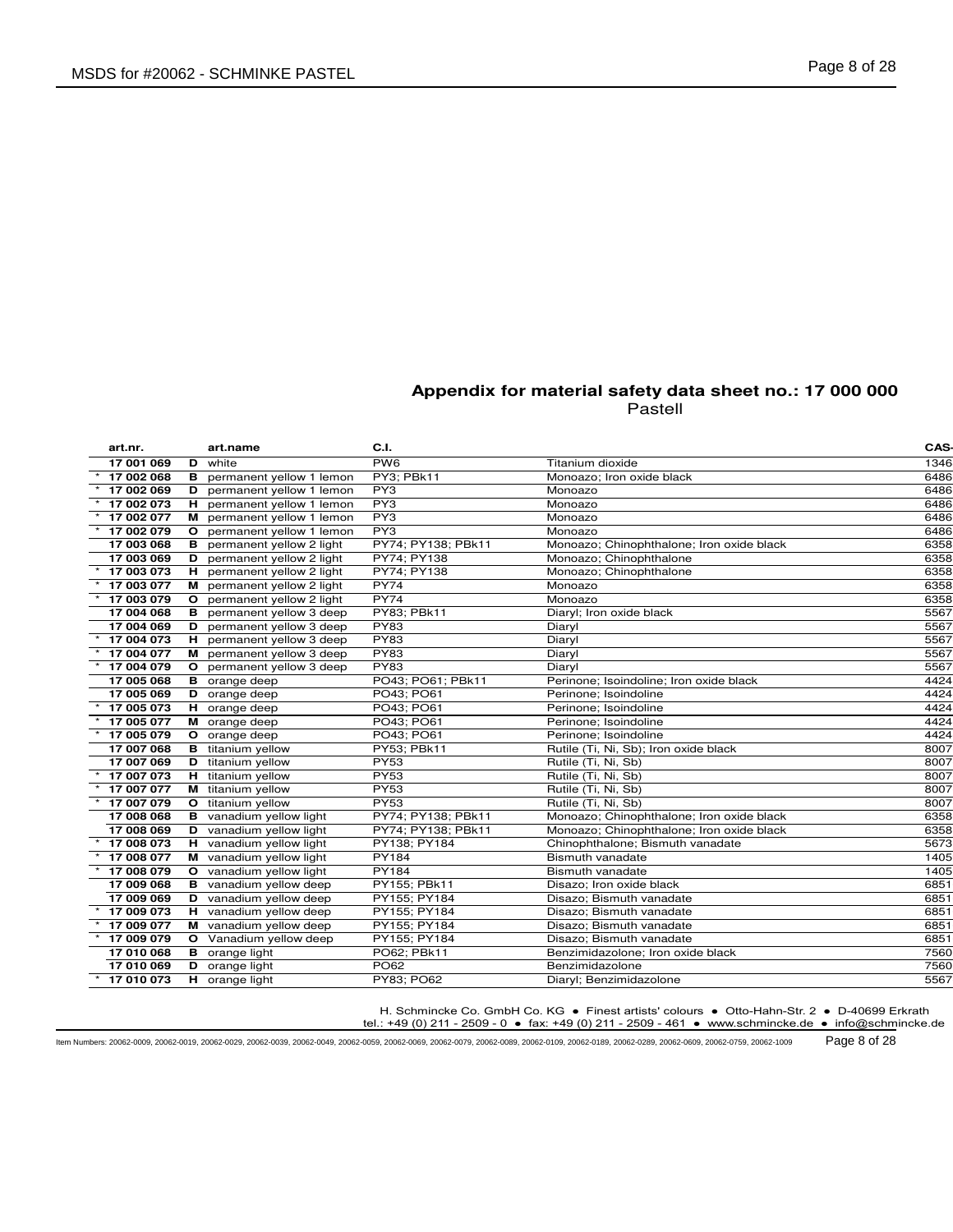| art.nr.        |            | art.name                    | C.I.                                |                                                                                              | CAS-         |
|----------------|------------|-----------------------------|-------------------------------------|----------------------------------------------------------------------------------------------|--------------|
|                | 17 010 077 | M orange light              | PY83; PO62                          | Diaryl; Benzimidazolone                                                                      | 5567         |
|                | 17 010 079 | O orange light              | PY83; PO62                          | Diaryl; Benzimidazolone                                                                      | 5567         |
|                | 17 013 068 | <b>B</b> ochre light        | PY42; PBr24; PBk11                  | Hydrated iron oxide; Rutile (Ti, Cr, Sb); Iron oxide black                                   | 2034         |
|                | 17 013 069 | <b>D</b> ochre light        | PY42; PG17; PBr24                   | Hydrated iron oxide; Hematite (Cr); Rutile (Ti, Cr, Sb)                                      | 2034         |
|                | 17 013 073 | <b>H</b> ochre light        | <b>PY42</b>                         | Hydrated iron oxide                                                                          | 2034         |
|                | 17 013 077 | M ochre light               | <b>PY42</b>                         | Hydrated iron oxide                                                                          | 2034         |
|                | 17 013 079 | <b>O</b> ochre light        | <b>PY42</b>                         | Hydrated iron oxide                                                                          | 2034         |
|                | 17 014 068 | <b>B</b> gold ochre         | PY42; PBr24; PBk11                  | Hydrated iron oxide; Rutile (Ti, Cr, Sb); Iron oxide black                                   | 2034         |
|                | 17 014 069 | D gold ochre                | PY42; PG17; PBr24                   | Hydrated iron oxide; Hematite (Cr); Rutile (Ti, Cr, Sb)                                      | 2034         |
|                | 17 014 073 | H gold ochre                | <b>PY42</b>                         | Hydrated iron oxide                                                                          | 2034         |
|                | 17 014 077 | M gold ochre                | <b>PY42</b>                         | Hydrated iron oxide                                                                          | 2034         |
|                | 17 014 079 | O gold ochre                | <b>PY42</b>                         | Hydrated iron oxide                                                                          | 2034         |
|                | 17 016 068 | <b>B</b> flesh ochre        | PY42; PBr24; PBk11                  | Hydrated iron oxide; Rutile (Ti, Cr, Sb); Iron oxide black                                   | 2034         |
|                | 17 016 069 | D flesh ochre               | PY42; PBr24                         | Hydrated iron oxide; Rutile (Ti, Cr, Sb)                                                     | 2034         |
|                | 17 016 073 | H flesh ochre               | PY42; PR101; PBr24                  | Hydrated iron oxide; Iron oxide; Rutile (Ti, Cr, Sb)                                         | 2034         |
|                | 17 016 077 | M flesh ochre               | PY42; PR101                         | Hydrated iron oxide; Iron oxide                                                              | 2034         |
|                | 17 016 079 | O flesh ochre               | <b>PY42</b>                         | Hydrated iron oxide                                                                          | 2034         |
|                | 17 017 068 | <b>B</b> orange ochre       |                                     | PY42; PY119; PR101; PBk11 Hydrated iron oxide; Spinel (Zn, Fe); Iron oxide; Iron oxide black | 2034         |
|                | 17 017 069 | D orange ochre              | PY42; PY119                         | Hydrated iron oxide; Spinel (Zn, Fe)                                                         | 2034         |
|                | 17 017 073 | H orange ochre              | PY42; PR101; PBr24                  | Hydrated iron oxide; Iron oxide; Rutile (Ti, Cr, Sb)                                         | 2034         |
|                | 17 017 077 | M orange ochre              | PY42; PR101                         | Hydrated iron oxide; Iron oxide                                                              | 2034         |
|                | 17 017 079 | O orange ochre              | PY42; PR101                         | Hydrated iron oxide; Iron oxide                                                              | 2034         |
|                | 17 018 068 | <b>B</b> burnt Sienna       | PY119; PR101; PBr6; PBr24;<br>PBk11 | Spinel (Zn, Fe); Iron oxide; Iron oxide mix; Rutile (Ti, Cr, Sb); Iron<br>oxide black        | 6818<br>6818 |
|                | 17 018 069 | <b>D</b> burnt Sienna       | PY119; PR101; PBr6; PBr24           | Spinel (Zn, Fe); Iron oxide; Iron oxide mix; Rutile (Ti, Cr, Sb)                             | 6818         |
|                | 17 018 073 | H burnt Sienna              | PY42; PR101; PBr6                   | Hydrated iron oxide; Iron oxide; Iron oxide mix                                              | 2034         |
|                | 17 018 077 | <b>M</b> burnt Sienna       | PY42; PR101                         | Hydrated iron oxide; Iron oxide                                                              | 2034         |
|                | 17 018 079 | O burnt Sienna              | PY42; PR101; PBr6                   | Hydrated iron oxide; Iron oxide; Iron oxide mix                                              | 2034         |
|                | 17 019 068 | <b>B</b> burnt yellow ochre | PY42; PR101; PBk11                  | Hydrated iron oxide; Iron oxide; Iron oxide black                                            | 2034         |
|                | 17 019 069 | <b>D</b> burnt yellow ochre | PY42; PR101                         | Hydrated iron oxide; Iron oxide                                                              | 2034         |
|                | 17 019 073 | H burnt yellow ochre        | PY42; PR101                         | Hydrated iron oxide; Iron oxide                                                              | 2034         |
|                | 17 019 077 | M burnt yellow ochre        | PY42; PR101                         | Hydrated iron oxide; Iron oxide                                                              | 2034         |
|                | 17 019 079 | O burnt yellow ochre        | PY42; PR101                         | Hydrated iron oxide; Iron oxide                                                              | 2034         |
|                | 17 021 068 | <b>B</b> Pozzuoli earth     | PY42; PR101; PBk11                  | Hydrated iron oxide; Iron oxide; Iron oxide black                                            | 2034         |
|                | 17 021 069 | D Pozzuoli earth            | PY42; PR101                         | Hydrated iron oxide; Iron oxide                                                              | 2034         |
|                | 17 021 073 | H Pozzuoli earth            | PY42; PR101                         | Hydrated iron oxide; Iron oxide                                                              | 2034         |
| $*$ 17 021 077 |            | M Pozzuoli earth            | PY42; PR101                         | Hydrated iron oxide; Iron oxide                                                              | 2034         |

H. Schmincke Co. GmbH Co. KG ● Finest artists' colours ● Otto-Hahn-Str. 2 ● D-40699 Erkrath

tel.: +49 (0) 211 - 2509 - 0 ● fax: +49 (0) 211 - 2509 - 461 ● www.schmincke.de ● info@schmincke.de

Item Numbers: 20062-0009, 20062-0019, 20062-0029, 20062-0039, 20062-0049, 20062-0059, 20062-0069, 20062-0079, 20062-0089, 20062-0109, 20062-0189, 20062-0289, 20062-0609, 20062-0759, 20062-1009 Page 9 of 28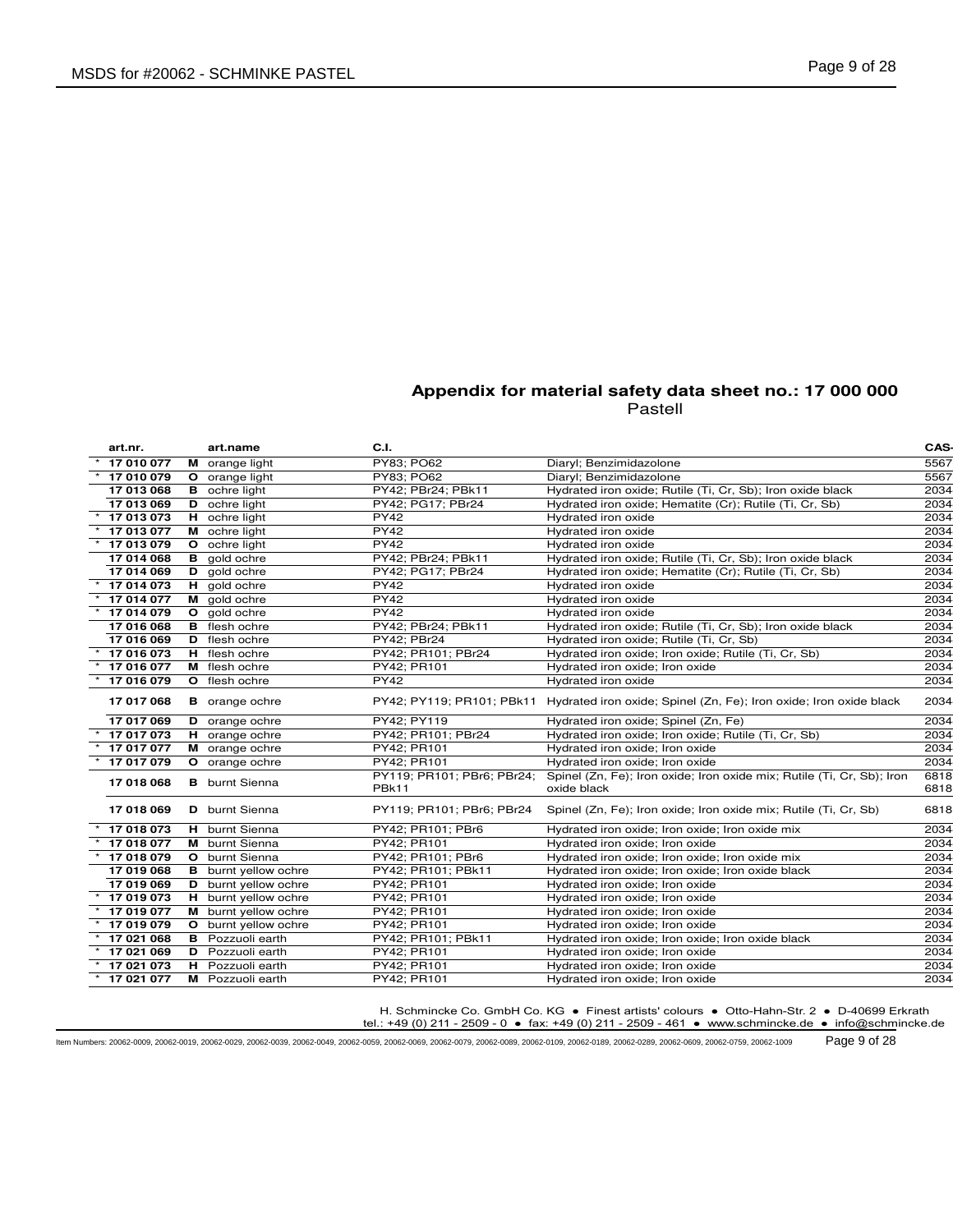| art.nr.    |    | art.name                    | C.I.                      |                                                                                | CAS- |
|------------|----|-----------------------------|---------------------------|--------------------------------------------------------------------------------|------|
| 17 021 079 |    | O Pozzuoli earth            | PY42; PR101               | Hydrated iron oxide; Iron oxide                                                | 2034 |
| 17 022 068 |    | <b>B</b> English red        | PY42; PR101; PBr33; PBk11 | Hydrated iron oxide; Iron oxide; Spinel (Zn, Fe, Cr); Iron oxide black         | 2034 |
| 17 022 069 | D  | English red                 | PY42; PR101; PBr33        | Hydrated iron oxide; Iron oxide; Spinel (Zn, Fe, Cr)                           | 2034 |
| 17 022 073 | н. | English red                 | PR101                     | Iron oxide                                                                     | 1309 |
| 17 022 073 |    | M English red               | PR101                     | Iron oxide                                                                     | 1309 |
| 17 022 079 | O  | English red                 | PR101                     | Iron oxide                                                                     | 1309 |
| 17 023 068 | в  | caput mortuum pale          | PR101; PBk11              | Iron oxide; Iron oxide black                                                   | 1309 |
| 17 023 069 |    | <b>D</b> caput mortuum pale | PR101                     | Iron oxide                                                                     | 1309 |
| 17 023 073 |    | H caput mortuum pale        | PR101                     | Iron oxide                                                                     | 1309 |
| 17 023 077 |    | M caput mortuum pale        | PR101                     | Iron oxide                                                                     | 1309 |
| 17 023 079 |    | O caput mortuum pale        | PR101                     | Iron oxide                                                                     | 1309 |
| 17 024 068 |    | <b>B</b> caput mortuum deep | PR101; PBk11              | Iron oxide; Iron oxide black                                                   | 1309 |
| 17 024 069 | D  | caput mortuum deep          | PR101                     | Iron oxide                                                                     | 1309 |
| 17 024 073 | н. | caput mortuum deep          | PR101                     | Iron oxide                                                                     | 1309 |
| 17 024 077 | м  | caput mortuum deep          | PR101                     | Iron oxide                                                                     | 1309 |
| 17 024 079 |    | O caput mortuum deep        | PR101                     | Iron oxide                                                                     | 1309 |
| 17 025 068 | в  | dark brown                  | PR101; PBk11              | Iron oxide; Iron oxide black                                                   | 1309 |
| 17 028 068 |    | <b>B</b> olive ochre light  | PY42; PG17; PBr24; PBk11  | Hydrated iron oxide; Hematite (Cr); Rutile (Ti, Cr, Sb);<br>Iron oxide black   | 2034 |
| 17 028 069 |    | D olive ochre light         | PY42; PG17; PBr24; PBk11  | Hydrated iron oxide; Hematite (Cr); Rutile (Ti, Cr, Sb);<br>Iron oxide black   | 2034 |
| 17 028 073 |    | H olive ochre light         | PY42; PG17                | Hydrated iron oxide; Hematite (Cr)                                             | 2034 |
| 17 028 077 |    | M olive ochre light         | PY42; PG17                | Hydrated iron oxide; Hematite (Cr)                                             | 2034 |
| 17 028 079 |    | <b>O</b> olive ochre light  | PY42; PG17                | Hydrated iron oxide; Hematite (Cr)                                             | 2034 |
| 17 029 068 |    | <b>B</b> olive ochre deep   | PY42; PG17; PBr24; PBk11  | Hydrated iron oxide; Hematite (Cr); Rutile (Ti, Cr, Sb);<br>Iron oxide black   | 2034 |
| 17 029 069 |    | D olive ochre deep          | PY42; PG17; PBr24; PBk11  | Hydrated iron oxide; Hematite (Cr); Rutile (Ti, Cr, Sb);<br>Iron oxide black   | 2034 |
| 17 029 073 |    | H olive ochre deep          | PY42; PG17                | Hydrated iron oxide; Hematite (Cr)                                             | 2034 |
| 17 029 077 |    | M olive ochre deep          | PY42; PG17                | Hydrated iron oxide; Hematite (Cr)                                             | 2034 |
| 17 029 079 |    | O olive ochre deep          | PY42; PG17                | Hydrated iron oxide; Hematite (Cr)                                             | 2034 |
| 17 030 068 |    | <b>B</b> greenish umber     | PY42; PBk11               | Hydrated iron oxide; Iron oxide black                                          | 2034 |
| 17 030 069 |    | D greenish umber            | PY42; PY119; PBk11        | Hydrated iron oxide; Spinel (Zn, Fe); Iron oxide black                         | 2034 |
| 17 030 073 |    | H greenish umber            | PY42; PBk11               | Hydrated iron oxide; Iron oxide black                                          | 2034 |
| 17 030 077 |    | M greenish umber            | PY42; PBk11               | Hydrated iron oxide; Iron oxide black                                          | 2034 |
| 17 030 079 |    | O greenish umber            | PY42; PBk11               | Hydrated iron oxide; Iron oxide black                                          | 2034 |
| 17 032 068 |    | <b>B</b> brown ochre        | PY42; PY119; PBr24; PBk11 | Hydrated iron oxide; Spinel (Zn, Fe); Rutile (Ti, Cr, Sb);<br>Iron oxide black | 2034 |

H. Schmincke Co. GmbH Co. KG ● Finest artists' colours ● Otto-Hahn-Str. 2 ● D-40699 Erkrath

tel.: +49 (0) 211 - 2509 - 0 ● fax: +49 (0) 211 - 2509 - 461 ● www.schmincke.de ● info@schmincke.de

Item Numbers: 20062-0009, 20062-0019, 20062-0029, 20062-0039, 20062-0049, 20062-0059, 20062-0069, 20062-0079, 20062-0089, 20062-0109, 20062-0189, 20062-0289, 20062-0609, 20062-0759, 20062-1009 Page 10 of 28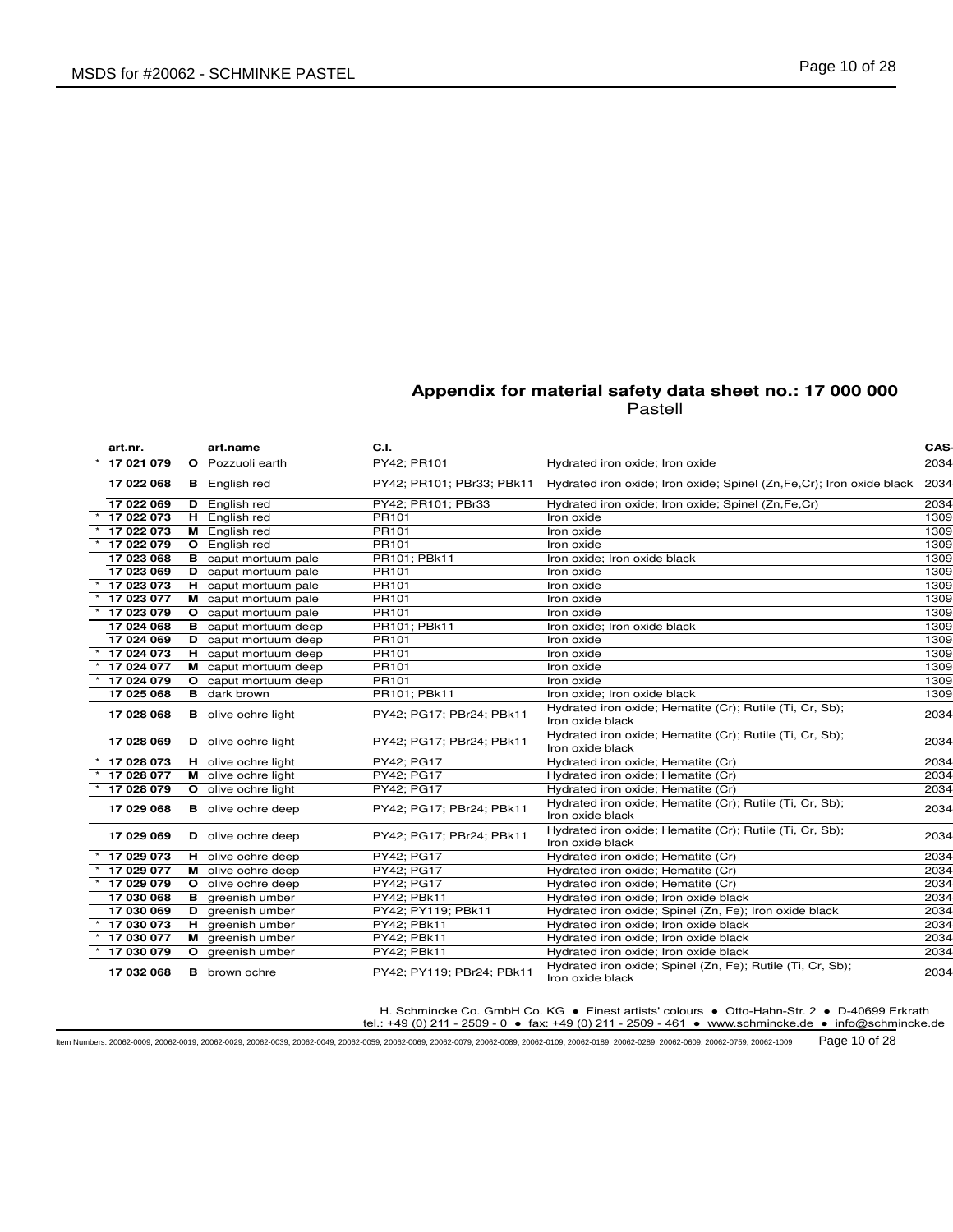| art.nr.    | art.name                   | C.I.                      |                                                                                | CAS- |
|------------|----------------------------|---------------------------|--------------------------------------------------------------------------------|------|
| 17 032 069 | <b>D</b> brown ochre       | PY42; PY119; PBr24; PBk11 | Hydrated iron oxide; Spinel (Zn, Fe); Rutile (Ti, Cr, Sb);<br>Iron oxide black | 2034 |
| 17 032 073 | H brown ochre              | PY42; PY119; PBr24; PBk11 | Hydrated iron oxide; Spinel (Zn, Fe); Rutile (Ti, Cr, Sb);<br>Iron oxide black | 2034 |
| 17 032 077 | M brown ochre              | PY42; PBr6; PBk11         | Hydrated iron oxide; Iron oxide mix; Iron oxide black                          | 2034 |
| 17 032 079 | <b>O</b> brown ochre       | PY42; PBr6; PBk11         | Hydrated iron oxide; Iron oxide mix; Iron oxide black                          | 2034 |
| 17 033 068 | <b>B</b> burnt green earth | PY119; PR101; PBk11       | Spinel (Zn, Fe); Iron oxide; Iron oxide black                                  | 6818 |
| 17 033 069 | <b>D</b> burnt green earth | PY119; PR101              | Spinel (Zn, Fe); Iron oxide                                                    | 6818 |
| 17 033 073 | H burnt green earth        | PY119; PR101              | Spinel (Zn, Fe); Iron oxide                                                    | 6818 |
| 17 033 077 | M burnt green earth        | PY42; PR101; PBr6         | Hydrated iron oxide; Iron oxide; Iron oxide mix                                | 2034 |
| 17 033 079 | <b>O</b> burnt green earth | PY42; PR101; PBr6; PBk11  | Hydrated iron oxide; Iron oxide; Iron oxide mix; Iron oxide black              | 2034 |
| 17 035 068 | <b>B</b> burnt umber       | PBr6; PBk11               | Iron oxide mix; Iron oxide black                                               | 7266 |
| 17 035 069 | <b>D</b> burnt umber       | PBr6; PBk11               | Iron oxide mix: Iron oxide black                                               | 7266 |
| 17 035 073 | H burnt umber              | PY42; PBr6; PBk11         | Hydrated iron oxide; Iron oxide mix; Iron oxide black                          | 2034 |
| 17 035 077 | M burnt umber              | PY42; PBr6; PBk11         | Hydrated iron oxide; Iron oxide mix; Iron oxide black                          | 2034 |
| 17 035 079 | O burnt umber              | PY42; PBr6; PBk11         | Hydrated iron oxide; Iron oxide mix; Iron oxide black                          | 2034 |
| 17 036 068 | <b>B</b> Vandyke brown     | PR101; PBr6; PBr33; PBk11 | Iron oxide; Iron oxide mix; Spinel (Zn, Fe, Cr); Iron oxide black              | 1309 |
| 17 036 069 | <b>D</b> Vandyke brown     | PR101; PBr6; PBr33; PBk11 | Iron oxide; Iron oxide mix; Spinel (Zn, Fe, Cr); Iron oxide black              | 1309 |
| 17 036 073 | H Vandyke brown            | PR101; PBr6; PBk11        | Iron oxide; Iron oxide mix; Iron oxide black                                   | 1309 |
| 17 036 077 | M Vandyke brown            | PR101; PBr6; PBk11        | Iron oxide; Iron oxide mix; Iron oxide black                                   | 1309 |
| 17 036 079 | <b>O</b> Vandyke brown     | PR101; PBr6; PBk11        | Iron oxide; Iron oxide mix; Iron oxide black                                   | 1309 |
| 17 037 068 | <b>B</b> sepia brown       | PY42; PBr6; PBr33; PBk11  | Hydrated iron oxide; Iron oxide mix; Spinel (Zn,Fe,Cr);<br>Iron oxide black    | 2034 |
| 17 037 069 | <b>D</b> sepia brown       | PBr6; PBr33; PBk11        | Iron oxide mix; Spinel (Zn,Fe,Cr); Iron oxide black                            | 7266 |
| 17 037 073 | H sepia brown              | PBr6; PBk11               | Iron oxide mix; Iron oxide black                                               | 7266 |
| 17 037 077 | M sepia brown              | PBr6; PBk11               | Iron oxide mix; Iron oxide black                                               | 7266 |
| 17 037 079 | O sepia brown              | PBr6; PBk11               | Iron oxide mix; Iron oxide black                                               | 7266 |
| 17 038 068 | <b>B</b> walnut brown      | PB29; PBr7; PBk11         | Sodium aluminum silicate; Earth pigment; Iron oxide black                      | 5745 |
| 17 038 069 | <b>D</b> walnut brown      | PB29; PBr7                | Sodium aluminum silicate; Earth pigment                                        | 5745 |
| 17 038 073 | H walnut brown             | PB29; PBr7                | Sodium aluminum silicate; Earth pigment                                        | 5745 |
| 17 038 077 | M walnut brown             | PB29: PBr7                | Sodium aluminum silicate; Earth pigment                                        | 5745 |
| 17 038 079 | <b>O</b> walnut brown      | PB29: PBr7                | Sodium aluminum silicate; Earth pigment                                        | 5745 |
| 17 040 068 | <b>B</b> vermilion         | PR3; PR188; PR242; PBk11  | Beta-Naphthol; Monoazo; Disazocondensation; Iron oxide black                   | 2425 |
| 17 040 069 | <b>D</b> vermilion         | PR3; PR188; PR242         | Beta-Naphthol; Monoazo; Disazocondensation                                     | 2425 |
| 17 040 073 | H vermilion                | PR3; PR188; PR242         | Beta-Naphthol; Monoazo; Disazocondensation                                     | 2425 |
| 17 040 077 | M vermilion                | PR3; PR188; PR242         | Beta-Naphthol; Monoazo; Disazocondensation                                     | 2425 |
| 17 040 079 | O vermilion                | PR3; PR188; PR242         | Beta-Naphthol; Monoazo; Disazocondensation                                     | 2425 |

H. Schmincke Co. GmbH Co. KG ● Finest artists' colours ● Otto-Hahn-Str. 2 ● D-40699 Erkrath

tel.: +49 (0) 211 - 2509 - 0 ● fax: +49 (0) 211 - 2509 - 461 ● www.schmincke.de ● info@schmincke.de

Item Numbers: 20062-0009, 20062-0019, 20062-0029, 20062-0039, 20062-0049, 20062-0059, 20062-0069, 20062-0079, 20062-0089, 20062-0109, 20062-0189, 20062-0289, 20062-0609, 20062-0759, 20062-1009 Page 11 of 28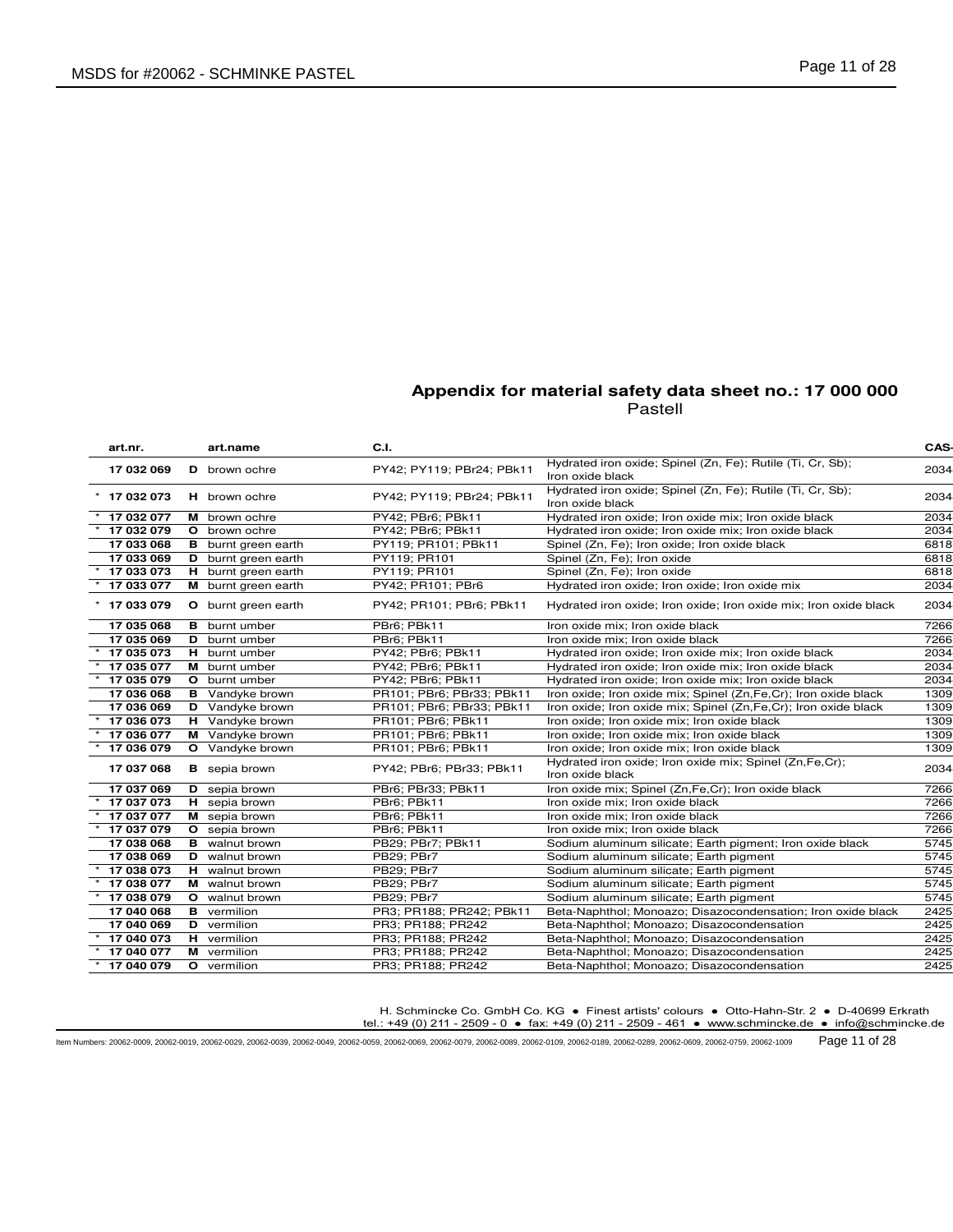| art.nr.        |   | art.name                      | C.I.                                      |                                                                                         | CAS-            |
|----------------|---|-------------------------------|-------------------------------------------|-----------------------------------------------------------------------------------------|-----------------|
| 17 041 068     |   | <b>B</b> scarlet              | PR3: PR168: PR254: PBk11                  | Beta-Naphthol; Anthanthrone; Diketo-pyrrolo-pyrrol;<br>Iron oxide black                 | 2425            |
| 17 041 069     |   | <b>D</b> scarlet              | PR3; PR168; PR254                         | Beta-Naphthol; Anthanthrone; Diketo-pyrrolo-pyrrol                                      | 2425            |
| 17 041 073     |   | H scarlet                     | PR3; PR168; PR254                         | Beta-Naphthol; Anthanthrone; Diketo-pyrrolo-pyrrol                                      | 2425            |
| 17 041 077     |   | M scarlet                     | PR3; PR168; PR254                         | Beta-Naphthol; Anthanthrone; Diketo-pyrrolo-pyrrol                                      | 2425            |
| 17 041 079     |   | O scarlet                     | PR3; PR168; PR254                         | Beta-Naphthol; Anthanthrone; Diketo-pyrrolo-pyrrol                                      | 2425            |
| 17 042 068     |   | <b>B</b> permanent red 1 pale | PO62; PR242; PBk11                        | Benzimidazolone; Disazocondensation; Iron oxide black                                   | 7560            |
| 17 042 069     |   | D permanent red 1 pale        | PO62; PR242                               | Benzimidazolone; Disazocondensation                                                     | 7560            |
| 17 042 073     |   | H permanent red 1 pale        | PO43; PR168                               | Perinone; Anthanthrone                                                                  | 4424            |
| 17 042 077     |   | M permanent red 1 pale        | PO43; PR168                               | Perinone; Anthanthrone                                                                  | 4424            |
| 17 042 079     | O | permanent red 1 pale          | PO43; PR168                               | Perinone; Anthanthrone                                                                  | 4424            |
| 17 043 068     |   | <b>B</b> Bordeaux             | PR3; PR101; PR254; PV19;<br>PBk11         | Beta-Naphthol; Iron oxide; Diketo-pyrrolo-pyrrol; Quinacridone; Iron<br>oxide black     | 2425<br>1317    |
| 17 043 069     |   | <b>D</b> Bordeaux             | PR3; PR101; PR254; PV19                   | Beta-Naphthol; Iron oxide; Diketo-pyrrolo-pyrrol; Quinacridone                          | 2425            |
| $*$ 17 043 073 |   | <b>H</b> Bordeaux             | PR3; PR101; PR254; PV19                   | Beta-Naphthol; Iron oxide; Diketo-pyrrolo-pyrrol; Quinacridone                          | 2425            |
| $*$ 17 043 077 |   | <b>M</b> Bordeaux             | PR3; PR101; PR254; PV19                   | Beta-Naphthol; Iron oxide; Diketo-pyrrolo-pyrrol; Quinacridone                          | 2425            |
| * 17 043 079   |   | <b>O</b> Bordeaux             | PR3; PR101; PR254; PV19                   | Beta-Naphthol; Iron oxide; Diketo-pyrrolo-pyrrol; Quinacridone                          | 2425            |
| 17 044 068     |   | <b>B</b> permanent red 3 deep | PR3; PR112; PR178; PR242;<br><b>PBk11</b> | Beta-Naphthol; Naphthol AS; Perylene; Disazocondensation;<br>Iron oxide black           | 2425<br>1317    |
| 17 044 069     |   | D permanent red 3 deep        | PR3; PR112; PR178; PR242                  | Beta-Naphthol; Naphthol AS; Perylene; Disazocondensation                                | 2425            |
| 17 044 073     |   | H permanent red 3 deep        | PO43; PR112                               | Perinone: Naphthol AS                                                                   | 4424            |
| 17 044 077     |   | M permanent red 3 deep        | PO43: PR112                               | Perinone; Naphthol AS                                                                   | 4424            |
| 17 044 079     |   | O permanent red 3 deep        | PO43: PR112                               | Perinone: Naphthol AS                                                                   | 4424            |
| 17 045 068     |   | <b>B</b> madder lake          | PR3; PR112; PR146; PR187;<br>PR202; PBk11 | Beta-Naphthol; Naphthol AS; Naphthol AS; Naphthol AS;<br>Quinacridone; Iron oxide black | 2425<br>$16-1;$ |
| 17 045 069     |   | <b>D</b> madder lake          | PR3; PR112; PR146; PR187;<br>PR202        | Beta-Naphthol; Naphthol AS; Naphthol AS; Naphthol AS;<br>Quinacridone                   | 2425<br>$16-1$  |
| 17 045 073     |   | <b>H</b> madder lake          | PR112; PV19; PB29                         | Naphthol AS; Quinacridone; Sodium aluminum silicate                                     | 6535            |
| 17 045 077     |   | M madder lake                 | PR112; PV19; PB29                         | Naphthol AS; Quinacridone; Sodium aluminum silicate                                     | 6535            |
| 17 045 079     |   | O madder lake                 | PR112; PV19; PB29                         | Naphthol AS; Quinacridone; Sodium aluminum silicate                                     | 6535            |
| 17 046 068     |   | <b>B</b> carmine red          | PR3; PR146; PR178; PR242;                 | Beta-Naphthol; Naphthol AS; Perylene; Disazocondensation;                               | 2425            |
|                |   |                               | <b>PBk11</b>                              | Iron oxide black                                                                        | 1317            |
| 17 046 069     |   | <b>D</b> carmine red          | PR3; PR146; PR178; PR242                  | Beta-Naphthol; Naphthol AS; Perylene; Disazocondensation                                | 2425            |
| 17 046 073     |   | <b>H</b> carmine red          | PR112; PV19                               | Naphthol AS; Quinacridone                                                               | 6535            |

H. Schmincke Co. GmbH Co. KG ● Finest artists' colours ● Otto-Hahn-Str. 2 ● D-40699 Erkrath

tel.: +49 (0) 211 - 2509 - 0 ● fax: +49 (0) 211 - 2509 - 461 ● www.schmincke.de ● info@schmincke.de

Item Numbers: 20062-0009, 20062-0019, 20062-0029, 20062-0039, 20062-0049, 20062-0059, 20062-0069, 20062-0079, 20062-0089, 20062-0109, 20062-0189, 20062-0289, 20062-0609, 20062-0759, 20062-1009 Page 12 of 28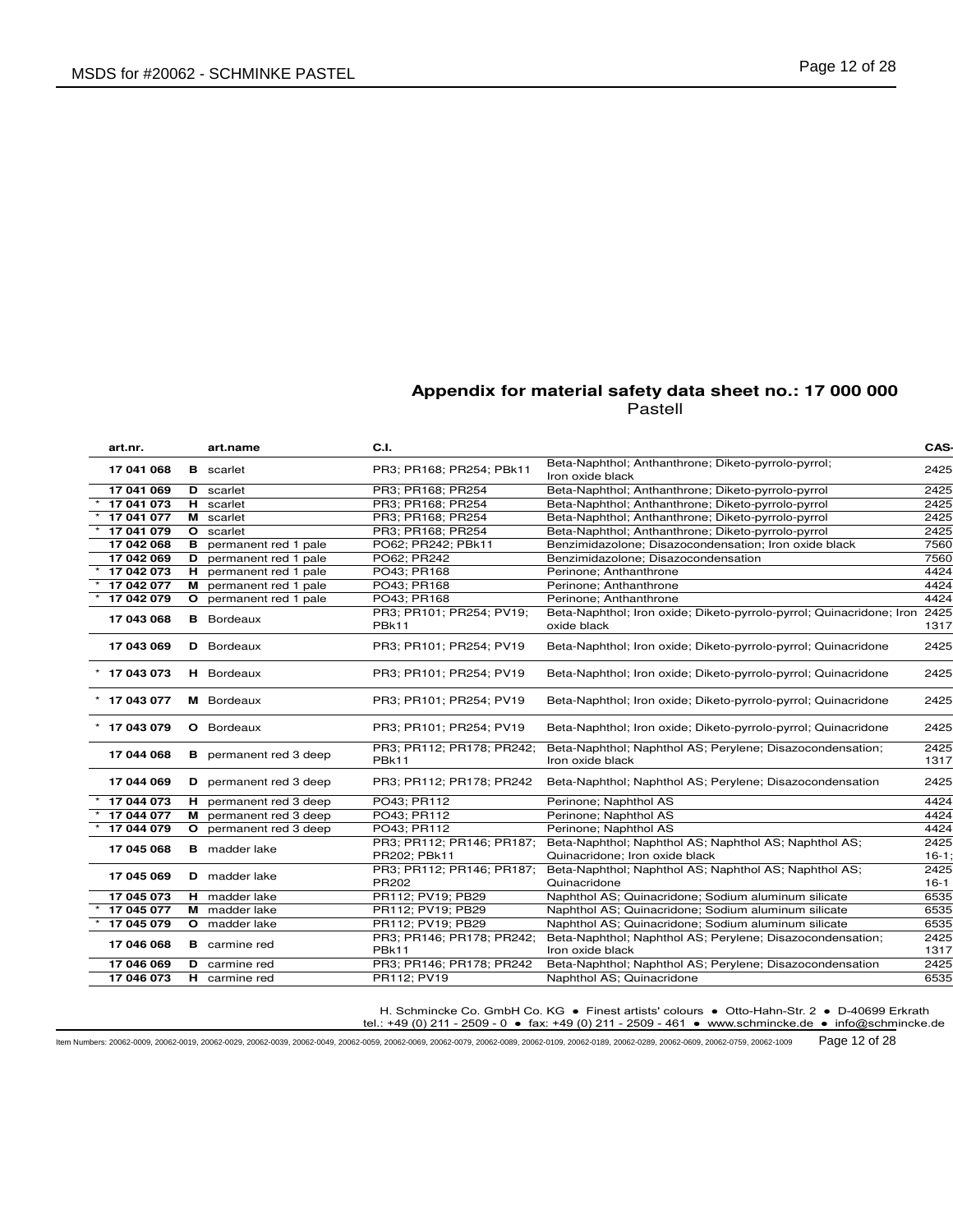| art.nr.        | art.name                     | C.I.                      |                                                                                            | CAS-      |
|----------------|------------------------------|---------------------------|--------------------------------------------------------------------------------------------|-----------|
| 17 046 077     | M carmine red                | PR112; PV19               | Naphthol AS; Quinacridone                                                                  | 6535      |
| 17 046 079     | O carmine red                | PR112; PV19               | Naphthol AS; Quinacridone                                                                  | 6535      |
| 17 047 068     | <b>B</b> rose madder         | PR122; PR146; PV19; PBk11 | Quinacridone; Naphthol AS; Quinacridone; Iron oxide black                                  | $980 - 3$ |
| 17 047 069     | <b>D</b> rose madder         | PR122; PR146; PV19        | Quinacridone; Naphthol AS; Quinacridone                                                    | 980-      |
| 17 047 073     | H rose madder                | <b>PV19</b>               | Quinacridone                                                                               | 1047      |
| 17 047 077     | M rose madder                | <b>PV19</b>               | Quinacridone                                                                               | 1047      |
| 17 047 079     | O rose madder                | <b>PV19</b>               | Quinacridone                                                                               | 1047      |
| 17 048 068     | <b>B</b> quinacridone violet | PR3; PR122; PV19; PBk11   | Beta-Naphthol; Quinacridone; Quinacridone; Iron oxide black                                | 2425      |
| 17 048 069     | D quinacridone violet        | PR3; PR122; PV19; PBk11   | Beta-Naphthol; Quinacridone; Quinacridone; Iron oxide black                                | 2425      |
| 17 048 073     | H quinacridone violet        | PR3; PR122; PB29          | Beta-Naphthol; Quinacridone; Sodium aluminum silicate                                      | 2425      |
| 17 048 077     | M quinacridone violet        | PR3; PR122; PB29          | Beta-Naphthol; Quinacridone; Sodium aluminum silicate                                      | 2425      |
| 17 048 079     | O quinacridone violet        | PR3; PR122; PB29          | Beta-Naphthol; Quinacridone; Sodium aluminum silicate                                      | 2425      |
| 17 049 068     | <b>B</b> purple 1            | PR3; PV19; PV23; PBk11    | Beta-Naphthol; Quinacridone; Dioxazine; Iron oxide black                                   | 2425      |
| 17 049 069     | D purple 1                   | PR3; PV19; PV23           | Beta-Naphthol; Quinacridone; Dioxazine                                                     | 2425      |
| 17 049 073     | H purple 1                   | PR146; PV19; PB29         | Naphthol AS; Quinacridone; Sodium aluminum silicate                                        | 5280      |
| 17 049 077     | M purple 1                   | PR146; PV19; PB29         | Naphthol AS; Quinacridone; Sodium aluminum silicate                                        | 5280      |
| 17 049 079     | O purple 1                   | PR146; PV19; PB29         | Naphthol AS; Quinacridone; Sodium aluminum silicate                                        | 5280      |
| 17 050 068     | <b>B</b> purple 2            | PR122; PV15; PV23; PBk11  | Quinacridone; Sodium aluminum silicate; Dioxazine;<br>Iron oxide black                     | $980 - 2$ |
| 17 050 069     | D purple 2                   | PR122; PV15; PV23         | Quinacridone; Sodium aluminum silicate; Dioxazine                                          | 980-      |
| 17 050 073     | $H$ purple 2                 | PR146; PV15               | Naphthol AS; Sodium aluminum silicate                                                      | 5280      |
| 17 050 077     | M purple 2                   | PR146; PV15               | Naphthol AS; Sodium aluminum silicate                                                      | 5280      |
| 17 050 079     | O purple 2                   | PR146; PV15               | Naphthol AS; Sodium aluminum silicate                                                      | 5280      |
| 17 052 068     | <b>B</b> manganese violet    | PV15; PV16; PV23; PBk11   | Sodium aluminum silicate; Manganese-ammonium pyrophosphate;<br>Dioxazine; Iron oxide black | 1276      |
| 17 052 069     | <b>D</b> manganese violet    | PV15; PV16; PV23          | Sodium aluminum silicate; Manganese-ammonium pyrophosphate;<br>Dioxazine                   | 1276      |
| $*$ 17 052 073 | H manganese violet           | PV15; PV16; PV23          | Sodium aluminum silicate; Manganese-ammonium pyrophosphate; 1276<br>Dioxazine              |           |
| $*$ 17 052 077 | M manganese violet           | PV15; PV16; PV23          | Sodium aluminum silicate; Manganese-ammonium pyrophosphate;<br>Dioxazine                   | 1276      |
| $*$ 17 052 079 | O manganese violet           | PV15; PV16; PV23          | Sodium aluminum silicate; Manganese-ammonium pyrophosphate;<br>Dioxazine                   | 1276      |
| 17 054 069     | <b>D</b> red violet          | PV15; PV19                | Sodium aluminum silicate; Quinacridone                                                     | 1276      |
| 17 055 069     | <b>D</b> reddish violet deep | PR202; PV15; PV23         | Quinacridone; Sodium aluminum silicate; Dioxazine                                          | 1047      |
| 17 056 068     | <b>B</b> reddish violet      | PV15; PV23; PBk11         | Sodium aluminum silicate; Dioxazine; Iron oxide black                                      | 1276      |
| 17 056 069     | D reddish violet             | PV15; PV23                | Sodium aluminum silicate; Dioxazine                                                        | 1276      |
| 17 056 073     | H reddish violet             | <b>PV15</b>               | Sodium aluminum silicate                                                                   | 1276      |
| 17 056 077     | M reddish violet             | <b>PV15</b>               | Sodium aluminum silicate                                                                   | 1276      |
|                |                              |                           |                                                                                            |           |

H. Schmincke Co. GmbH Co. KG ● Finest artists' colours ● Otto-Hahn-Str. 2 ● D-40699 Erkrath

tel.: +49 (0) 211 - 2509 - 0 ● fax: +49 (0) 211 - 2509 - 461 ● www.schmincke.de ● info@schmincke.de

Item Numbers: 20062-0009, 20062-0019, 20062-0029, 20062-0039, 20062-0049, 20062-0059, 20062-0069, 20062-0079, 20062-0089, 20062-0109, 20062-0189, 20062-0289, 20062-0609, 20062-0759, 20062-1009 Page 13 of 28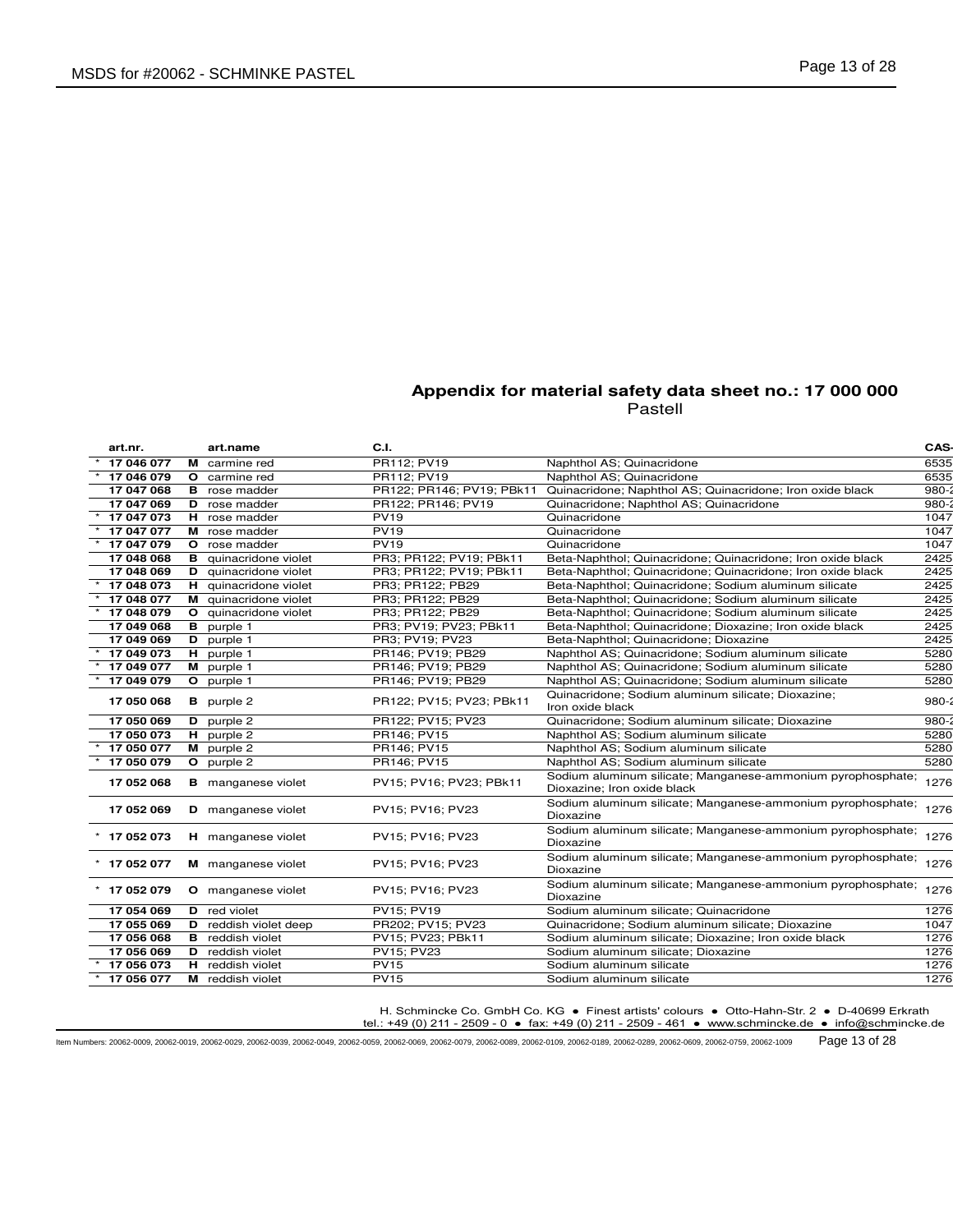| art.nr.      | art.name                       | C.I.                                         |                                                                                             | CAS-           |
|--------------|--------------------------------|----------------------------------------------|---------------------------------------------------------------------------------------------|----------------|
| 17 056 079   | O reddish violet               | <b>PV15</b>                                  | Sodium aluminum silicate                                                                    | 1276           |
| 17 057 068   | <b>B</b> bluish violet         | PV15; PV23; PB15:1; PBk11                    | Sodium aluminum silicate; Dioxazine; Phthalocyanine (Cu);<br>Iron oxide black               | 1276           |
| 17 057 069   | <b>D</b> bluish violet         | PV15: PV23: PB15:1                           | Sodium aluminum silicate; Dioxazine; Phthalocyanine (Cu)                                    | 1276           |
| 17 057 073   | H bluish violet                | <b>PV15</b>                                  | Sodium aluminum silicate                                                                    | 1276           |
| 17 057 077   | M bluish violet                | PV15; PB29                                   | Sodium aluminum silicate; Sodium aluminum silicate                                          | 1276           |
| 17 057 079   | O bluish violet                | PV15; PB29                                   | Sodium aluminum silicate; Sodium aluminum silicate                                          | 1276           |
| 17 059 068   | <b>B</b> deep violet           | PV19; PV23; PB15; PB29;<br>PB <sub>k11</sub> | Quinacridone; Dioxazine; Phthalocyanine (Cu); Sodium aluminum<br>silicate; Iron oxide black | 1047<br>$61-9$ |
| 17 059 069   | D deep violet                  | PV19: PV23: PB15: PB29                       | Quinacridone; Dioxazine; Phthalocyanine (Cu); Sodium aluminum<br>silicate                   | 1047           |
| * 17 059 073 | <b>H</b> deep violet           | PR146: PV15: PB29                            | Naphthol AS; Sodium aluminum silicate; Sodium aluminum silicate 5280                        |                |
| 17 059 077   | M deep violet                  | <b>PV15</b>                                  | Sodium aluminum silicate                                                                    | 1276           |
| 17 059 079   | O deep violet                  | <b>PV15</b>                                  | Sodium aluminum silicate                                                                    | 1276           |
| 17 060 069   | <b>D</b> ultramarine blue deep | PB15:6; PB15:2; PB29; PV23                   | Phthalocyanine (Cu); Phthalocyanine (Cu); Sodium aluminum<br>silicate; Dioxazine            | $147 -$        |
| 17 061 068   | <b>B</b> phthalo blue deep     | PB15: PB15:1: PB29: PBk11                    | Phthalocyanine (Cu); Phthalocyanine (Cu); Sodium aluminum<br>silicate: Iron oxide black     | $147 -$        |
| 17 061 069   | D phthalo blue deep            | PB15; PB15:1; PB29; PBk11                    | Phthalocyanine (Cu); Phthalocyanine (Cu); Sodium aluminum<br>silicate; Iron oxide black     | $147 -$        |
| 17 061 073   | H phthalo blue deep            | PV23; PB15:1; PB29; PBk11                    | Dioxazine; Phthalocyanine (Cu); Sodium aluminum silicate; Iron<br>oxide black               | 6358           |
| 17 061 077   | M phthalo blue deep            | PV23; PB15:1; PB29; PBk11                    | Dioxazine; Phthalocyanine (Cu); Sodium aluminum silicate; Iron<br>oxide black               | 6358           |
| * 17 061 079 | O phthalo blue deep            | PV23; PB15:1; PB29; PBk11                    | Dioxazine; Phthalocyanine (Cu); Sodium aluminum silicate; Iron<br>oxide black               | 6358           |
| 17 062 068   | <b>B</b> ultramarine light     | PV23; PB15:1; PB29; PBk11                    | Dioxazine; Phthalocyanine (Cu); Sodium aluminum silicate; Iron<br>oxide black               | 6358           |
| 17 062 069   | <b>D</b> ultramarine light     | PV23; PB15:1; PB29                           | Dioxazine; Phthalocyanine (Cu); Sodium aluminum silicate                                    | 6358           |
| 17 062 073   | H ultramarine light            | <b>PB29</b>                                  | Sodium aluminum silicate                                                                    | 5745           |
| 17 062 077   | M ultramarine light            | <b>PB29</b>                                  | Sodium aluminum silicate                                                                    | 5745           |
| 17 062 079   | <b>O</b> ultramarine light     | <b>PB29</b>                                  | Sodium aluminum silicate                                                                    | 5745           |
| 17 063 068   | <b>B</b> ultramarine deep      | PV23; PB15:1; PB29; PBk11                    | Dioxazine; Phthalocyanine (Cu); Sodium aluminum silicate; Iron<br>oxide black               | 6358           |
| 17 063 069   | <b>D</b> ultramarine deep      | PV23; PB15:1; PB29                           | Dioxazine; Phthalocyanine (Cu); Sodium aluminum silicate                                    | 6358           |
| 17 063 073   | H ultramarine deep             | <b>PB29</b>                                  | Sodium aluminum silicate                                                                    | 5745           |
| 17 063 077   | M ultramarine deep             | <b>PB29</b>                                  | Sodium aluminum silicate                                                                    | 5745           |
| 17 063 079   | <b>O</b> ultramarine deep      | <b>PB29</b>                                  | Sodium aluminum silicate                                                                    | 5745           |

H. Schmincke Co. GmbH Co. KG ● Finest artists' colours ● Otto-Hahn-Str. 2 ● D-40699 Erkrath

tel.: +49 (0) 211 - 2509 - 0 ● fax: +49 (0) 211 - 2509 - 461 ● www.schmincke.de ● info@schmincke.de

Item Numbers: 20062-0009, 20062-0019, 20062-0029, 20062-0039, 20062-0049, 20062-0059, 20062-0069, 20062-0079, 20062-0089, 20062-0109, 20062-0189, 20062-0289, 20062-0609, 20062-0759, 20062-1009 Page 14 of 28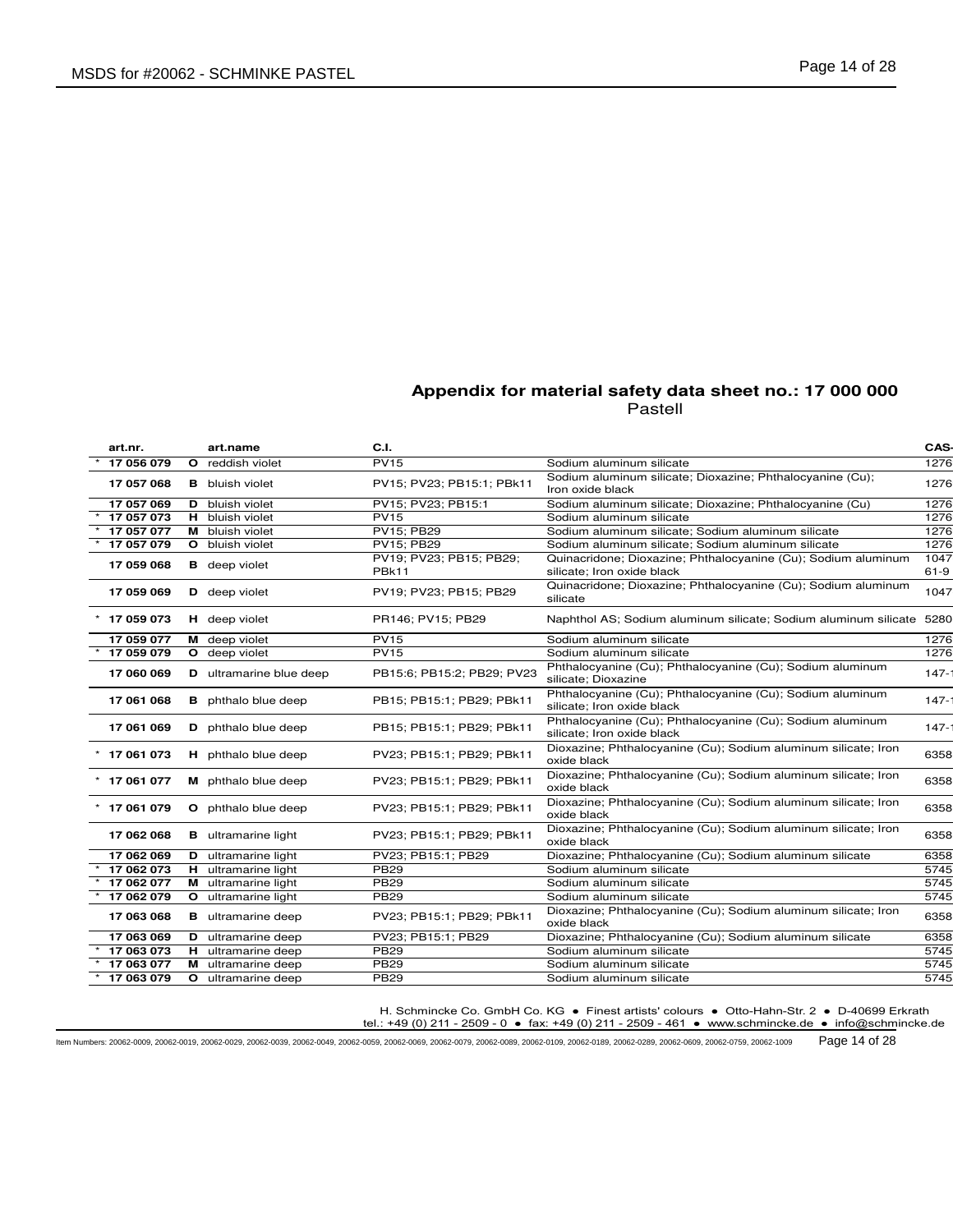| art.nr.        |              | art.name                   | C.I.                                    |                                                                                                     | CAS-           |
|----------------|--------------|----------------------------|-----------------------------------------|-----------------------------------------------------------------------------------------------------|----------------|
| 17 064 068     |              | <b>B</b> cobalt blue hue   | PB15:1; PB29; PBk11                     | Phthalocyanine (Cu); Sodium aluminum silicate; Iron oxide black                                     | $147 -$        |
| 17 064 069     |              | D cobalt blue hue          | PB15:1; PB29                            | Phthalocyanine (Cu); Sodium aluminum silicate                                                       | $147 -$        |
| 17 064 073     |              | H cobalt blue hue          | PB15:1: PB29                            | Phthalocyanine (Cu); Sodium aluminum silicate                                                       | $147 -$        |
| 17 064 077     |              | M cobalt blue hue          | PB15:1; PB29                            | Phthalocyanine (Cu); Sodium aluminum silicate                                                       | $147 -$        |
| 17 064 079     |              | O cobalt blue hue          | PB15:1; PB29                            | Phthalocyanine (Cu); Sodium aluminum silicate                                                       | $147 -$        |
| 17 065 068     |              | <b>B</b> greenish blue     | PB15:1; PG7; PBk11                      | Phthalocyanine (Cu); Phthalocyanine (Cu, Cl); Iron oxide black                                      | $147 -$        |
| 17 065 069     |              | D greenish blue            | PB15:1; PG7                             | Phthalocyanine (Cu); Phthalocyanine (Cu, Cl)                                                        | $147 -$        |
| 17 065 073     |              | H greenish blue            | PB15:1; PG7                             | Phthalocyanine (Cu); Phthalocyanine (Cu, Cl)                                                        | $147 -$        |
| 17 065 077     |              | M greenish blue            | PB15:1: PG7                             | Phthalocyanine (Cu); Phthalocyanine (Cu, Cl)                                                        | $147 -$        |
| 17 065 079     | $\mathbf{o}$ | greenish blue              | PB15:1; PG7                             | Phthalocyanine (Cu); Phthalocyanine (Cu, Cl)                                                        | $147 -$        |
| 17 066 068     |              | <b>B</b> Prussian blue     | PB27; PB29; PB66; PBk11                 | Iron-cyan-complex; Sodium aluminum silicate; Indigo, synthetic;<br>Iron oxide black                 | 1403<br>1317   |
| 17 066 069     |              | <b>D</b> Prussian blue     | PB27; PB29; PB66                        | Iron-cyan-complex; Sodium aluminum silicate; Indigo, synthetic                                      | 1403           |
| 17 066 073     |              | H Prussian blue            | PV23; PB15:1; PB29; PG7;<br><b>PG17</b> | Dioxazine; Phthalocyanine (Cu); Sodium aluminum silicate;<br>Phthalocyanine (Cu, Cl); Hematite (Cr) | 6358<br>$38-9$ |
| 17 066 077     |              | M Prussian blue            | <b>PB36</b>                             | Spinel (Co, Al, Cr)                                                                                 | 6818           |
| 17 066 079     |              | <b>O</b> Prussian blue     | <b>PB36</b>                             | Spinel (Co, Al, Cr)                                                                                 | 6818           |
| 17 067 068     |              | <b>B</b> indigo hue        | PB15; PB15:1; PBk11                     | Phthalocyanine (Cu); Phthalocyanine (Cu); Iron oxide black                                          | $147 -$        |
| 17 067 069     |              | <b>D</b> indigo hue        | PB15; PB15:1; PBk11                     | Phthalocyanine (Cu); Phthalocyanine (Cu); Iron oxide black                                          | $147 -$        |
| 17 067 073     |              | H indigo hue               | PB15; PB15:1; PBk11                     | Phthalocyanine (Cu); Phthalocyanine (Cu); Iron oxide black                                          | $147 -$        |
| 17 067 077     |              | M indigo hue               | PB15; PB15:1; PBk11                     | Phthalocyanine (Cu); Phthalocyanine (Cu); Iron oxide black                                          | $147 -$        |
| 17 067 079     |              | O indigo hue               | PB15; PB15:1; PBk11                     | Phthalocyanine (Cu); Phthalocyanine (Cu); Iron oxide black                                          | $147 -$        |
| 17 068 068     |              | <b>B</b> bluish green      | PB36; PB15:1; PG7; PBk11                | Spinel (Co, Al, Cr); Phthalocyanine (Cu); Phthalocyanine (Cu, Cl);<br>Iron oxide black              | 6818           |
| 17 068 069     |              | D bluish green             | PB36; PB15:1; PG7; PBk11                | Spinel (Co, Al, Cr); Phthalocyanine (Cu); Phthalocyanine (Cu, Cl);<br>Iron oxide black              | 6818           |
| $*$ 17 068 073 |              | H bluish green             | PB36; PB15:1; PG7; PBk11                | Spinel (Co, Al, Cr); Phthalocyanine (Cu); Phthalocyanine (Cu, Cl);<br>Iron oxide black              | 6818           |
| $*$ 17 068 077 |              | M bluish green             | PB36; PB15:1; PG7; PBk11                | Spinel (Co, Al, Cr); Phthalocyanine (Cu); Phthalocyanine (Cu, Cl);<br>Iron oxide black              | 6818           |
| $*$ 17 068 079 |              | O bluish green             | PB36: PB15:1: PG7                       | Spinel (Co, Al, Cr); Phthalocyanine (Cu); Phthalocyanine (Cu, Cl)                                   | 6818           |
| 17 069 068     |              | <b>B</b> bluish green deep | PB15; PB15:1; PB29; PBk11               | Phthalocyanine (Cu); Phthalocyanine (Cu); Sodium aluminum<br>silicate; Iron oxide black             | $147 -$        |
| $*$ 17 069 069 |              | D bluish green deep        | PB15; PB15:1; PB29; PBk11               | Phthalocyanine (Cu); Phthalocyanine (Cu); Sodium aluminum<br>silicate; Iron oxide black             | $147 -$        |
|                |              |                            |                                         |                                                                                                     |                |

H. Schmincke Co. GmbH Co. KG ● Finest artists' colours ● Otto-Hahn-Str. 2 ● D-40699 Erkrath

tel.: +49 (0) 211 - 2509 - 0 ● fax: +49 (0) 211 - 2509 - 461 ● www.schmincke.de ● info@schmincke.de

Item Numbers: 20062-0009, 20062-0019, 20062-0029, 20062-0039, 20062-0049, 20062-0059, 20062-0069, 20062-0079, 20062-0089, 20062-0109, 20062-0189, 20062-0289, 20062-0609, 20062-0759, 20062-1009 Page 15 of 28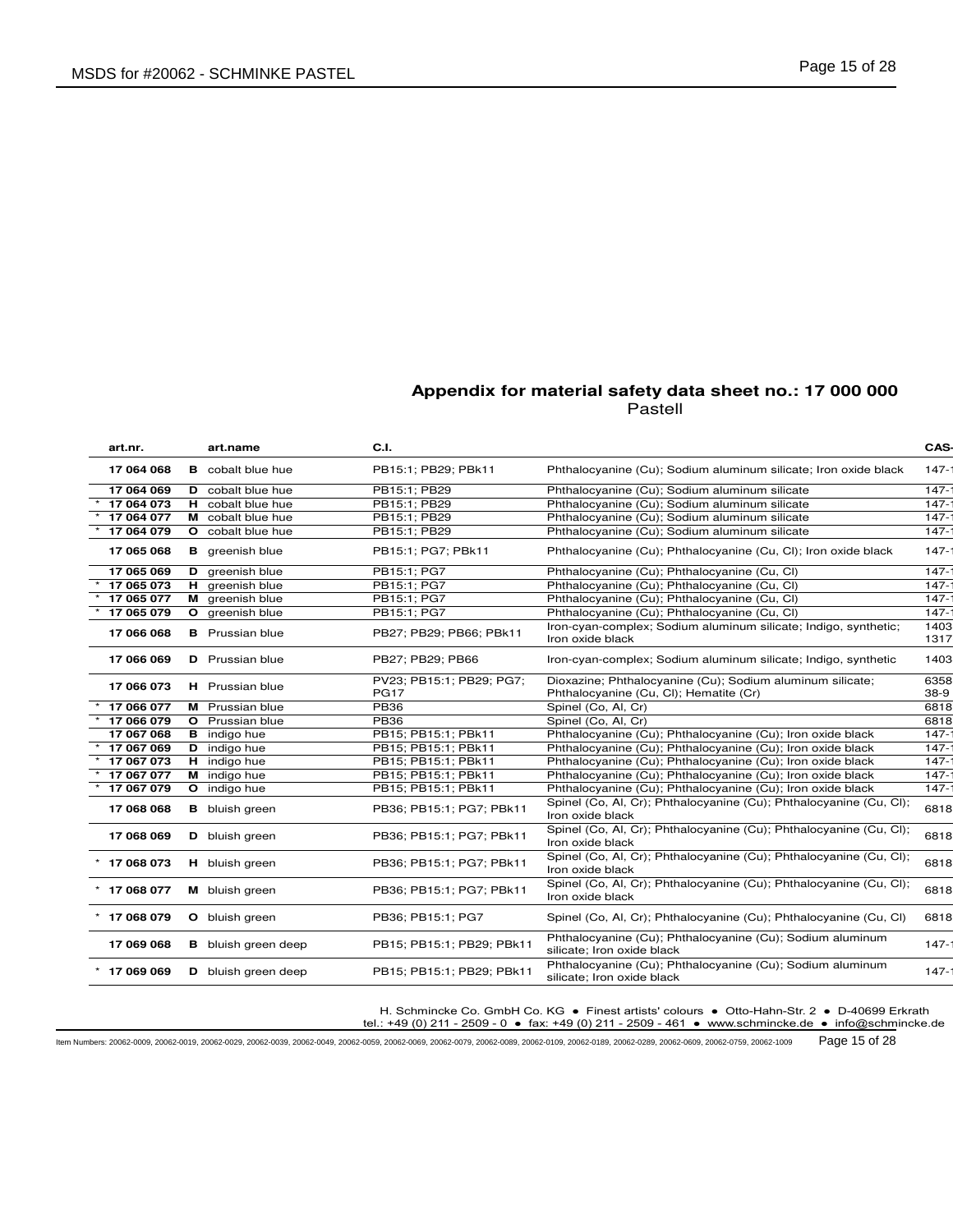| art.nr.        | art.name                    | C.I.                             |                                                                                                       | CAS-         |
|----------------|-----------------------------|----------------------------------|-------------------------------------------------------------------------------------------------------|--------------|
| 17 069 073     | H bluish green deep         | PB15; PB15:1; PB29; PBk11        | Phthalocyanine (Cu); Phthalocyanine (Cu); Sodium aluminum<br>silicate; Iron oxide black               | $147 -$      |
| $*$ 17 069 077 | M bluish green deep         | PB15; PB15:1; PB29; PBk11        | Phthalocyanine (Cu); Phthalocyanine (Cu); Sodium aluminum<br>silicate; Iron oxide black               | $147 -$      |
| * 17 069 079   | O bluish green deep         | PB15; PB15:1; PB29; PBk11        | Phthalocyanine (Cu); Phthalocyanine (Cu); Sodium aluminum<br>silicate; Iron oxide black               | $147 -$      |
| 17 070 068     | <b>B</b> leaf green deep    | PY74; PG7; PBk11                 | Monoazo; Phthalocyanine (Cu, Cl); Iron oxide black                                                    | 6358         |
| 17 070 069     | <b>D</b> leaf green deep    | PY74; PG7; PBk11                 | Monoazo; Phthalocyanine (Cu, Cl); Iron oxide black                                                    | 6358         |
| 17 070 073     | H leaf green deep           | PY74; PG7; PBk11                 | Monoazo; Phthalocyanine (Cu, Cl); Iron oxide black                                                    | 6358         |
| 17 070 077     | M leaf green deep           | PY74; PG7; PBk11                 | Monoazo; Phthalocyanine (Cu, Cl); Iron oxide black                                                    | 6358         |
| 17 070 079     | O leaf green deep           | PY74; PG7; PBk11                 | Monoazo; Phthalocyanine (Cu, Cl); Iron oxide black                                                    | 6358         |
| 17 071 068     | <b>B</b> light green        | PG7; PBk11                       | Phthalocyanine (Cu, Cl); Iron oxide black                                                             | 1328         |
| 17 071 069     | D light green               | PG7                              | Phthalocyanine (Cu, Cl)                                                                               | 1328         |
| 17 071 073     | <b>H</b> light green        | PG7                              | Phthalocyanine (Cu, Cl)                                                                               | 1328         |
| 17 071 077     | M light green               | PG7                              | Phthalocyanine (Cu, Cl)                                                                               | 1328         |
| 17 071 079     | O light green               | PG7                              | Phthalocyanine (Cu, Cl)                                                                               | 1328         |
|                | <b>B</b> leaf green 1       | PY53; PG7; PG17; PBr24;          | Rutile (Ti, Ni, Sb); Phthalocyanine (Cu, Cl); Hematite (Cr); Rutile                                   | 8007         |
| 17 072 068     |                             | PBk11                            | (Ti, Cr, Sb); Iron oxide black                                                                        | $61-9$       |
| 17 072 069     | D leaf green 1              | PY53; PG7; PG17; PBr24           | Rutile (Ti, Ni, Sb); Phthalocyanine (Cu, Cl); Hematite (Cr); Rutile<br>(Ti, Cr, Sb)                   | 8007         |
| $*$ 17 072 073 | H leaf green 1              | PY3; PY138; PG7; PG17            | Monoazo; Chinophthalone; Phthalocyanine (Cu, Cl); Hematite (Cr)                                       | 6486         |
| 17 072 073     | M leaf green 1              | PY3: PY138: PG7                  | Monoazo; Chinophthalone; Phthalocyanine (Cu, Cl)                                                      | 6486         |
| 17 072 073     | O leaf green 1              | PY3: PY138: PG7                  | Monoazo; Chinophthalone; Phthalocyanine (Cu, Cl)                                                      | 6486         |
| 17 073 068     | <b>B</b> leaf green 2       | PG17; PB15:1; PBk11              | Hematite (Cr); Phthalocyanine (Cu); Iron oxide black                                                  | 1308         |
| 17 073 069     | D leaf green 2              | PG17; PB15:1                     | Hematite (Cr); Phthalocyanine (Cu)                                                                    | 1308         |
| 17 073 073     | H leaf green 2              | PG17; PB15:1                     | Hematite (Cr); Phthalocyanine (Cu)                                                                    | 1308         |
| 17 073 077     | M leaf green 2              | PG17; PB15:1                     | Hematite (Cr); Phthalocyanine (Cu)                                                                    | 1308         |
| 17 073 079     | O leaf green 2              | <b>PG7: PG17</b>                 | Phthalocyanine (Cu, Cl); Hematite (Cr)                                                                | 1328         |
| 17 074 068     | <b>B</b> phthalo green deep | PG7; PBk11                       | Phthalocyanine (Cu, Cl); Iron oxide black                                                             | 1328         |
| 17 074 069     | D phthalo green deep        | PG7: PBk11                       | Phthalocyanine (Cu, Cl); Iron oxide black                                                             | 1328         |
| 17 074 073     | H phthalo green deep        | PG7; PBk11                       | Phthalocyanine (Cu, Cl); Iron oxide black                                                             | 1328         |
| 17 074 077     | M phthalo green deep        | PG7; PBk11                       | Phthalocyanine (Cu, Cl); Iron oxide black                                                             | 1328         |
| 17 074 079     | O phthalo green deep        | PG7; PBk11                       | Phthalocyanine (Cu, Cl); Iron oxide black                                                             | 1328         |
| 17 075 068     | <b>B</b> mossy green 1      | PY53; PG7; PG17; PBr24;<br>PBk11 | Rutile (Ti, Ni, Sb); Phthalocyanine (Cu, Cl); Hematite (Cr); Rutile<br>(Ti, Cr, Sb); Iron oxide black | 8007<br>61-9 |
| 17 075 069     | D mossy green 1             | PY53; PG7; PG17; PBr24           | Rutile (Ti, Ni, Sb); Phthalocyanine (Cu, Cl); Hematite (Cr); Rutile<br>(Ti, Cr, Sb)                   | 8007         |

H. Schmincke Co. GmbH Co. KG ● Finest artists' colours ● Otto-Hahn-Str. 2 ● D-40699 Erkrath

tel.: +49 (0) 211 - 2509 - 0 ● fax: +49 (0) 211 - 2509 - 461 ● www.schmincke.de ● info@schmincke.de

Item Numbers: 20062-0009, 20062-0019, 20062-0029, 20062-0039, 20062-0049, 20062-0059, 20062-0069, 20062-0079, 20062-0089, 20062-0109, 20062-0189, 20062-0289, 20062-0609, 20062-0759, 20062-1009 Page 16 of 28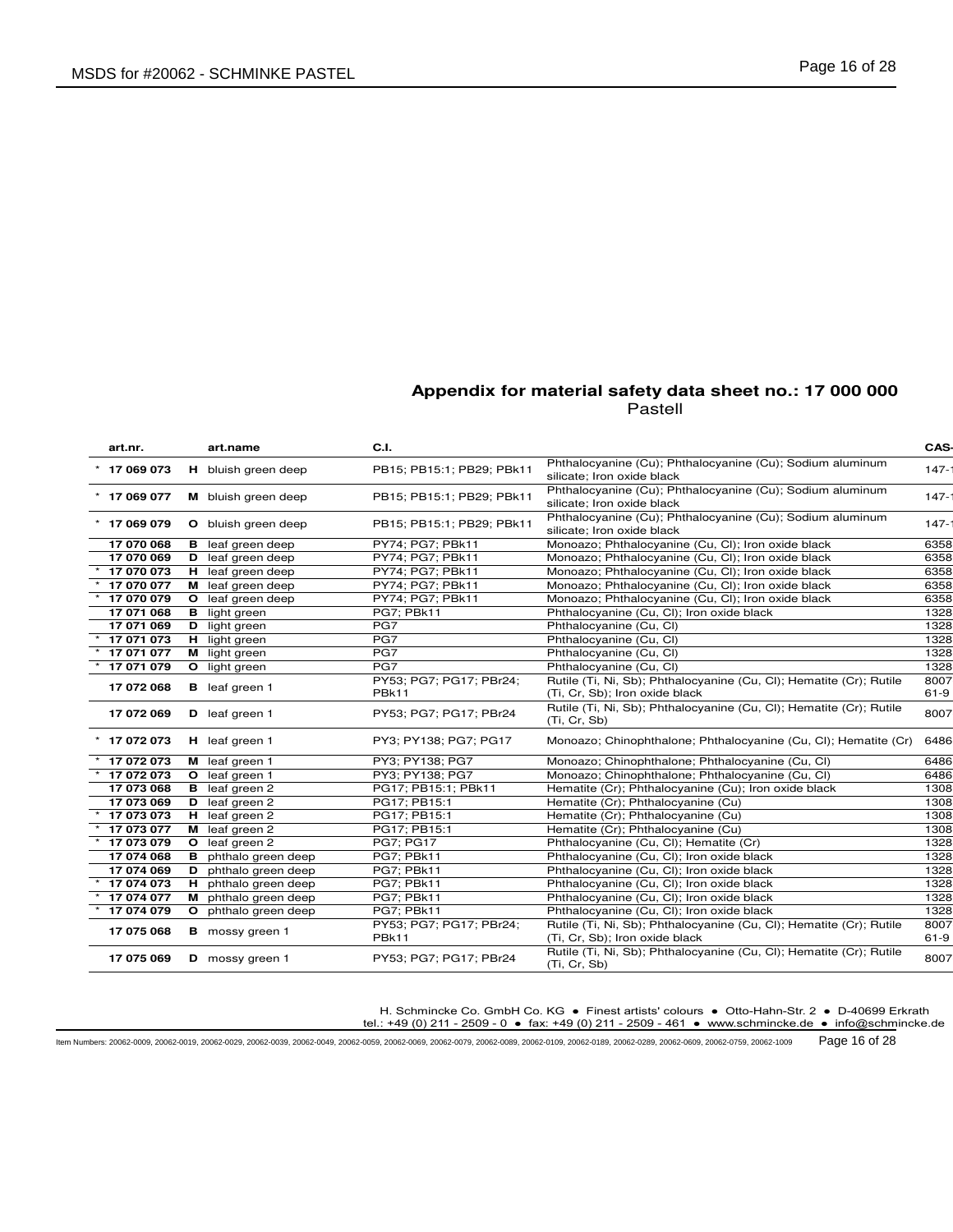| art.nr.        | art.name                 | C.I.                                   |                                                                                                              | CAS-           |
|----------------|--------------------------|----------------------------------------|--------------------------------------------------------------------------------------------------------------|----------------|
| 17 075 073     | H mossy green 1          | PY53: PG7: PB29: PBr24                 | Rutile (Ti, Ni, Sb); Phthalocyanine (Cu, Cl); Sodium aluminum<br>silicate; Rutile (Ti, Cr, Sb)               | 8007           |
| 17 075 077     | M mossy green 1          | PY53; PG7; PBr24                       | Rutile (Ti, Ni, Sb); Phthalocyanine (Cu, Cl); Rutile (Ti, Cr, Sb)                                            | 8007           |
| 17 075 079     | O mossy green 1          | PY53; PG7; PBr24                       | Rutile (Ti, Ni, Sb); Phthalocyanine (Cu, Cl); Rutile (Ti, Cr, Sb)                                            | 8007           |
| 17 076 068     | <b>B</b> mossy green 2   | PY74; PG7; PBk11                       | Monoazo; Phthalocyanine (Cu, Cl); Iron oxide black                                                           | 6358           |
| 17 076 069     | D mossy green 2          | PY74; PG7                              | Monoazo; Phthalocyanine (Cu, Cl)                                                                             | 6358           |
| 17 076 073     | H mossy green 2          | <b>PY74: PG7</b>                       | Monoazo; Phthalocyanine (Cu, Cl)                                                                             | 6358           |
| 17 076 077     | M mossy green 2          | <b>PY74: PG7</b>                       | Monoazo; Phthalocyanine (Cu, Cl)                                                                             | 6358           |
| 17 076 079     | O mossy green 2          | <b>PY74: PG7</b>                       | Monoazo; Phthalocyanine (Cu, Cl)                                                                             | 6358           |
| 17 077 068     | <b>B</b> may green       | PY74; PG7; PBk11                       | Monoazo; Phthalocyanine (Cu, Cl); Iron oxide black                                                           | 6358           |
| 17 077 069     | D may green              | <b>PY74: PG7</b>                       | Monoazo; Phthalocyanine (Cu, Cl)                                                                             | 6358           |
| 17 077 073     | H may green              | <b>PY74: PG7</b>                       | Monoazo; Phthalocyanine (Cu, Cl)                                                                             | 6358           |
| 17 077 077     | M may green              | <b>PY74: PG7</b>                       | Monoazo; Phthalocyanine (Cu, Cl)                                                                             | 6358           |
| 17 077 079     | O may green              | <b>PY74: PG7</b>                       | Monoazo; Phthalocyanine (Cu, Cl)                                                                             | 6358           |
| 17 080 068     | <b>B</b> cold green 1    | PG19: PG17: PB29: PBk11                | Spinel (Co, Zn); Hematite (Cr); Sodium aluminum silicate; Iron<br>oxide black                                | 8011           |
| 17 080 069     | D cold green 1           | PG19; PG17; PB29                       | Spinel (Co, Zn); Hematite (Cr); Sodium aluminum silicate                                                     | 8011           |
| 17 080 073     | H cold green 1           | PB29; PG17                             | Sodium aluminum silicate; Hematite (Cr)                                                                      | 5745           |
| 17 080 077     | M cold green 1           | PB29; PG17                             | Sodium aluminum silicate; Hematite (Cr)                                                                      | 5745           |
| 17 080 079     | O cold green 1           | PB29; PG17                             | Sodium aluminum silicate; Hematite (Cr)                                                                      | 5745           |
| 17 081 068     | <b>B</b> cold green deep | PG26; PBk11; PB15; PG7                 | Spinel (Co,Cr); Iron oxide black; Phthalocyanine (Cu);<br>Phthalocyanine (Cu, Cl)                            | 6818           |
| * 17 081 069   | <b>D</b> cold green deep | PG26; PB29; PB15; PG7;<br><b>PBk11</b> | Spinel (Co, Cr); Sodium aluminum silicate; Phthalocyanine (Cu);<br>Phthalocyanine (Cu, Cl); Iron oxide black | 6818<br>$61-9$ |
| $*$ 17 081 073 | H cold green deep        | PG26; PB29; PB15; PG7;<br>PBk11        | Spinel (Co, Cr); Sodium aluminum silicate; Phthalocyanine (Cu);<br>Phthalocyanine (Cu, Cl); Iron oxide black | 6818<br>$61-9$ |
| $*$ 17 081 077 | M cold green deep        | PG26; PB29; PB15; PG7;<br>PBk11        | Spinel (Co.Cr); Sodium aluminum silicate; Phthalocyanine (Cu);<br>Phthalocyanine (Cu, Cl); Iron oxide black  | 6818<br>$61-9$ |
| $*$ 17 081 079 | O cold green deep        | PG26; PB29; PB15; PG7;<br>PBk11        | Spinel (Co, Cr); Sodium aluminum silicate; Phthalocyanine (Cu);<br>Phthalocyanine (Cu, Cl); Iron oxide black | 6818<br>$61-9$ |
| 17 082 068     | <b>B</b> Verona green    | PB29; PG17; PBk11                      | Sodium aluminum silicate; Hematite (Cr); Iron oxide black                                                    | 5745           |
| 17 082 069     | <b>D</b> Verona green    | PB29; PG17; PBk11                      | Sodium aluminum silicate; Hematite (Cr); Iron oxide black                                                    | 5745           |
| 17 082 073     | H Verona green           | PB29; PG17                             | Sodium aluminum silicate; Hematite (Cr)                                                                      | 5745           |
| 17 082 077     | M Verona green           | PB29; PG17                             | Sodium aluminum silicate; Hematite (Cr)                                                                      | 5745           |
| 17 082 079     | O Verona green           | PB29: PG17                             | Sodium aluminum silicate; Hematite (Cr)                                                                      | 5745           |
| 17 083 068     | <b>B</b> Bohemian green  | PY42; PG17; PBk11                      | Hydrated iron oxide; Hematite (Cr); Iron oxide black                                                         | 2034           |
| 17 083 069     | <b>D</b> Bohemian green  | PY42; PG17; PBk11                      | Hydrated iron oxide; Hematite (Cr); Iron oxide black                                                         | 2034           |
| 17 083 073     | H Bohemian green         | PY42; PG17; PBk11                      | Hydrated iron oxide; Hematite (Cr); Iron oxide black                                                         | 2034           |
| 17 083 077     | M Bohemian green         | PY42; PG17                             | Hydrated iron oxide; Hematite (Cr)                                                                           | 2034           |

H. Schmincke Co. GmbH Co. KG ● Finest artists' colours ● Otto-Hahn-Str. 2 ● D-40699 Erkrath

tel.: +49 (0) 211 - 2509 - 0 ● fax: +49 (0) 211 - 2509 - 461 ● www.schmincke.de ● info@schmincke.de

Item Numbers: 20062-0009, 20062-0019, 20062-0029, 20062-0039, 20062-0049, 20062-0059, 20062-0069, 20062-0079, 20062-0089, 20062-0109, 20062-0189, 20062-0289, 20062-0609, 20062-0759, 20062-1009 Page 17 of 28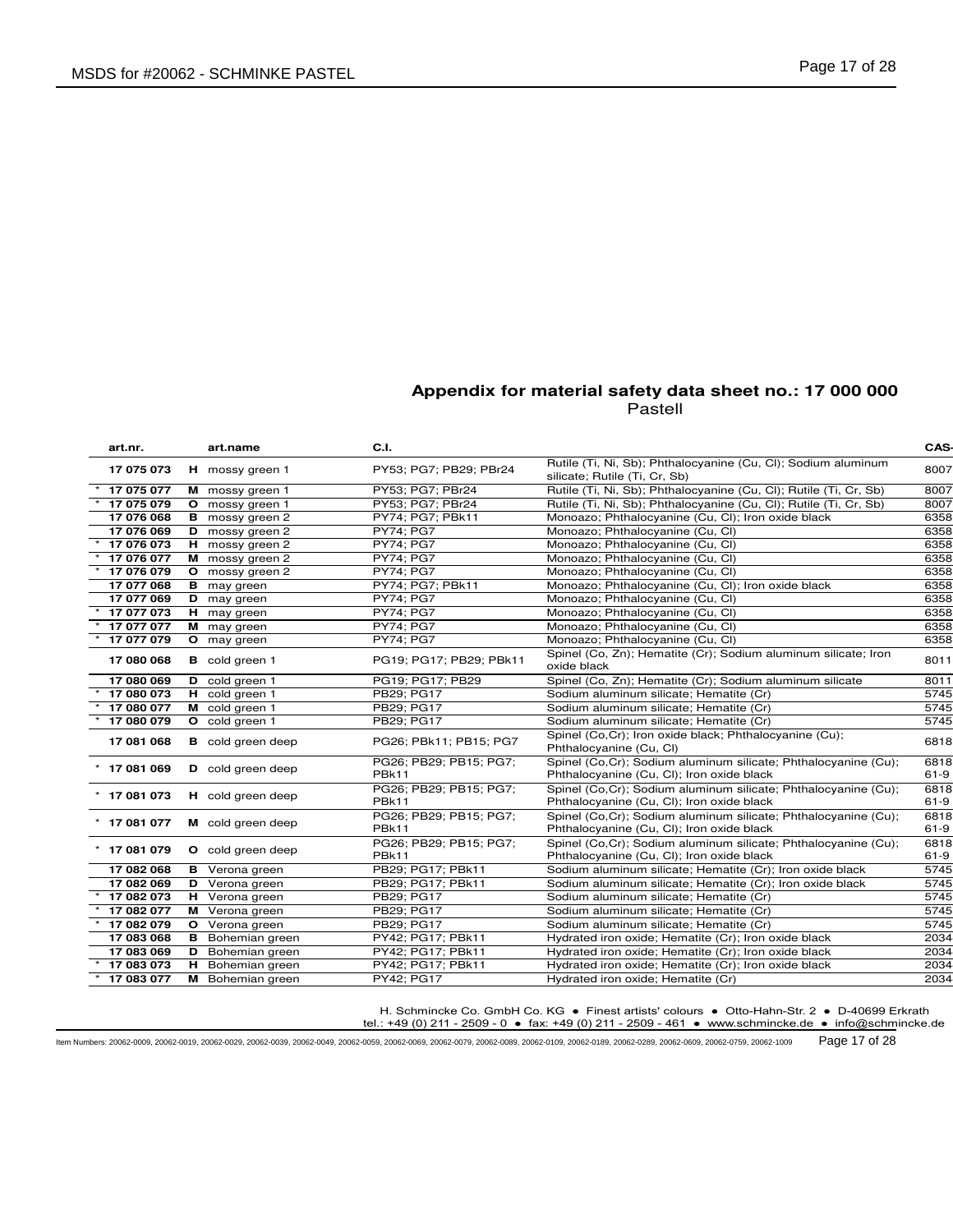| art.nr.        | art.name                      | C.I.                            |                                                                                                          | CAS-         |
|----------------|-------------------------------|---------------------------------|----------------------------------------------------------------------------------------------------------|--------------|
| 17 083 079     | <b>O</b> Bohemian green       | PY42; PG17; PBk11               | Hydrated iron oxide; Hematite (Cr); Iron oxide black                                                     | 2034         |
| 17 084 068     | <b>B</b> chromium oxide green | PG17; PBk11                     | Hematite (Cr); Iron oxide black                                                                          | 1308         |
| 17 084 068     | <b>D</b> chromium oxide green | <b>PG17</b>                     | Hematite (Cr)                                                                                            | 1308         |
| 17 084 068     | H chromium oxide green        | <b>PG17</b>                     | Hematite (Cr)                                                                                            | 1308         |
| 17 084 068     | M chromium oxide green        | <b>PG17</b>                     | Hematite (Cr)                                                                                            | 1308         |
| 17 084 068     | <b>O</b> chromium oxide green | <b>PG17</b>                     | Hematite (Cr)                                                                                            | 1308         |
| 17 085 068     | <b>B</b> olive green 1        | PY42; PG17; PBk11               | Hydrated iron oxide; Hematite (Cr); Iron oxide black                                                     | 2034         |
| 17 085 069     | D olive green 1               | PY42; PG17; PBk11               | Hydrated iron oxide; Hematite (Cr); Iron oxide black                                                     | 2034         |
| 17 085 073     | H olive green 1               | PY42; PG17; PBk11               | Hydrated iron oxide; Hematite (Cr); Iron oxide black                                                     | 2034         |
| 17 085 077     | M olive green 1               | PY42; PG17; PBk11               | Hydrated iron oxide; Hematite (Cr); Iron oxide black                                                     | 2034         |
| 17 085 079     | O olive green 1               | PY42; PG17                      | Hydrated iron oxide; Hematite (Cr)                                                                       | 2034         |
| 17 086 068     | <b>B</b> olive green 2        | PY42; PG17; PBk11               | Hydrated iron oxide; Hematite (Cr); Iron oxide black                                                     | 2034         |
| 17 086 069     | D olive green 2               | PY53; PY42; PG17; PBr24         | Rutile (Ti, Ni, Sb); Hydrated iron oxide; Hematite (Cr); Rutile (Ti,<br>Cr. Sb)                          | 8007         |
| $*$ 17 086 073 | H olive green 2               | PY53; PY42; PG17; PBr24;<br>PG7 | Rutile (Ti, Ni, Sb); Hydrated iron oxide; Hematite (Cr); Rutile (Ti,<br>Cr, Sb); Phthalocyanine (Cu, Cl) | 8007<br>1328 |
| $*$ 17 086 077 | M olive green 2               | PY53; PY42; PG17; PBr24         | Rutile (Ti, Ni, Sb); Hydrated iron oxide; Hematite (Cr); Rutile (Ti,<br>Cr. Sb)                          | 8007         |
| * 17 086 079   | O olive green 2               | PY53; PY42; PG17; PBr24         | Rutile (Ti, Ni, Sb); Hydrated iron oxide; Hematite (Cr); Rutile (Ti,<br>Cr, Sb)                          | 8007         |
|                |                               | PY42; PO62; PG7; PG36;          | Hydrated iron oxide; Benzimidazolone; Phthalocyanine (Cu, Cl);                                           | 2034         |
| 17 087 068     | <b>B</b> olive green deep     | PBk11                           | Phthalocyanine complex (Cu, Cl, Br); Iron oxide black                                                    | 1317         |
| 17 090 068     | <b>B</b> grey violet          | PY42; PV15; PB29; PBk11         | Hydrated iron oxide; Sodium aluminum silicate; Sodium aluminum<br>silicate; Iron oxide black             | 2034<br>1317 |
| 17 090 069     | D grey violet                 | PY42; PV15; PB29; PBk11         | Hydrated iron oxide; Sodium aluminum silicate; Sodium aluminum<br>silicate; Iron oxide black             | 2034<br>1317 |
| $*$ 17 090 073 | H grey violet                 | PY42; PV15; PB29; PBk11         | Hydrated iron oxide; Sodium aluminum silicate; Sodium aluminum<br>silicate; Iron oxide black             | 2034<br>1317 |
| * 17 090 077   | M grey violet                 | PY42; PV15; PB29; PBk11         | Hydrated iron oxide; Sodium aluminum silicate; Sodium aluminum<br>silicate; Iron oxide black             | 2034<br>1317 |
| * 17 090 079   | O grey violet                 | PY42; PV15; PB29; PBk11         | Hydrated iron oxide; Sodium aluminum silicate; Sodium aluminum<br>silicate; Iron oxide black             | 2034<br>1317 |
| 17 091 068     | <b>B</b> grey blue 1          | PB29; PBk11                     | Sodium aluminum silicate; Iron oxide black                                                               | 5745         |
| 17 091 069     | D grey blue 1                 | PB29; PBk11                     | Sodium aluminum silicate; Iron oxide black                                                               | 5745         |
| 17 091 073     | H grey blue 1                 | PB29; PBk11                     | Sodium aluminum silicate; Iron oxide black                                                               | 5745         |
| 17 091 077     | M grey blue 1                 | PB29; PBk11                     | Sodium aluminum silicate; Iron oxide black                                                               | 5745         |
| 17 091 079     | O grey blue 1                 | PB29; PBk11                     | Sodium aluminum silicate; Iron oxide black                                                               | 5745         |
| 17 092 068     | <b>B</b> reddish grey         | PB29; PV15; PV19; PBk11         | Sodium aluminum silicate; Sodium aluminum silicate;<br>Quinacridone; Iron oxide black                    | 5745         |

H. Schmincke Co. GmbH Co. KG ● Finest artists' colours ● Otto-Hahn-Str. 2 ● D-40699 Erkrath

tel.: +49 (0) 211 - 2509 - 0 ● fax: +49 (0) 211 - 2509 - 461 ● www.schmincke.de ● info@schmincke.de

Item Numbers: 20062-0009, 20062-0019, 20062-0029, 20062-0039, 20062-0049, 20062-0059, 20062-0069, 20062-0079, 20062-0089, 20062-0109, 20062-0189, 20062-0289, 20062-0609, 20062-0759, 20062-1009 Page 18 of 28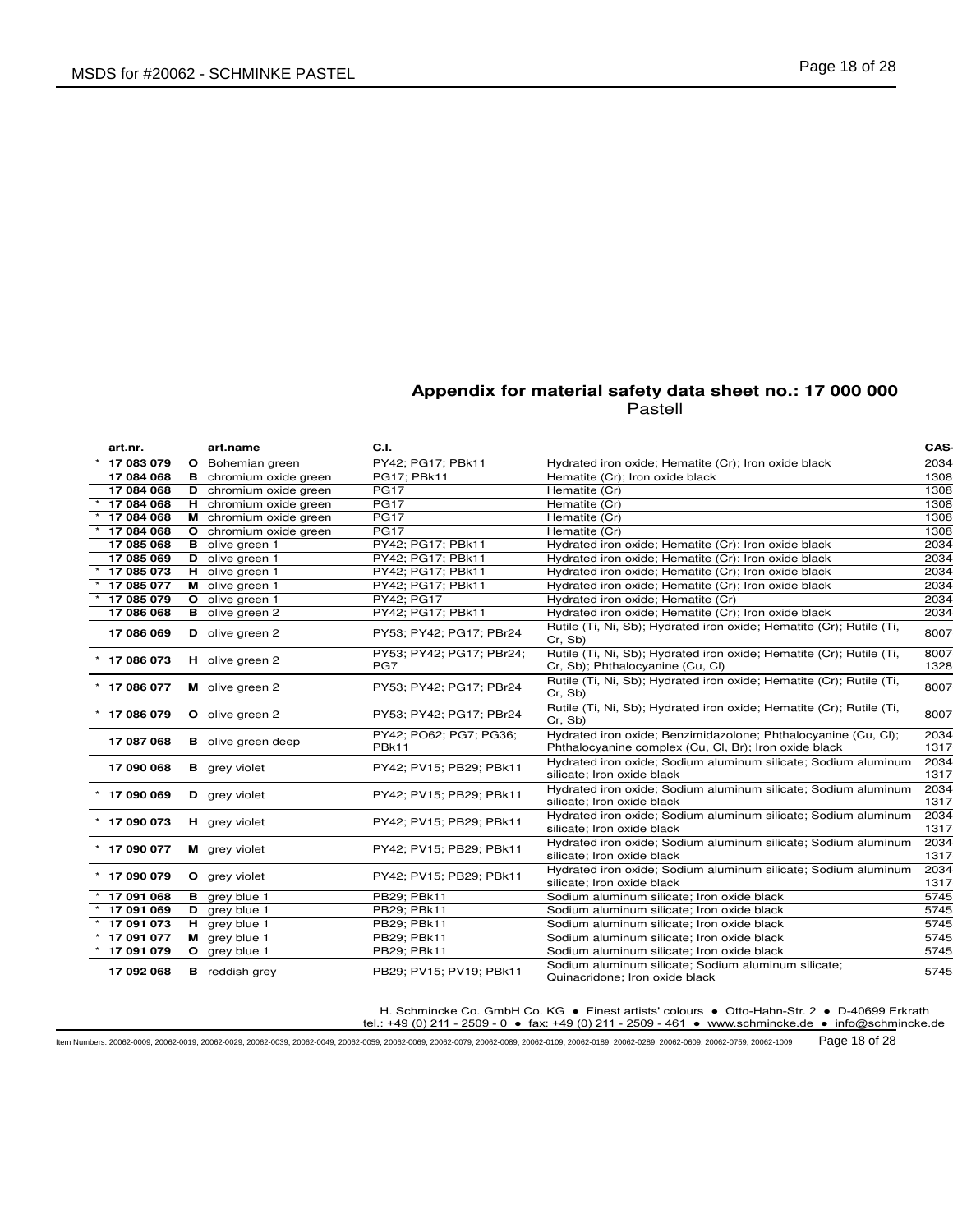| art.nr.        |    | art.name                 | C.I.                    |                                                                                                 | CAS- |
|----------------|----|--------------------------|-------------------------|-------------------------------------------------------------------------------------------------|------|
| 17 092 069     |    | D reddish grey           | PB29: PV15: PV19: PBk11 | Sodium aluminum silicate; Sodium aluminum silicate;<br>Quinacridone; Iron oxide black           | 5745 |
| 17 092 073     |    | <b>H</b> reddish grey    | PB29; PV15; PV19; PBk11 | Sodium aluminum silicate; Sodium aluminum silicate;<br>Quinacridone; Iron oxide black           | 5745 |
| 17 092 077     |    | M reddish grey           | PB29; PV15; PV19; PBk11 | Sodium aluminum silicate; Sodium aluminum silicate;<br>Quinacridone; Iron oxide black           | 5745 |
| 17 092 079     |    | O reddish grey           | PB29; PV15; PV19; PBk11 | Sodium aluminum silicate; Sodium aluminum silicate;<br>Quinacridone; Iron oxide black           | 5745 |
| 17 093 068     |    | <b>B</b> greenish grey 1 | PY42; PB29; PBk11       | Hydrated iron oxide; Sodium aluminum silicate; Iron oxide black                                 | 2034 |
| 17 093 069     |    | D greenish grey 1        | PY42; PB29; PBk11       | Hydrated iron oxide; Sodium aluminum silicate; Iron oxide black                                 | 2034 |
| $*$ 17 093 073 |    | H greenish grey 1        | PY42; PB29; PBk11       | Hydrated iron oxide; Sodium aluminum silicate; Iron oxide black                                 | 2034 |
| $*$ 17 093 077 |    | M greenish grey 1        | PY42; PB29; PBk11       | Hydrated iron oxide; Sodium aluminum silicate; Iron oxide black                                 | 2034 |
| * 17 093 079   |    | O greenish grey 1        | PY42; PB29; PBk11       | Hydrated iron oxide; Sodium aluminum silicate; Iron oxide black                                 | 2034 |
| 17 094 068     |    | <b>B</b> greenish grey 2 | PG17; PB29; PBk11       | Hematite (Cr); Sodium aluminum silicate; Iron oxide black                                       | 1308 |
| 17 094 069     |    | D greenish grey 2        | PG7; PG17; PBk11        | Phthalocyanine (Cu, Cl); Hematite (Cr); Iron oxide black                                        | 1328 |
| 17 094 073     |    | H greenish grey 2        | PG7; PG17; PBk11        | Phthalocyanine (Cu, Cl); Hematite (Cr); Iron oxide black                                        | 1328 |
| 17 094 077     |    | M greenish grey 2        | PG7; PG17; PBk11        | Phthalocyanine (Cu, Cl); Hematite (Cr); Iron oxide black                                        | 1328 |
| 17 094 079     |    | O greenish grey 2        | PG7; PG17; PBk11        | Phthalocyanine (Cu, Cl); Hematite (Cr); Iron oxide black                                        | 1328 |
| 17 095 068     |    | <b>B</b> cold grey       | PB29; PBk11             | Sodium aluminum silicate; Iron oxide black                                                      | 5745 |
| 17 095 069     |    | D cold grey              | PB29; PBk11             | Sodium aluminum silicate; Iron oxide black                                                      | 5745 |
| 17 095 073     |    | H cold grey              | PB29; PBk11             | Sodium aluminum silicate; Iron oxide black                                                      | 5745 |
| 17 095 077     |    | M cold grey              | PB29; PBk11             | Sodium aluminum silicate; Iron oxide black                                                      | 5745 |
| 17 095 079     |    | O cold grey              | PB29: PBk11             | Sodium aluminum silicate; Iron oxide black                                                      | 5745 |
| 17 097 069     |    | <b>D</b> serious black   | PG7; PB60; PBk7; PBk8   | Phthalocyanine (Cu, Cl); Indanthrone; Lamp black; Nearly pure am.<br>Carbon of vegetable origin | 1328 |
| 17 098 069     |    | D neutral grey           | PBr6; PBk11             | Iron oxide mix; Iron oxide black                                                                | 7266 |
| 17 098 071     |    | <b>F</b> neutral grey    | PBr6; PBk11             | Iron oxide mix: Iron oxide black                                                                | 7266 |
| 17 098 072     |    | <b>G</b> neutral grey    | PBr6; PBk11             | Iron oxide mix; Iron oxide black                                                                | 7266 |
| 17 098 073     |    | H neutral grey           | PBr6; PBk11             | Iron oxide mix; Iron oxide black                                                                | 7266 |
| 17 098 074     |    | $J$ neutral grey         | PBr6; PBk11             | Iron oxide mix; Iron oxide black                                                                | 7266 |
| 17 098 075     |    | K neutral grey           | PBr6; PBk11             | Iron oxide mix; Iron oxide black                                                                | 7266 |
| 17 098 076     |    | neutral grey             | PBr6; PBk11             | Iron oxide mix; Iron oxide black                                                                | 7266 |
| 17 098 077     |    | <b>M</b> neutral grey    | PBr6; PBk11             | Iron oxide mix; Iron oxide black                                                                | 7266 |
| 17 098 078     | N. | neutral grey             | PBr6; PBk11             | Iron oxide mix; Iron oxide black                                                                | 7266 |

H. Schmincke Co. GmbH Co. KG ● Finest artists' colours ● Otto-Hahn-Str. 2 ● D-40699 Erkrath

tel.: +49 (0) 211 - 2509 - 0 ● fax: +49 (0) 211 - 2509 - 461 ● www.schmincke.de ● info@schmincke.de

Item Numbers: 20062-0009, 20062-0019, 20062-0029, 20062-0039, 20062-0049, 20062-0059, 20062-0069, 20062-0079, 20062-0089, 20062-0109, 20062-0189, 20062-0289, 20062-0609, 20062-0759, 20062-1009 Page 19 of 28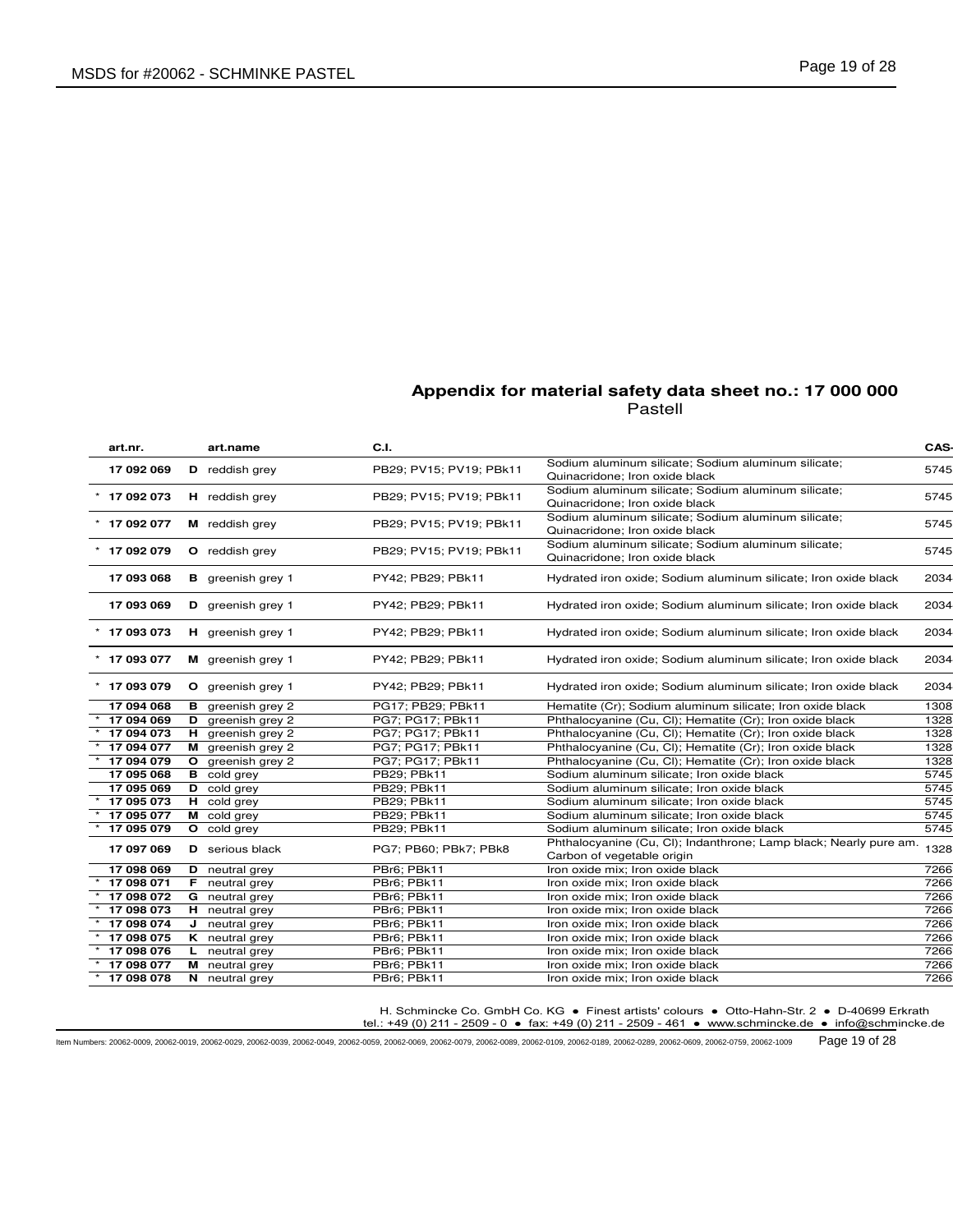| art.nr.        | art.name                  | C.I.                                     |                                                                                                                  | CAS-              |
|----------------|---------------------------|------------------------------------------|------------------------------------------------------------------------------------------------------------------|-------------------|
| 17 098 079     | O neutral grey            | PBr6; PBk11                              | Iron oxide mix; Iron oxide black                                                                                 | 7266              |
| 17 099 069     | D black                   | PBk7; PBk9; PBk11                        | Lamp black; Am. carbonized bones of animals; Iron oxide black                                                    | 1333              |
| 17 600 068     | <b>B</b> Delft blue       | PV23; PB15:1; PB29; PB60;<br>PBk11       | Dioxazine; Phthalocyanine (Cu); Sodium aluminum silicate;<br>Indanthrone; Iron oxide black                       | 6358<br>9         |
| 17 600 069     | <b>D</b> Delft blue       | PV23; PB15:1; PB29; PB60                 | Dioxazine; Phthalocyanine (Cu); Sodium aluminum silicate;<br>Indanthrone                                         | 6358              |
| $*$ 17 600 073 | H Delft blue              | PV15; PV23; PB15:1; PB29                 | Sodium aluminum silicate; Dioxazine; Phthalocyanine (Cu);<br>Sodium aluminum silicate                            | 1276              |
| 17 600 077     | <b>M</b> Delft blue       | PV15; PV23; PB15:1; PB29;<br><b>PB60</b> | Sodium aluminum silicate; Dioxazine; Phthalocyanine (Cu);<br>Sodium aluminum silicate; Indanthrone               | 1276<br>$77-6$    |
| $*$ 17 600 079 | <b>O</b> Delft blue       | PV15: PV23: PB15:1: PB29:<br><b>PB60</b> | Sodium aluminum silicate; Dioxazine; Phthalocyanine (Cu);<br>Sodium aluminum silicate; Indanthrone               | 1276<br>$77-6$    |
| 17 650 068     | <b>B</b> cobalt turquoise | PG50; PB16; PBk11                        | Spinel (Co, Ni, Zn, Ti); Phthalocyanine; Iron oxide black                                                        | 6818              |
| 17 650 069     | <b>D</b> cobalt turquoise | PG50: PB16                               | Spinel (Co, Ni, Zn, Ti); Phthalocyanine                                                                          | 6818              |
| 17 650 073     | H cobalt turquoise        | PG50; PB16                               | Spinel (Co, Ni, Zn, Ti); Phthalocyanine                                                                          | 6818              |
| 17 650 077     | M cobalt turquoise        | PG50; PB16                               | Spinel (Co, Ni, Zn, Ti); Phthalocyanine                                                                          | 6818              |
| 17 650 079     | O cobalt turquoise        | PG50; PB16                               | Spinel (Co, Ni, Zn, Ti); Phthalocyanine                                                                          | 6818              |
| 17 690 068     | <b>B</b> cerulean blue    | PB15:1; PB29; PG7; PB15;<br>PBk11        | Phthalocyanine (Cu); Sodium aluminum silicate; Phthalocyanine<br>(Cu, Cl); Phthalocyanine (Cu); Iron oxide black | $147 -$<br>$61-9$ |
| 17 690 069     | <b>D</b> cerulean blue    | PB15:1; PB29; PG7; PB15                  | Phthalocyanine (Cu); Sodium aluminum silicate; Phthalocyanine<br>(Cu, Cl); Phthalocyanine (Cu)                   | $147 -$           |
| $*$ 17 690 073 | H cerulean blue           | PB15:1; PB29; PG7; PB15                  | Phthalocyanine (Cu); Sodium aluminum silicate; Phthalocyanine<br>(Cu, Cl); Phthalocyanine (Cu)                   | $147 -$           |
| 17 690 077     | M cerulean blue           | PB15:1; PB29; PG7; PB15                  | Phthalocyanine (Cu); Sodium aluminum silicate; Phthalocyanine<br>(Cu, Cl); Phthalocyanine (Cu)                   | $147 -$           |
| $*$ 17 690 079 | O cerulean blue           | PB15:1; PB29; PG7; PB15                  | Phthalocyanine (Cu); Sodium aluminum silicate; Phthalocyanine<br>(Cu, Cl); Phthalocyanine (Cu)                   | $147 -$           |
| 17893069       | D gold                    | Effektpigment                            | Effectpigment                                                                                                    |                   |
| 17894069       | D silver                  | Effektpigment; PBk7                      | Effectpigment; Lamp black                                                                                        | $-; 133$          |
| 17 910 073     | H white pearl             | Effektpigment                            | Effectpigment                                                                                                    |                   |
| 17 920 073     | H yellow pearl            | Effektpigment; PY74                      | Effectpigment; Monoazo                                                                                           | $-;635$           |
| 17 930 073     | H rose pearl              | Effektpigment; PV19                      | Effectpigment; Quinacridone                                                                                      | $-; 104$          |
| 17 940 073     | H blue pearl              | Effektpigment; PB15:1                    | Effectpigment; Phthalocyanine (Cu)                                                                               | $-; 14$           |
| 17 950 073     | H green pearl             | Effektpigment; PG7                       | Effectpigment; Phthalocyanine (Cu, Cl)                                                                           | $-132$            |

H. Schmincke Co. GmbH Co. KG ● Finest artists' colours ● Otto-Hahn-Str. 2 ● D-40699 Erkrath

tel.: +49 (0) 211 - 2509 - 0 ● fax: +49 (0) 211 - 2509 - 461 ● www.schmincke.de ● info@schmincke.de

Item Numbers: 20062-0009, 20062-0019, 20062-0029, 20062-0039, 20062-0049, 20062-0059, 20062-0069, 20062-0079, 20062-0089, 20062-0109, 20062-0189, 20062-0289, 20062-0609, 20062-0759, 20062-1009 Page 20 of 28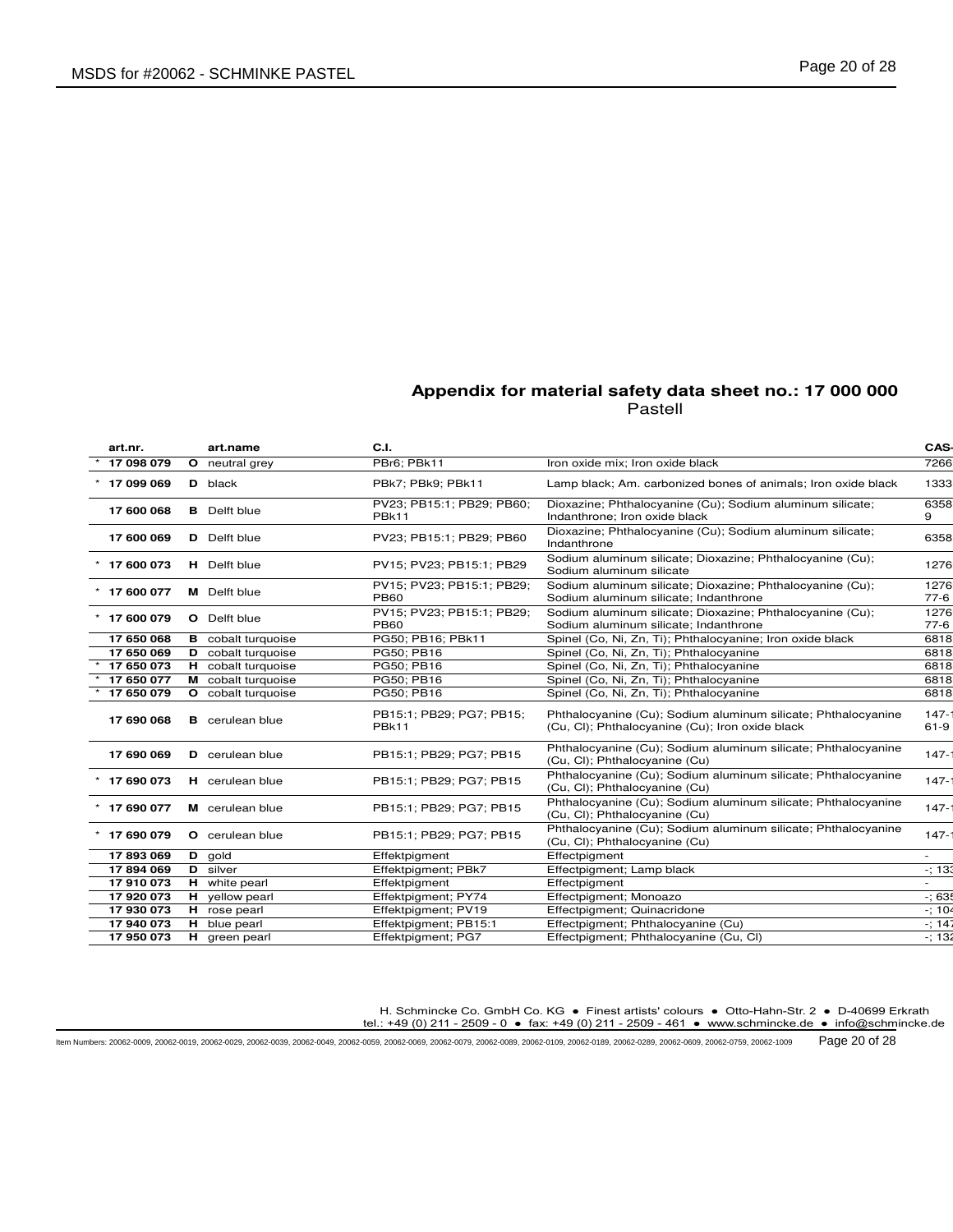# Page 21 of 28 MSDS for #20062 - SCHMINKE PASTEL **Appendix for material safety data sheet no.: 17 000 000**

Pastell

**Warning for Prop. 65 This product contains ..., a chemical known to the State of California to cause cancer.**

| art.nr.                  | art.name                                       | <b>Titanium dioxide</b>            | <b>Carbon Black</b>                | <b>Nickel</b>                      | Cobalt                             |
|--------------------------|------------------------------------------------|------------------------------------|------------------------------------|------------------------------------|------------------------------------|
| 17 001 069               | D<br>white                                     | x                                  |                                    | $\overline{\phantom{a}}$           | $\overline{a}$                     |
| 17 002 068               | в<br>permanent yellow 1 lemon                  | $\overline{\phantom{a}}$           | $\overline{\phantom{m}}$           | $\overline{\phantom{a}}$           | $\overline{\phantom{m}}$           |
| 17 002 069               | permanent yellow 1 lemon<br>D                  | $\overline{\phantom{a}}$           | $\overline{a}$                     | $\frac{1}{2}$                      | $\overline{a}$                     |
| 17 002 073               | permanent yellow 1 lemon<br>н                  | $\overline{a}$                     | $\overline{\phantom{a}}$           | $\overline{\phantom{a}}$           | $\overline{\phantom{a}}$           |
| 17 002 077               | permanent yellow 1 lemon<br>M                  | $\overline{\phantom{a}}$           | $\sim$                             | $\sim$                             | $\overline{\phantom{a}}$           |
| 17 002 079               | $\circ$<br>permanent yellow 1 lemon            | $\overline{\phantom{a}}$           | $\frac{1}{2}$                      | $\overline{\phantom{a}}$           | $\overline{\phantom{a}}$           |
| 17 003 068               | permanent yellow 2 light<br>в                  | $\overline{\phantom{a}}$           | $\overline{\phantom{a}}$           | $\overline{\phantom{a}}$           | $\overline{\phantom{a}}$           |
| 17 003 069               | permanent yellow 2 light<br>D                  | $\overline{\phantom{a}}$           | $\sim$                             | $\sim$                             | $\sim$                             |
| 17 003 073               | н<br>permanent yellow 2 light                  |                                    |                                    |                                    |                                    |
| 17 003 077               | permanent yellow 2 light<br>м                  | $\overline{\phantom{a}}$           | $\overline{\phantom{a}}$           | $\sim$                             | $\overline{\phantom{a}}$           |
| 17 003 079               | permanent yellow 2 light<br>$\circ$            | $\overline{\phantom{a}}$           | $\overline{\phantom{a}}$           | $\overline{\phantom{a}}$           | $\overline{\phantom{a}}$           |
| 17 004 068               | permanent yellow 3 deep<br>в                   | $\qquad \qquad \blacksquare$       | $\overline{\phantom{m}}$           | $\frac{1}{2}$                      | $\overline{a}$                     |
| 17 004 069               | D<br>permanent yellow 3 deep                   | $\frac{1}{2}$                      | $\overline{a}$                     | $\overline{a}$                     | L,                                 |
| 17 004 073               | н<br>permanent yellow 3 deep                   | $\overline{\phantom{a}}$           | $\sim$                             | $\sim$                             | $\sim$                             |
| 17 004 077               | permanent yellow 3 deep<br>м                   | $\overline{\phantom{a}}$           | $\qquad \qquad -$                  | $\overline{\phantom{a}}$           | $\overline{a}$                     |
| 17 004 079               | $\circ$<br>permanent yellow 3 deep             | $\overline{a}$                     | $\frac{1}{2}$                      | $\overline{\phantom{a}}$           | $\overline{\phantom{a}}$           |
| 17 005 068               | <b>B</b> orange deep                           | $\overline{\phantom{a}}$           | $\sim$                             | $\sim$                             | $\sim$                             |
| 17 005 069               | D<br>orange deep                               | $\overline{a}$                     | $\overline{a}$                     | ÷,                                 | L,                                 |
| 17 005 073               | H.<br>orange deep                              | $\sim$                             | $\overline{\phantom{a}}$           | $\sim$                             | $\sim$                             |
| 17 005 077               | м<br>orange deep                               | $\overline{\phantom{a}}$           | $\overline{\phantom{a}}$           | $\sim$                             | $\overline{\phantom{a}}$           |
| 17 005 079               | $\mathbf{o}$<br>orange deep                    | $\overline{a}$                     | $\overline{a}$                     | $\overline{a}$                     | L,                                 |
| 17 007 068               | <b>B</b> titanium yellow                       | $\overline{a}$                     | $\overline{a}$                     | x                                  | $\overline{a}$                     |
| 17 007 069               | titanium yellow<br>D                           | $\sim$                             | $\overline{\phantom{a}}$           | X                                  | $\overline{a}$                     |
| 17 007 073               | н<br>titanium yellow                           | $\frac{1}{2}$                      | $\overline{a}$                     | X                                  | $\mathbb{L}$                       |
| 17 007 077               | titanium yellow<br>м                           | $\overline{a}$                     | $\overline{a}$                     | X                                  | $\sim$                             |
| 17 007 079               | titanium yellow<br>$\mathbf{o}$                | $\blacksquare$                     | $\blacksquare$<br>$\overline{a}$   | x<br>$\overline{a}$                | $\sim$                             |
| 17 008 068               | в<br>vanadium yellow light                     | $\overline{a}$                     |                                    |                                    | L,                                 |
| 17 008 069               | vanadium yellow light<br>D                     | $\overline{\phantom{a}}$           | ٠                                  | $\overline{\phantom{a}}$           | $\overline{a}$                     |
| 17 008 073               | vanadium yellow light<br>н.                    | $\overline{\phantom{a}}$           | $\overline{\phantom{a}}$           | $\overline{\phantom{a}}$           | $\overline{\phantom{a}}$           |
| 17 008 077               | м<br>vanadium yellow light                     |                                    |                                    |                                    |                                    |
| 17 008 079               | vanadium yellow light<br>$\mathbf{o}$          | $\sim$                             | $\sim$                             | $\sim$                             | $\sim$                             |
| 17 009 068               | в<br>vanadium yellow deep                      | $\overline{\phantom{a}}$           | $\overline{\phantom{a}}$           | $\overline{\phantom{a}}$           | $\overline{\phantom{a}}$           |
| 17 009 069<br>17 009 073 | D<br>vanadium yellow deep<br>н                 | $\overline{\phantom{a}}$<br>$\sim$ | $\overline{\phantom{m}}$<br>$\sim$ | $\overline{\phantom{a}}$<br>$\sim$ | $\overline{\phantom{m}}$<br>$\sim$ |
| 17 009 077               | vanadium yellow deep<br>M vanadium yellow deep | $\overline{a}$                     | $\overline{\phantom{a}}$           | $\overline{\phantom{a}}$           | $\overline{a}$                     |
| 17 009 079               | $\circ$<br>Vanadium yellow deep                | $\overline{\phantom{a}}$           | $\frac{1}{2}$                      | $\overline{\phantom{a}}$           | $\overline{\phantom{a}}$           |
| 17 010 068               | <b>B</b> orange light                          | $\overline{\phantom{a}}$           | $\sim$                             | $\overline{\phantom{a}}$           | $\overline{\phantom{a}}$           |
| 17 010 069               | D<br>orange light                              | $\overline{\phantom{a}}$           | ÷,                                 | $\overline{\phantom{a}}$           | $\overline{\phantom{a}}$           |
| 17 010 073               | <b>H</b> orange light                          |                                    | $\overline{a}$                     |                                    |                                    |
| 17 010 077               | M orange light                                 | $\sim$                             | $\sim$                             | $\sim$                             | $\overline{a}$                     |
| 17 010 079               | O orange light                                 | $\overline{\phantom{a}}$           | $\overline{\phantom{a}}$           | $\mathcal{L}_{\mathcal{A}}$        | $\blacksquare$                     |
| 17 013 068               | в<br>ochre light                               | $\overline{\phantom{0}}$           | $\overline{a}$                     | $\overline{a}$                     | $\overline{a}$                     |
| 17 013 069               | D<br>ochre light                               | $\sim$                             | $\sim$                             | $\sim$                             | $\sim$                             |
| 17 013 073               | н.<br>ochre light                              | $\overline{\phantom{a}}$           | $\sim$                             | $\sim$                             | $\sim$                             |
| 17 013 077               | M ochre light                                  | $\qquad \qquad \blacksquare$       | $\overline{a}$                     | $\overline{a}$                     | $\overline{a}$                     |
| 17 013 079               | O ochre light                                  | $\overline{\phantom{a}}$           | $\overline{a}$                     | $\sim$                             | $\sim$                             |
| 17 014 068               | в<br>gold ochre                                | $\overline{\phantom{a}}$           | $\sim$                             | $\sim$                             | $\overline{\phantom{a}}$           |
| 17 014 069               | D<br>gold ochre                                | $\overline{a}$                     | $\overline{a}$                     | $\sim$                             | $\overline{\phantom{a}}$           |
| 17 014 073               | H gold ochre                                   | $\overline{\phantom{a}}$           | $\overline{\phantom{a}}$           | $\overline{\phantom{a}}$           | $\overline{a}$                     |
| 17 014 077               | м<br>gold ochre                                | $\sim$                             | $\sim$                             | $\sim$                             | $\sim$                             |
| 17 014 079               | $\mathbf{o}$<br>gold ochre                     |                                    |                                    |                                    |                                    |
| 17 016 068               | в<br>flesh ochre                               |                                    | $\overline{a}$                     | $\overline{a}$                     |                                    |

H. Schmincke Co. GmbH Co. KG ● Finest artists' colours ● Otto-Hahn-Str. 2 ● D-40699 Erkrath tel.: +49 (0) 211 - 2509 - 0 ● fax: +49 (0) 211 - 2509 - 461 ● www.schmincke.de ● info@schmincke.de

Item Numbers: 20062-0009, 20062-0019, 20062-0029, 20062-0039, 20062-0049, 20062-0059, 20062-0069, 20062-0079, 20062-0089, 20062-0109, 20062-0189, 20062-0289, 20062-0609, 20062-0759, 20062-1009 Page 21 of 28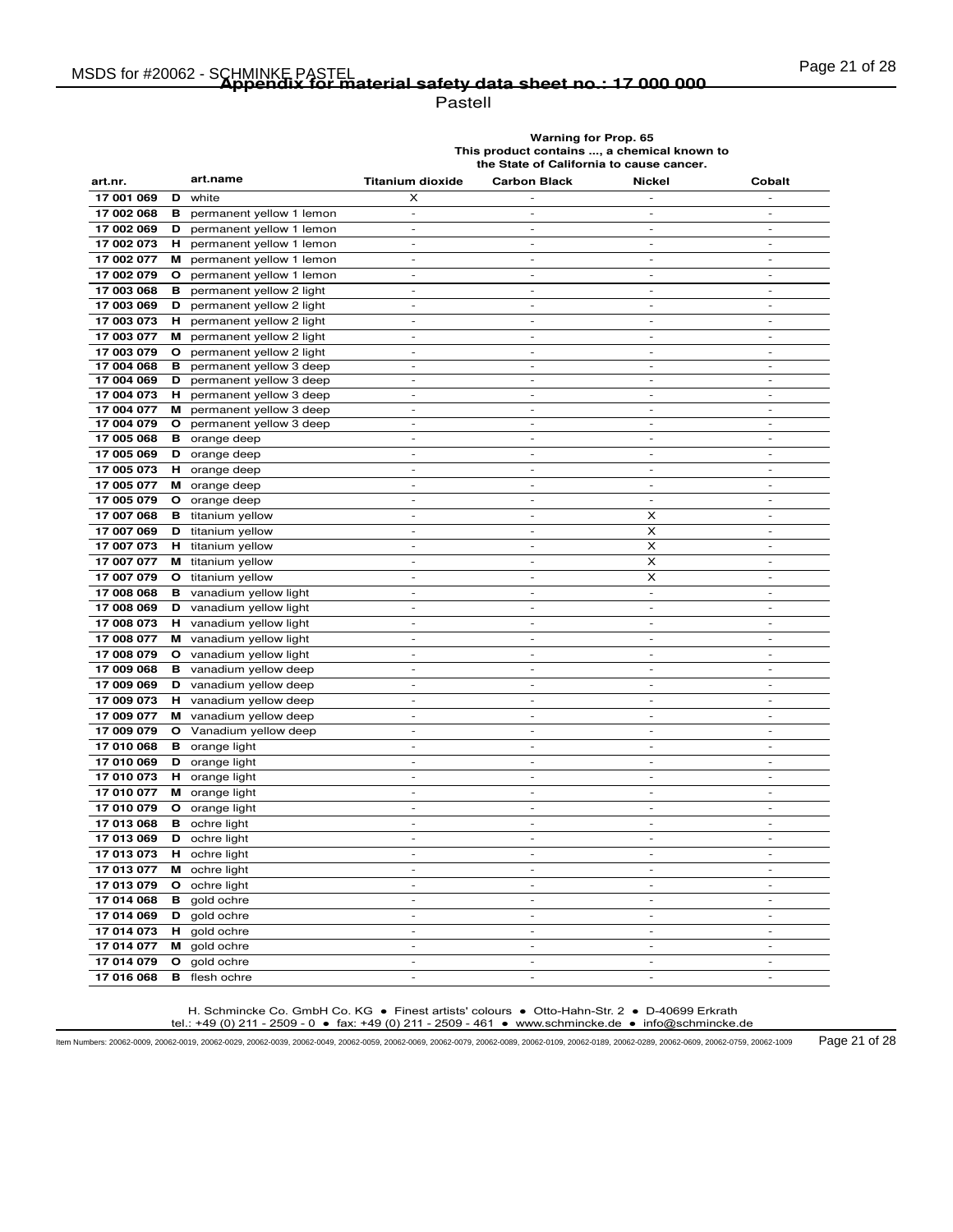Pastell

**Warning for Prop. 65 This product contains ..., a chemical known to the State of California to cause cancer.**

| art.nr.    |    | art.name              | <b>Titanium dioxide</b>  | <b>Carbon Black</b>          | <b>Nickel</b>                | Cobalt                   |
|------------|----|-----------------------|--------------------------|------------------------------|------------------------------|--------------------------|
| 17 016 069 | D  | flesh ochre           |                          |                              |                              |                          |
| 17 016 073 | н  | flesh ochre           | $\overline{\phantom{a}}$ | $\overline{\phantom{a}}$     | $\overline{a}$               | $\overline{\phantom{a}}$ |
| 17 016 077 | м  | flesh ochre           | $\overline{\phantom{a}}$ | $\sim$                       | $\equiv$                     | $\blacksquare$           |
| 17 016 079 | O  | flesh ochre           |                          | $\overline{a}$               |                              |                          |
| 17 017 068 | в  | orange ochre          | $\overline{a}$           | $\overline{a}$               | $\overline{a}$               | $\overline{a}$           |
| 17 017 069 |    | <b>D</b> orange ochre | $\sim$                   | $\sim$                       | $\overline{\phantom{a}}$     | $\sim$                   |
| 17 017 073 | н. | orange ochre          | $\overline{\phantom{a}}$ | $\overline{\phantom{a}}$     | $\overline{\phantom{m}}$     | $\overline{\phantom{a}}$ |
| 17 017 077 | м  | orange ochre          | ÷,                       | ÷,                           | ÷,                           | ÷,                       |
| 17 017 079 |    | O orange ochre        | $\overline{\phantom{a}}$ | $\overline{\phantom{a}}$     | $\overline{\phantom{a}}$     | $\overline{\phantom{a}}$ |
| 17 018 068 | в  | burnt Sienna          | $\overline{a}$           | $\overline{a}$               | $\overline{a}$               | ÷,                       |
| 17 018 069 | D  | burnt Sienna          | $\sim$                   | $\sim$                       | $\overline{\phantom{a}}$     | $\Box$                   |
| 17 018 073 | н  | burnt Sienna          | $\overline{a}$           | $\overline{\phantom{a}}$     | $\overline{a}$               | $\frac{1}{2}$            |
| 17 018 077 | м  | burnt Sienna          | $\sim$                   | $\sim$                       | $\overline{\phantom{a}}$     | $\overline{a}$           |
| 17 018 079 |    | O burnt Sienna        | $\overline{\phantom{a}}$ | $\overline{\phantom{a}}$     | $\overline{\phantom{a}}$     | $\overline{\phantom{a}}$ |
| 17 019 068 | в  | burnt yellow ochre    | $\overline{a}$           | L,                           | $\overline{a}$               | $\overline{a}$           |
| 17 019 069 | D  | burnt yellow ochre    | $\overline{\phantom{a}}$ | $\overline{\phantom{a}}$     | $\overline{\phantom{a}}$     | $\overline{\phantom{a}}$ |
| 17 019 073 |    | H burnt yellow ochre  | $\overline{\phantom{a}}$ | $\sim$                       | $\sim$                       | $\sim$                   |
| 17 019 077 | м  | burnt yellow ochre    | $\equiv$                 | $\blacksquare$               | $\equiv$                     | $\blacksquare$           |
| 17 019 079 | O  | burnt yellow ochre    | $\overline{a}$           | ÷,                           | L,                           | $\overline{\phantom{a}}$ |
| 17 021 068 | в  | Pozzuoli earth        | $\overline{\phantom{a}}$ | $\overline{\phantom{a}}$     | $\overline{\phantom{a}}$     | $\overline{\phantom{a}}$ |
| 17 021 069 | D  | Pozzuoli earth        | $\overline{\phantom{a}}$ | $\overline{\phantom{a}}$     | $\overline{\phantom{a}}$     | $\blacksquare$           |
| 17 021 073 | н. | Pozzuoli earth        | $\overline{\phantom{a}}$ | $\overline{\phantom{a}}$     | $\overline{\phantom{a}}$     | $\sim$                   |
| 17 021 077 | м  | Pozzuoli earth        | $\overline{\phantom{a}}$ | $\overline{\phantom{a}}$     | $\overline{\phantom{a}}$     | $\equiv$                 |
| 17 021 079 | O  | Pozzuoli earth        | $\overline{a}$           | $\overline{a}$               | L,                           |                          |
| 17 022 068 |    | <b>B</b> English red  | $\overline{\phantom{a}}$ | $\sim$                       | ÷,                           | $\overline{\phantom{a}}$ |
| 17 022 069 | D  | English red           | $\sim$                   | $\sim$                       | $\overline{a}$               | $\sim$                   |
| 17 022 073 |    | <b>H</b> English red  | $\overline{\phantom{a}}$ | $\overline{\phantom{a}}$     | $\overline{a}$               | $\overline{\phantom{a}}$ |
| 17 022 073 |    | M English red         | $\overline{\phantom{a}}$ | $\overline{a}$               | $\overline{a}$               | $\sim$                   |
| 17 022 079 | O  | English red           | $\overline{\phantom{a}}$ | $\sim$                       | $\overline{\phantom{a}}$     | $\sim$                   |
| 17 023 068 | в  | caput mortuum pale    | $\equiv$                 | $\blacksquare$               | $\blacksquare$               | $\overline{\phantom{a}}$ |
| 17 023 069 | D  | caput mortuum pale    | $\overline{\phantom{a}}$ | $\overline{\phantom{a}}$     | $\overline{\phantom{a}}$     | $\overline{\phantom{a}}$ |
| 17 023 073 |    | H caput mortuum pale  | $\overline{\phantom{a}}$ | $\frac{1}{2}$                | $\qquad \qquad \blacksquare$ | $\overline{\phantom{a}}$ |
| 17 023 077 |    | M caput mortuum pale  | $\sim$                   | $\sim$                       | $\sim$                       | $\sim$                   |
| 17 023 079 |    | O caput mortuum pale  | $\sim$                   | $\sim$                       | $\sim$                       | $\overline{\phantom{a}}$ |
| 17 024 068 | в  | caput mortuum deep    | $\overline{\phantom{a}}$ | $\overline{\phantom{a}}$     | $\overline{a}$               | $\overline{\phantom{a}}$ |
| 17 024 069 | D  | caput mortuum deep    | $\sim$                   | $\sim$                       | ÷,                           | $\overline{\phantom{a}}$ |
| 17 024 073 | н. | caput mortuum deep    | $\sim$                   | $\overline{\phantom{a}}$     | $\overline{\phantom{a}}$     | $\overline{\phantom{a}}$ |
| 17 024 077 | м  | caput mortuum deep    | $\overline{\phantom{a}}$ | $\overline{\phantom{a}}$     | $\overline{\phantom{m}}$     | $\overline{\phantom{a}}$ |
| 17 024 079 | O  | caput mortuum deep    | $\overline{\phantom{0}}$ | $\qquad \qquad \blacksquare$ | $\overline{a}$               | $\overline{\phantom{a}}$ |
| 17 025 068 | в  | dark brown            | $\overline{a}$           | $\overline{a}$               | $\overline{a}$               | $\overline{\phantom{a}}$ |
| 17 028 068 | в  | olive ochre light     | $\overline{a}$           | $\overline{\phantom{a}}$     | $\overline{a}$               | $\overline{\phantom{a}}$ |
| 17 028 069 | D  | olive ochre light     | $\overline{\phantom{a}}$ | $\overline{\phantom{0}}$     | $\overline{\phantom{0}}$     | $\blacksquare$           |
| 17 028 073 | н. | olive ochre light     | $\sim$                   | $\sim$                       | $\overline{\phantom{a}}$     | $\overline{\phantom{a}}$ |
| 17 028 077 |    | M olive ochre light   | $\overline{\phantom{a}}$ | $\overline{\phantom{a}}$     | $\overline{a}$               | $\overline{\phantom{a}}$ |
| 17 028 079 |    | O olive ochre light   | $\overline{\phantom{0}}$ | $\qquad \qquad \blacksquare$ | $\qquad \qquad \blacksquare$ | $\overline{\phantom{a}}$ |
| 17 029 068 | в  | olive ochre deep      | $\overline{\phantom{a}}$ | $\overline{\phantom{a}}$     | $\overline{\phantom{a}}$     | $\overline{\phantom{a}}$ |
| 17 029 069 | D  | olive ochre deep      | $\overline{\phantom{a}}$ | $\overline{\phantom{a}}$     | $\overline{a}$               | $\overline{\phantom{a}}$ |
| 17 029 073 | н  | olive ochre deep      | $\sim$                   | $\sim$                       | $\sim$                       | $\sim$                   |
| 17 029 077 | м  | olive ochre deep      | $\overline{\phantom{a}}$ | $\overline{\phantom{a}}$     | $\overline{\phantom{a}}$     | $\overline{\phantom{a}}$ |
| 17 029 079 | O  | olive ochre deep      | $\overline{\phantom{a}}$ | $\overline{\phantom{a}}$     | $\blacksquare$               | $\overline{\phantom{a}}$ |
| 17 030 068 | в  | greenish umber        |                          | $\overline{\phantom{a}}$     |                              |                          |
| 17 030 069 | D  | greenish umber        | $\overline{a}$           | ÷.                           |                              |                          |

H. Schmincke Co. GmbH Co. KG ● Finest artists' colours ● Otto-Hahn-Str. 2 ● D-40699 Erkrath tel.: +49 (0) 211 - 2509 - 0 ● fax: +49 (0) 211 - 2509 - 461 ● www.schmincke.de ● info@schmincke.de

Item Numbers: 20062-0009, 20062-0019, 20062-0029, 20062-0039, 20062-0049, 20062-0059, 20062-0069, 20062-0079, 20062-0089, 20062-0109, 20062-0189, 20062-0289, 20062-0609, 20062-0759, 20062-1009 Page 22 of 28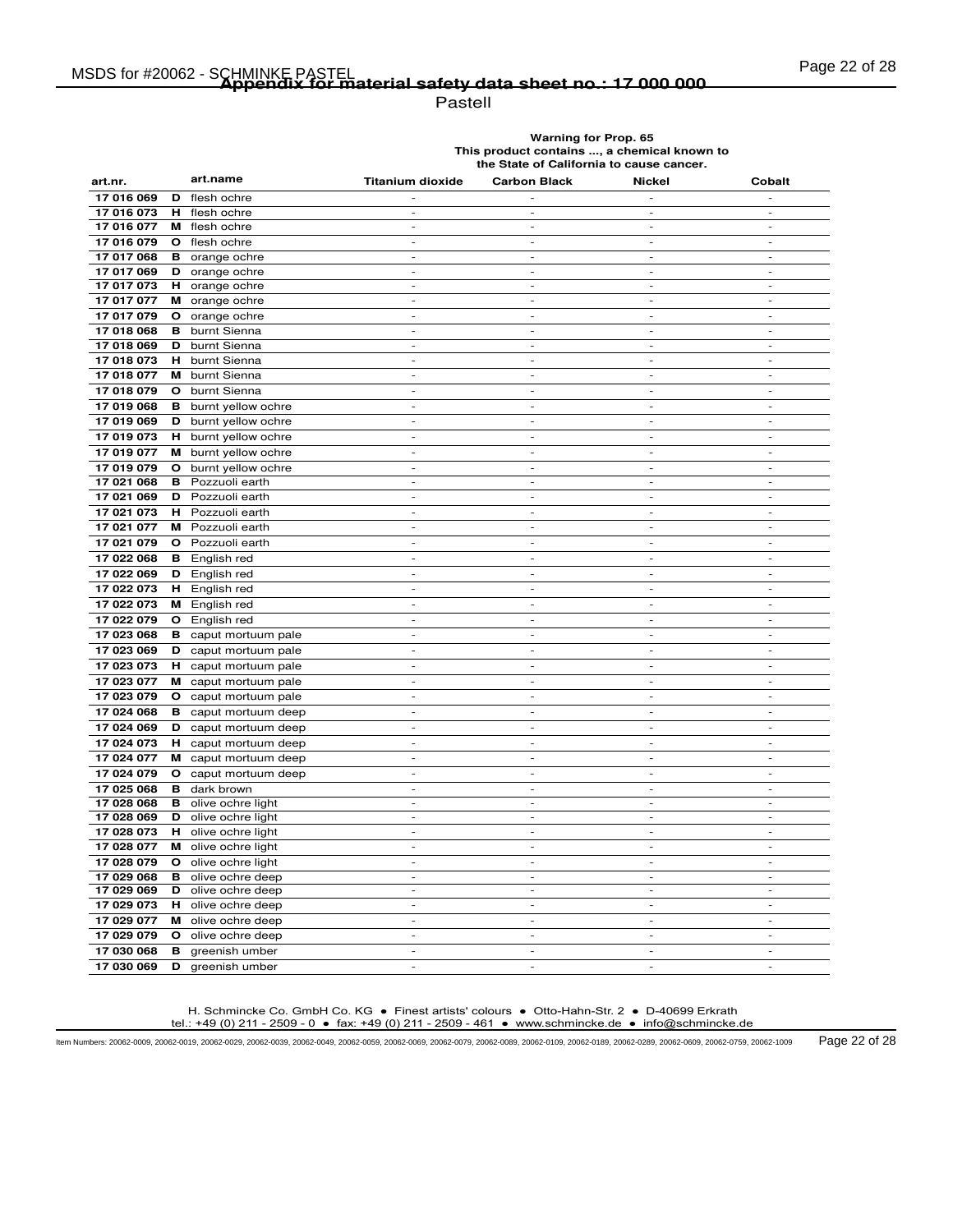Pastell

**Warning for Prop. 65 This product contains ..., a chemical known to the State of California to cause cancer.**

| art.nr.    | art.name                             | <b>Titanium dioxide</b>  | <b>Carbon Black</b>      | <b>Nickel</b>            | Cobalt                   |
|------------|--------------------------------------|--------------------------|--------------------------|--------------------------|--------------------------|
| 17 030 073 | н<br>greenish umber                  |                          |                          |                          | $\overline{a}$           |
| 17 030 077 | M greenish umber                     | $\overline{\phantom{a}}$ | $\overline{a}$           | $\overline{a}$           | $\overline{\phantom{a}}$ |
| 17 030 079 | $\circ$<br>greenish umber            | $\sim$                   | $\overline{a}$           | $\overline{\phantom{a}}$ | $\overline{a}$           |
| 17 032 068 | в<br>brown ochre                     | $\overline{\phantom{a}}$ | $\sim$                   | $\sim$                   | $\overline{\phantom{a}}$ |
| 17 032 069 | brown ochre<br>D                     | $\sim$                   | $\sim$                   | $\sim$                   | $\overline{\phantom{a}}$ |
| 17 032 073 | н<br>brown ochre                     |                          |                          |                          |                          |
| 17 032 077 | м<br>brown ochre                     | $\sim$                   | $\overline{a}$           | $\overline{a}$           | $\overline{a}$           |
| 17 032 079 | O brown ochre                        | $\sim$                   | $\overline{\phantom{a}}$ | $\overline{\phantom{a}}$ | $\frac{1}{2}$            |
| 17 033 068 | в<br>burnt green earth               | $\overline{a}$           | L,                       | $\overline{a}$           | L,                       |
| 17 033 069 | <b>D</b> burnt green earth           | $\overline{\phantom{a}}$ | $\overline{\phantom{a}}$ | $\overline{\phantom{a}}$ | $\overline{\phantom{a}}$ |
| 17 033 073 | н.<br>burnt green earth              | $\overline{\phantom{a}}$ | $\overline{\phantom{a}}$ | $\overline{\phantom{a}}$ | $\overline{\phantom{a}}$ |
| 17 033 077 | М<br>burnt green earth               | $\overline{a}$           | $\overline{a}$           | $\overline{a}$           | L,                       |
| 17 033 079 | $\mathbf{o}$<br>burnt green earth    | $\sim$                   | $\sim$                   | $\sim$                   | $\overline{\phantom{a}}$ |
| 17 035 068 | в<br>burnt umber                     | $\sim$                   | $\overline{a}$           | $\sim$                   | $\overline{a}$           |
| 17 035 069 | D<br>burnt umber                     | $\overline{\phantom{a}}$ | $\sim$                   | $\sim$                   | $\overline{\phantom{a}}$ |
| 17 035 073 | н<br>burnt umber                     | $\overline{\phantom{a}}$ | $\sim$                   | $\sim$                   | $\overline{\phantom{a}}$ |
| 17 035 077 | м<br>burnt umber                     | $\overline{\phantom{a}}$ | $\overline{\phantom{a}}$ | $\overline{\phantom{a}}$ | $\overline{\phantom{m}}$ |
| 17 035 079 | $\circ$<br>burnt umber               | $\overline{a}$           | $\overline{a}$           | L,                       | L,                       |
| 17 036 068 | Vandyke brown<br>в                   | $\overline{\phantom{a}}$ | $\overline{a}$           | $\overline{a}$           | $\overline{a}$           |
| 17 036 069 | D<br>Vandyke brown                   | $\sim$                   | $\sim$                   | $\sim$                   | $\overline{a}$           |
| 17 036 073 | н<br>Vandyke brown                   | $\overline{\phantom{m}}$ | $\overline{a}$           | $\overline{\phantom{a}}$ | $\overline{a}$           |
| 17 036 077 | M Vandyke brown                      | $\sim$                   | $\sim$                   | $\sim$                   | $\sim$                   |
| 17 036 079 | $\mathbf{o}$<br>Vandyke brown        | $\overline{\phantom{a}}$ | $\overline{\phantom{a}}$ | $\overline{\phantom{a}}$ | $\overline{\phantom{a}}$ |
| 17 037 068 | в<br>sepia brown                     | $\overline{a}$           | L,                       | $\overline{a}$           | $\overline{a}$           |
| 17 037 069 | D<br>sepia brown                     | $\sim$                   | $\overline{a}$           | $\overline{a}$           | $\overline{a}$           |
| 17 037 073 | H sepia brown                        | $\sim$                   | ÷,                       | $\overline{\phantom{a}}$ | $\overline{a}$           |
| 17 037 077 | м<br>sepia brown                     | $\sim$                   | $\sim$                   | $\sim$                   | $\overline{a}$           |
| 17 037 079 | $\mathbf{o}$<br>sepia brown          | $\overline{\phantom{a}}$ | $\overline{\phantom{a}}$ | $\overline{\phantom{a}}$ | $\overline{a}$           |
| 17 038 068 | в<br>walnut brown                    | $\overline{\phantom{a}}$ | $\sim$                   | $\sim$                   | $\overline{\phantom{a}}$ |
| 17 038 069 | D<br>walnut brown                    | $\sim$                   | $\overline{\phantom{a}}$ | $\sim$                   | $\overline{a}$           |
| 17 038 073 | н.<br>walnut brown                   | $\overline{\phantom{a}}$ | $\overline{a}$           | $\overline{a}$           | $\overline{a}$           |
| 17 038 077 | M walnut brown                       | $\sim$                   | $\overline{\phantom{a}}$ | $\sim$                   | ÷,                       |
| 17 038 079 | walnut brown<br>O                    | $\sim$                   | $\overline{\phantom{a}}$ | $\sim$                   | $\overline{a}$           |
| 17 040 068 | в<br>vermilion                       | $\overline{\phantom{a}}$ | $\overline{\phantom{a}}$ | $\overline{\phantom{a}}$ | $\overline{\phantom{a}}$ |
| 17 040 069 | D<br>vermilion                       | $\sim$                   | $\overline{a}$           | $\overline{a}$           | $\overline{a}$           |
| 17 040 073 | н<br>vermilion                       | $\sim$                   | $\sim$                   | $\overline{\phantom{a}}$ | $\frac{1}{2}$            |
| 17 040 077 | м<br>vermilion                       | $\overline{a}$           | $\overline{a}$           | $\overline{a}$           | $\overline{a}$           |
| 17 040 079 | O<br>vermilion                       | $\overline{\phantom{a}}$ | $\overline{\phantom{a}}$ | $\overline{\phantom{a}}$ | $\overline{\phantom{a}}$ |
| 17 041 068 | scarlet<br>в                         | $\overline{\phantom{a}}$ | $\overline{\phantom{a}}$ | $\overline{\phantom{a}}$ | $\overline{\phantom{a}}$ |
| 17 041 069 | D<br>scarlet                         | $\overline{\phantom{a}}$ | $\overline{a}$           | $\overline{\phantom{a}}$ | ÷,                       |
| 17 041 073 | н.<br>scarlet                        | $\sim$                   | $\overline{a}$           | $\overline{a}$           | $\overline{a}$           |
| 17 041 077 | м<br>scarlet                         | $\overline{\phantom{a}}$ | L,                       | $\overline{\phantom{a}}$ | L,                       |
| 17 041 079 | scarlet<br>$\mathbf{o}$              | $\sim$                   | $\sim$                   | $\sim$                   | $\overline{\phantom{a}}$ |
| 17 042 068 | permanent red 1 pale<br>в            | $\overline{\phantom{a}}$ | $\overline{\phantom{a}}$ | $\overline{\phantom{a}}$ | $\overline{a}$           |
| 17 042 069 | D<br>permanent red 1 pale            | $\overline{a}$           | $\overline{a}$           | $\overline{\phantom{a}}$ | $\overline{a}$           |
| 17 042 073 | н.<br>permanent red 1 pale           | $\sim$                   | $\overline{\phantom{a}}$ | $\sim$                   | $\overline{a}$           |
| 17 042 077 | M permanent red 1 pale               | $\overline{\phantom{a}}$ | $\overline{a}$           | $\overline{a}$           | $\overline{a}$           |
| 17 042 079 | $\mathbf{o}$<br>permanent red 1 pale | $\overline{\phantom{a}}$ | $\overline{a}$           | $\overline{a}$           | $\overline{a}$           |
| 17 043 068 | Bordeaux<br>в                        | $\overline{\phantom{a}}$ | $\overline{a}$           | $\overline{\phantom{a}}$ | $\overline{a}$           |
| 17 043 069 | D<br>Bordeaux                        | $\sim$                   | $\sim$                   | $\sim$                   | $\overline{\phantom{a}}$ |
| 17 043 073 | н<br><b>Bordeaux</b>                 |                          |                          |                          |                          |
| 17 043 077 | м<br>Bordeaux                        | $\overline{a}$           | ÷                        | ÷                        |                          |

H. Schmincke Co. GmbH Co. KG ● Finest artists' colours ● Otto-Hahn-Str. 2 ● D-40699 Erkrath tel.: +49 (0) 211 - 2509 - 0 ● fax: +49 (0) 211 - 2509 - 461 ● www.schmincke.de ● info@schmincke.de

Item Numbers: 20062-0009, 20062-0019, 20062-0029, 20062-0039, 20062-0049, 20062-0059, 20062-0069, 20062-0079, 20062-0089, 20062-0109, 20062-0189, 20062-0289, 20062-0609, 20062-0759, 20062-1009 Page 23 of 28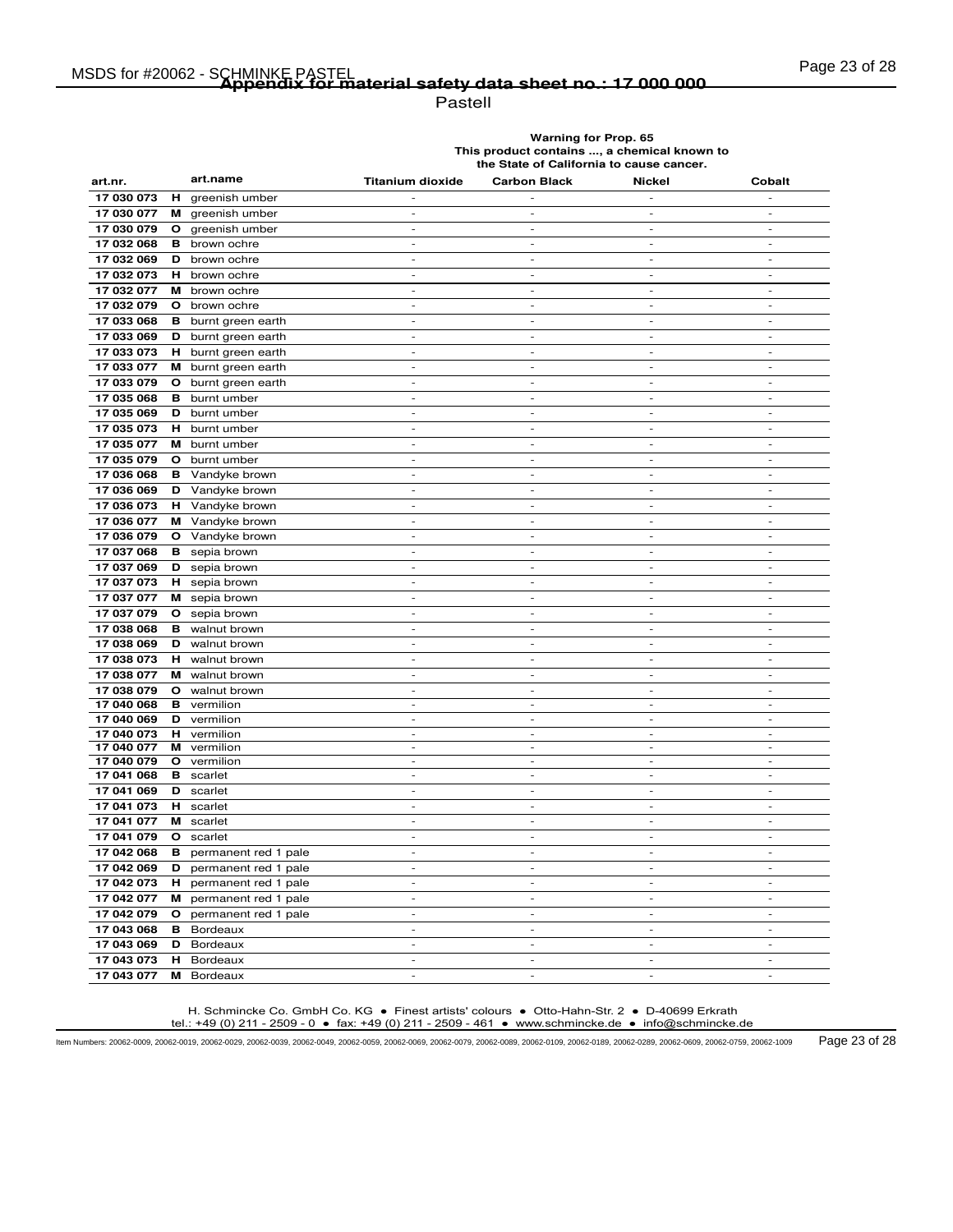# Page 24 of 28 MSDS for #20062 - SCHMINKE PASTEL **Appendix for material safety data sheet no.: 17 000 000**

Pastell

**Warning for Prop. 65 This product contains ..., a chemical known to the State of California to cause cancer.**

| art.nr.    |              | art.name                       | <b>Titanium dioxide</b>                              | <b>Carbon Black</b>      | Nickel                   | Cobalt                      |
|------------|--------------|--------------------------------|------------------------------------------------------|--------------------------|--------------------------|-----------------------------|
| 17 043 079 | $\circ$      | Bordeaux                       |                                                      |                          |                          |                             |
| 17 044 068 | в            | permanent red 3 deep           | $\overline{\phantom{a}}$                             | $\overline{\phantom{a}}$ | $\overline{a}$           | $\overline{\phantom{a}}$    |
| 17 044 069 | D            | permanent red 3 deep           | $\overline{\phantom{a}}$                             | $\overline{\phantom{a}}$ | $\overline{\phantom{a}}$ | $\sim$                      |
| 17 044 073 | н.           | permanent red 3 deep           | $\sim$                                               | $\sim$                   | $\overline{\phantom{a}}$ | $\sim$                      |
| 17 044 077 | м            | permanent red 3 deep           | $\overline{\phantom{a}}$                             | $\overline{\phantom{a}}$ | $\overline{\phantom{a}}$ | $\overline{\phantom{a}}$    |
| 17 044 079 | $\circ$      | permanent red 3 deep           | $\overline{a}$                                       | $\overline{a}$           | ÷,                       | $\overline{a}$              |
| 17 045 068 |              | <b>B</b> madder lake           | $\sim$                                               | $\sim$                   | $\sim$                   | $\sim$                      |
| 17 045 069 |              | <b>D</b> madder lake           | $\sim$                                               | $\overline{\phantom{a}}$ | $\overline{\phantom{a}}$ | $\sim$                      |
| 17 045 073 | н.           | madder lake                    |                                                      |                          |                          | $\overline{a}$              |
| 17 045 077 |              | M madder lake                  | $\overline{\phantom{a}}$                             | $\overline{\phantom{a}}$ | $\overline{\phantom{a}}$ | $\overline{\phantom{a}}$    |
| 17 045 079 |              | O madder lake                  | $\overline{\phantom{a}}$                             | $\sim$                   | $\overline{\phantom{a}}$ | $\sim$                      |
| 17 046 068 | в            | carmine red                    | $\blacksquare$                                       | $\blacksquare$           | $\equiv$                 | $\blacksquare$              |
| 17 046 069 | D            | carmine red                    | $\overline{a}$                                       | $\overline{a}$           | $\overline{a}$           | $\overline{a}$              |
| 17 046 073 |              | H carmine red                  | $\overline{\phantom{a}}$                             | $\overline{\phantom{a}}$ | $\frac{1}{2}$            | $\sim$                      |
| 17 046 077 |              | M carmine red                  | $\sim$                                               | $\sim$                   | $\overline{a}$           | $\sim$                      |
| 17 046 079 |              | <b>O</b> carmine red           | $\sim$                                               | $\overline{\phantom{a}}$ | $\overline{a}$           | $\overline{\phantom{a}}$    |
| 17 047 068 | в            | rose madder                    | $\overline{\phantom{a}}$                             | $\sim$                   | $\overline{a}$           | $\overline{a}$              |
| 17 047 069 | D            | rose madder                    | $\overline{\phantom{a}}$                             | $\sim$                   | $\overline{\phantom{a}}$ | $\overline{\phantom{a}}$    |
| 17 047 073 | н            | rose madder                    | $\sim$                                               | $\sim$                   | $\mathcal{L}$            | $\sim$                      |
| 17 047 077 | м            | rose madder                    | $\sim$                                               | $\overline{\phantom{a}}$ | $\overline{\phantom{a}}$ | $\overline{\phantom{a}}$    |
| 17 047 079 |              | O rose madder                  | $\overline{\phantom{a}}$                             | $\frac{1}{2}$            | $\overline{\phantom{m}}$ | $\frac{1}{2}$               |
| 17 048 068 |              | <b>B</b> quinacridone violet   | $\overline{\phantom{a}}$                             | $\sim$                   | $\sim$                   | $\overline{a}$              |
| 17 048 069 |              | <b>D</b> quinacridone violet   | $\overline{a}$                                       | $\overline{\phantom{a}}$ | $\overline{\phantom{a}}$ | $\overline{a}$              |
| 17 048 073 |              | H quinacridone violet          | $\sim$                                               | $\overline{\phantom{a}}$ | $\overline{a}$           | $\overline{\phantom{a}}$    |
| 17 048 077 |              | M quinacridone violet          | $\sim$                                               | $\overline{\phantom{a}}$ | $\overline{a}$           | $\overline{\phantom{a}}$    |
| 17 048 079 | $\mathbf{o}$ | quinacridone violet            | $\overline{\phantom{a}}$                             | $\sim$                   | $\mathcal{L}$            | $\mathcal{L}^{\mathcal{A}}$ |
| 17 049 068 | в            | purple 1                       | $\overline{\phantom{a}}$                             | $\overline{\phantom{a}}$ | $\overline{\phantom{a}}$ | $\overline{\phantom{a}}$    |
| 17 049 069 | D            | purple 1                       | $\overline{\phantom{0}}$                             | $\frac{1}{2}$            |                          |                             |
| 17 049 073 | н.           | purple 1                       | $\overline{\phantom{a}}$                             | $\sim$                   | $\overline{a}$           | $\overline{\phantom{a}}$    |
| 17 049 077 |              | M purple 1                     | $\sim$                                               | $\sim$                   | $\sim$                   | $\sim$                      |
| 17 049 079 | $\mathbf{o}$ | purple 1                       | $\overline{\phantom{a}}$                             | $\overline{\phantom{a}}$ | $\overline{\phantom{a}}$ | $\sim$                      |
| 17 050 068 | в            | purple 2                       |                                                      |                          |                          |                             |
| 17 050 069 | D            | purple 2                       | $\overline{\phantom{a}}$                             | $\sim$                   | $\overline{\phantom{a}}$ | $\sim$                      |
| 17 050 073 | н.           | purple 2                       | $\overline{\phantom{a}}$                             | $\sim$                   | $\overline{\phantom{a}}$ | $\sim$                      |
| 17 050 077 | м            | purple 2                       | $\overline{\phantom{a}}$                             | $\blacksquare$           | ÷                        | $\overline{\phantom{a}}$    |
| 17 050 079 | $\mathbf{o}$ | purple 2                       | $\overline{\phantom{a}}$                             | $\frac{1}{2}$            | $\overline{a}$           | $\overline{a}$              |
| 17 052 068 |              | <b>B</b> manganese violet      | $\overline{a}$                                       | $\sim$                   | $\overline{\phantom{a}}$ | $\sim$                      |
| 17 052 069 |              | D manganese violet             | $\overline{\phantom{a}}$                             | $\overline{\phantom{a}}$ | $\sim$                   | $\overline{\phantom{a}}$    |
| 17 052 073 |              | <b>H</b> manganese violet      | $\overline{a}$                                       | $\overline{a}$           | $\overline{a}$           | $\frac{1}{2}$               |
| 17 052 077 |              | <b>M</b> manganese violet      | $\sim$                                               | $\sim$                   | $\sim$                   | $\sim$                      |
| 17 052 079 |              | O manganese violet             | $\overline{\phantom{a}}$                             | $\sim$                   | $\overline{\phantom{a}}$ | $\sim$                      |
| 17 054 069 | D            | red violet                     | $\overline{\phantom{a}}$                             | $\blacksquare$           | $\blacksquare$           | $\blacksquare$              |
| 17 055 069 | D            | reddish violet deep            |                                                      |                          |                          |                             |
| 17 056 068 |              | <b>B</b> reddish violet        | $\sim$                                               | $\overline{\phantom{a}}$ | $\overline{a}$           | $\sim$                      |
| 17 056 069 | D            | reddish violet                 | $\sim$                                               | $\sim$                   | $\overline{a}$           | $\sim$                      |
| 17 056 073 |              | H reddish violet               | $\overline{\phantom{a}}$                             | $\overline{\phantom{a}}$ | $\overline{\phantom{a}}$ | $\overline{\phantom{a}}$    |
| 17 056 077 | м            | reddish violet                 | $\sim$                                               | $\sim$                   | ٠                        | $\sim$                      |
| 17 056 079 |              | O reddish violet               | $\overline{\phantom{a}}$<br>$\overline{\phantom{a}}$ | $\overline{\phantom{a}}$ | $\overline{\phantom{a}}$ | $\overline{\phantom{a}}$    |
| 17 057 068 | в<br>D       | bluish violet                  |                                                      | $\sim$                   | $\sim$                   | $\sim$                      |
| 17 057 069 | н            | bluish violet<br>bluish violet | $\overline{\phantom{a}}$<br>$\overline{a}$           | $\blacksquare$           | $\blacksquare$           | $\blacksquare$              |
| 17 057 073 |              |                                |                                                      |                          |                          |                             |

H. Schmincke Co. GmbH Co. KG ● Finest artists' colours ● Otto-Hahn-Str. 2 ● D-40699 Erkrath tel.: +49 (0) 211 - 2509 - 0 ● fax: +49 (0) 211 - 2509 - 461 ● www.schmincke.de ● info@schmincke.de

Item Numbers: 20062-0009, 20062-0019, 20062-0029, 20062-0039, 20062-0049, 20062-0059, 20062-0069, 20062-0079, 20062-0089, 20062-0109, 20062-0189, 20062-0289, 20062-0609, 20062-0759, 20062-1009 Page 24 of 28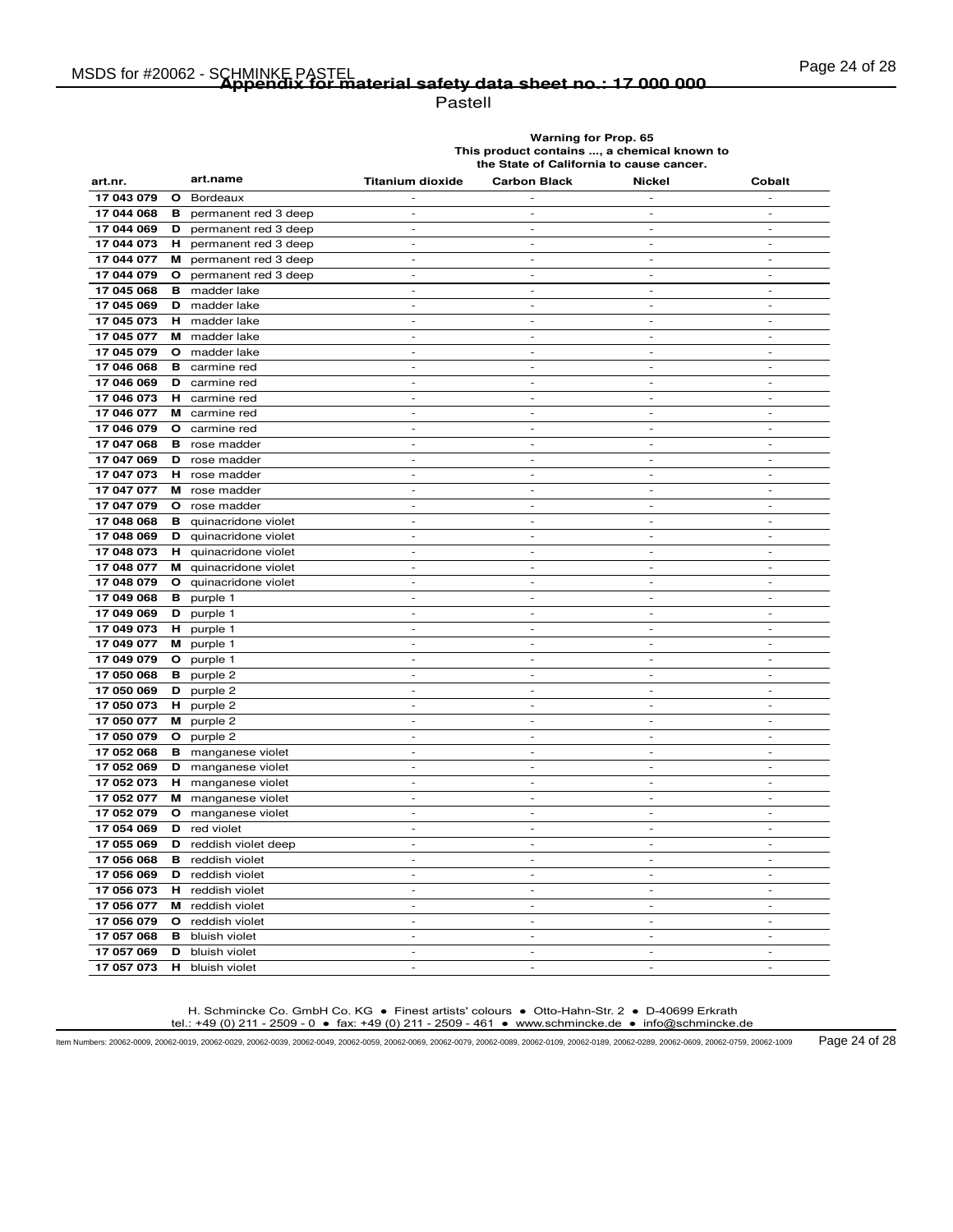# Page 25 of 28 MSDS for #20062 - SCHMINKE PASTEL **Appendix for material safety data sheet no.: 17 000 000**

Pastell

**Warning for Prop. 65 This product contains ..., a chemical known to the State of California to cause cancer.**

| art.nr.    |              | art.name                       | <b>Titanium dioxide</b>      | <b>Carbon Black</b>          | Nickel                       | Cobalt                       |
|------------|--------------|--------------------------------|------------------------------|------------------------------|------------------------------|------------------------------|
| 17 057 077 | м            | bluish violet                  |                              |                              |                              |                              |
| 17 057 079 | $\mathbf{o}$ | bluish violet                  | $\overline{\phantom{a}}$     | $\overline{\phantom{a}}$     | $\overline{\phantom{a}}$     | $\overline{\phantom{a}}$     |
| 17 059 068 | в            | deep violet                    | $\overline{\phantom{a}}$     | $\overline{\phantom{a}}$     | $\overline{\phantom{a}}$     | $\overline{\phantom{a}}$     |
| 17 059 069 | D            | deep violet                    | $\overline{\phantom{0}}$     | $\overline{\phantom{m}}$     | $\frac{1}{2}$                | $\overline{\phantom{m}}$     |
| 17 059 073 |              | <b>H</b> deep violet           | $\overline{a}$               | $\overline{a}$               | $\overline{a}$               | $\overline{a}$               |
| 17 059 077 |              | M deep violet                  | $\overline{\phantom{a}}$     | $\blacksquare$               | $\mathcal{L}_{\mathcal{A}}$  | $\mathcal{L}_{\mathcal{A}}$  |
| 17 059 079 | $\circ$      | deep violet                    | $\overline{a}$               | $\overline{a}$               | $\overline{a}$               | ÷,                           |
| 17 060 069 |              | <b>D</b> ultramarine blue deep | $\overline{\phantom{a}}$     | $\sim$                       | $\sim$                       | $\sim$                       |
| 17 061 068 | в            | phthalo blue deep              | $\overline{\phantom{a}}$     | $\overline{\phantom{a}}$     | $\overline{\phantom{a}}$     | $\overline{\phantom{a}}$     |
| 17 061 069 | D            | phthalo blue deep              | $\overline{\phantom{0}}$     | $\overline{a}$               | $\overline{a}$               | $\overline{a}$               |
| 17 061 073 |              | H phthalo blue deep            | $\overline{\phantom{a}}$     | $\sim$                       | $\sim$                       | $\overline{a}$               |
| 17 061 077 |              | M phthalo blue deep            | $\overline{\phantom{a}}$     | $\overline{\phantom{a}}$     | $\overline{\phantom{a}}$     | $\overline{\phantom{a}}$     |
| 17 061 079 | O            | phthalo blue deep              | $\frac{1}{2}$                | $\overline{\phantom{a}}$     | $\overline{\phantom{a}}$     | $\overline{\phantom{a}}$     |
| 17 062 068 |              | <b>B</b> ultramarine light     | $\sim$                       | $\overline{\phantom{a}}$     | $\overline{\phantom{a}}$     | $\sim$                       |
| 17 062 069 | D            | ultramarine light              | $\blacksquare$               | $\blacksquare$               | $\overline{\phantom{a}}$     | $\overline{\phantom{a}}$     |
| 17 062 073 |              | <b>H</b> ultramarine light     | $\overline{\phantom{0}}$     | $\overline{a}$               | $\qquad \qquad \blacksquare$ | $\qquad \qquad \blacksquare$ |
| 17 062 077 |              | M ultramarine light            | $\sim$                       | $\overline{\phantom{a}}$     | $\sim$                       | $\overline{a}$               |
| 17 062 079 |              | O ultramarine light            | $\sim$                       | $\overline{\phantom{a}}$     | $\overline{\phantom{a}}$     | $\sim$                       |
| 17 063 068 | в            | ultramarine deep               | $\overline{a}$               | $\overline{a}$               | $\overline{a}$               | $\overline{a}$               |
| 17 063 069 | D            | ultramarine deep               | $\sim$                       | $\sim$                       | $\sim$                       | $\sim$                       |
| 17 063 073 | н            | ultramarine deep               | $\overline{\phantom{a}}$     | $\overline{\phantom{a}}$     | $\overline{\phantom{a}}$     | $\overline{\phantom{a}}$     |
| 17 063 077 |              | M ultramarine deep             | $\overline{a}$               | $\overline{a}$               | $\overline{a}$               | $\overline{a}$               |
| 17 063 079 | $\mathbf{o}$ | ultramarine deep               | $\sim$                       | $\sim$                       | $\sim$                       | $\sim$                       |
| 17 064 068 | в            | cobalt blue hue                | $\overline{\phantom{a}}$     | $\overline{\phantom{a}}$     | $\sim$                       | $\sim$                       |
| 17 064 069 | D            | cobalt blue hue                | $\overline{a}$               | $\overline{\phantom{a}}$     | $\overline{\phantom{a}}$     | $\overline{\phantom{a}}$     |
| 17 064 073 | н            | cobalt blue hue                | $\overline{\phantom{0}}$     | $\frac{1}{2}$                | $\overline{\phantom{a}}$     | $\overline{\phantom{a}}$     |
| 17 064 077 | м            | cobalt blue hue                | $\overline{a}$               | $\overline{a}$               | $\overline{a}$               | $\overline{a}$               |
| 17 064 079 | O            | cobalt blue hue                | $\overline{\phantom{a}}$     | $\overline{\phantom{a}}$     | $\overline{\phantom{a}}$     | $\overline{\phantom{a}}$     |
| 17 065 068 | в            | greenish blue                  | $\overline{a}$               | $\overline{\phantom{a}}$     | $\overline{\phantom{a}}$     | $\overline{\phantom{a}}$     |
| 17 065 069 | D            | greenish blue                  | $\qquad \qquad \blacksquare$ | $\overline{\phantom{a}}$     | $\sim$                       | $\sim$                       |
| 17 065 073 | н.           | greenish blue                  | $\overline{\phantom{a}}$     | $\overline{\phantom{a}}$     | $\sim$                       | $\overline{\phantom{a}}$     |
| 17 065 077 | м            | greenish blue                  | $\overline{\phantom{a}}$     | $\overline{\phantom{a}}$     | $\sim$                       | $\sim$                       |
| 17 065 079 | $\mathbf{o}$ | greenish blue                  | $\overline{\phantom{a}}$     | $\overline{\phantom{a}}$     | $\overline{\phantom{a}}$     | $\overline{\phantom{a}}$     |
| 17 066 068 | в            | Prussian blue                  |                              |                              |                              |                              |
| 17 066 069 | D            | Prussian blue                  | $\overline{a}$               | $\overline{a}$               | $\overline{a}$               | $\sim$                       |
| 17 066 073 | н.           | Prussian blue                  | $\sim$                       | $\overline{\phantom{a}}$     | $\sim$                       | $\sim$                       |
| 17 066 077 | м            | Prussian blue                  | $\overline{\phantom{0}}$     | $\qquad \qquad \blacksquare$ | $\overline{\phantom{a}}$     | x                            |
| 17 066 079 | O            | Prussian blue                  | $\sim$                       | $\sim$                       | $\sim$                       | x                            |
| 17 067 068 | в            | indigo hue                     | $\overline{\phantom{a}}$     | $\overline{\phantom{a}}$     | $\overline{\phantom{a}}$     | $\overline{\phantom{a}}$     |
| 17 067 069 | D            | indigo hue                     | $\overline{\phantom{a}}$     | $\overline{a}$               | $\overline{a}$               | $\overline{\phantom{a}}$     |
| 17 067 073 |              | <b>H</b> indigo hue            | $\overline{\phantom{a}}$     | $\overline{a}$               | $\sim$                       | $\sim$                       |
| 17 067 077 |              | M indigo hue                   | $\overline{a}$               | $\overline{a}$               | $\overline{\phantom{a}}$     | $\overline{\phantom{a}}$     |
| 17 067 079 |              | O indigo hue                   | $\overline{\phantom{a}}$     | $\overline{\phantom{a}}$     | $\sim$                       | $\overline{\phantom{a}}$     |
| 17 068 068 |              | <b>B</b> bluish green          | $\overline{\phantom{a}}$     | $\overline{\phantom{a}}$     | $\overline{\phantom{a}}$     | x                            |
| 17 068 069 | D            | bluish green                   | $\overline{\phantom{a}}$     | $\overline{\phantom{m}}$     | $\overline{\phantom{a}}$     | X                            |
| 17 068 073 |              | <b>H</b> bluish green          | $\overline{\phantom{a}}$     | ÷,                           | $\sim$                       | x                            |
| 17 068 077 |              | M bluish green                 | $\overline{a}$               | $\overline{a}$               | $\overline{a}$               | X                            |
| 17 068 079 |              | O bluish green                 | $\overline{\phantom{0}}$     | $\frac{1}{2}$                | $\overline{\phantom{a}}$     | x                            |
| 17 069 068 |              | <b>B</b> bluish green deep     | $\overline{\phantom{a}}$     | $\overline{\phantom{a}}$     | $\overline{\phantom{a}}$     | $\sim$                       |
| 17 069 069 | D            | bluish green deep              | $\sim$                       | $\sim$                       | $\sim$                       | $\sim$                       |
| 17 069 073 |              | H bluish green deep            |                              |                              |                              |                              |
| 17 069 077 | М            | bluish green deep              |                              |                              |                              |                              |

H. Schmincke Co. GmbH Co. KG ● Finest artists' colours ● Otto-Hahn-Str. 2 ● D-40699 Erkrath tel.: +49 (0) 211 - 2509 - 0 ● fax: +49 (0) 211 - 2509 - 461 ● www.schmincke.de ● info@schmincke.de

Item Numbers: 20062-0009, 20062-0019, 20062-0029, 20062-0039, 20062-0049, 20062-0059, 20062-0069, 20062-0079, 20062-0089, 20062-0109, 20062-0189, 20062-0289, 20062-0609, 20062-0759, 20062-1009 Page 25 of 28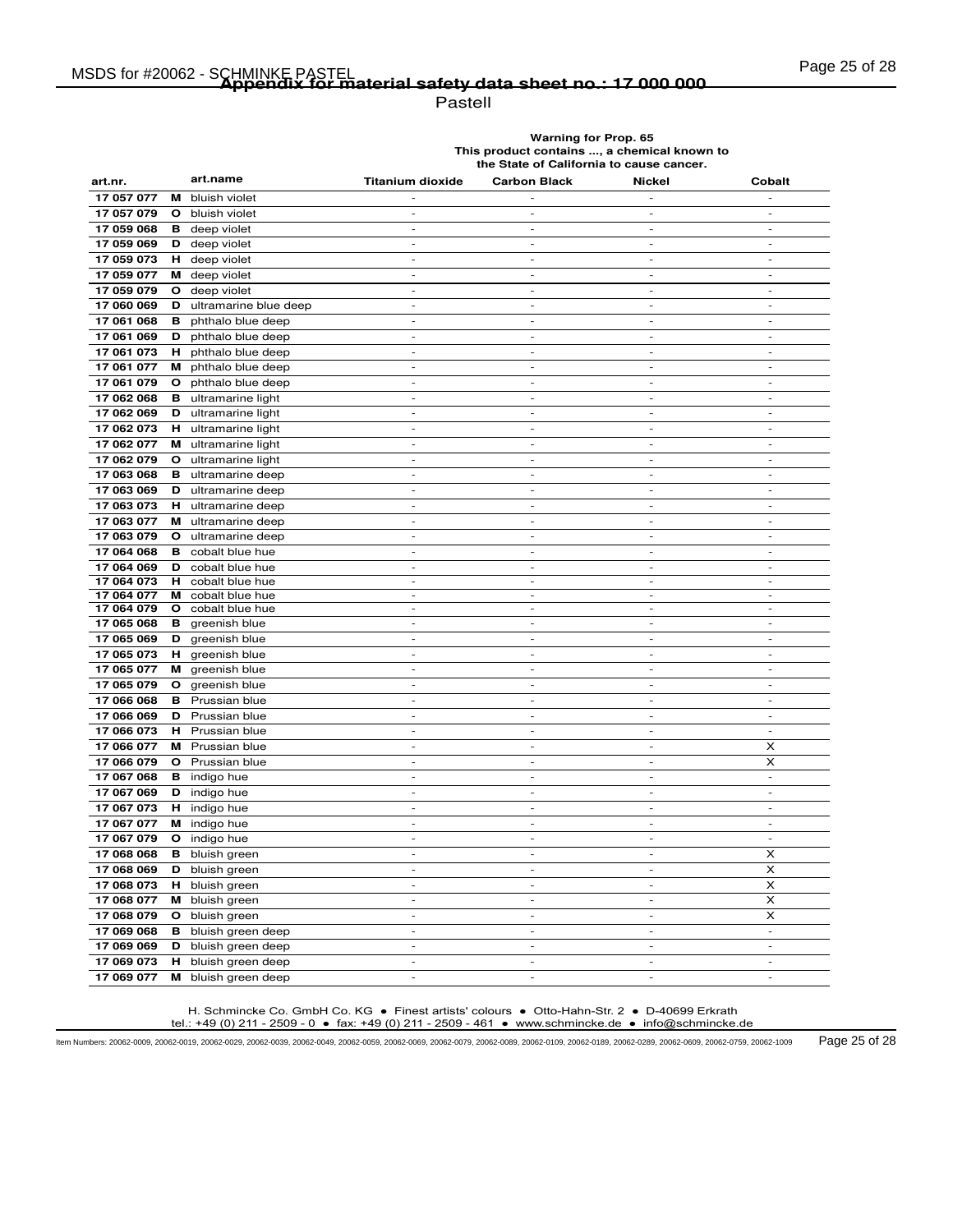Pastell

**Warning for Prop. 65 This product contains ..., a chemical known to the State of California to cause cancer.**

| art.nr.    | art.name                          | <b>Titanium dioxide</b>     | <b>Carbon Black</b>          | <b>Nickel</b>            | Cobalt                   |
|------------|-----------------------------------|-----------------------------|------------------------------|--------------------------|--------------------------|
| 17 069 079 | $\mathbf{o}$<br>bluish green deep |                             |                              |                          | $\overline{a}$           |
| 17 070 068 | в<br>leaf green deep              | $\overline{a}$              | ٠                            | $\sim$                   | $\overline{\phantom{a}}$ |
| 17 070 069 | D<br>leaf green deep              | $\overline{\phantom{a}}$    | $\overline{\phantom{a}}$     | $\frac{1}{2}$            | $\overline{\phantom{a}}$ |
| 17 070 073 | н<br>leaf green deep              | $\overline{\phantom{a}}$    | $\qquad \qquad \blacksquare$ | $\overline{\phantom{a}}$ | $\overline{\phantom{a}}$ |
| 17 070 077 | м<br>leaf green deep              | $\sim$                      | $\sim$                       | $\sim$                   | $\sim$                   |
| 17 070 079 | O<br>leaf green deep              | $\overline{\phantom{a}}$    | $\overline{\phantom{a}}$     | $\overline{\phantom{a}}$ | $\overline{\phantom{a}}$ |
| 17 071 068 | в<br>light green                  | $\overline{a}$              | $\overline{a}$               | $\overline{a}$           | $\overline{a}$           |
| 17 071 069 | D<br>light green                  | $\overline{\phantom{a}}$    | ÷,                           | $\sim$                   | $\sim$                   |
| 17 071 073 | light green<br>н.                 | $\overline{a}$              | $\overline{a}$               | $\sim$                   | $\sim$                   |
| 17 071 077 | M light green                     | $\overline{\phantom{a}}$    | $\overline{\phantom{a}}$     | $\sim$                   | $\sim$                   |
| 17 071 079 | O<br>light green                  | $\overline{a}$              | $\overline{a}$               | $\overline{\phantom{a}}$ | $\overline{\phantom{a}}$ |
| 17 072 068 | leaf green 1<br>в                 | $\overline{\phantom{a}}$    | $\overline{\phantom{a}}$     | x                        | $\sim$                   |
| 17 072 069 | D<br>leaf green 1                 | $\overline{\phantom{a}}$    | $\overline{\phantom{a}}$     | X                        | $\overline{\phantom{a}}$ |
| 17 072 073 | leaf green 1<br>н.                | $\overline{\phantom{a}}$    | $\overline{\phantom{m}}$     | $\overline{\phantom{a}}$ | $\blacksquare$           |
| 17 072 073 | м<br>leaf green 1                 | $\overline{a}$              | $\overline{a}$               | $\overline{a}$           | $\overline{a}$           |
| 17 072 073 | leaf green 1<br>O                 | $\sim$                      | $\sim$                       | $\sim$                   | $\sim$                   |
| 17 073 068 | в<br>leaf green 2                 | $\overline{\phantom{a}}$    | $\overline{\phantom{a}}$     | $\overline{\phantom{a}}$ | $\overline{\phantom{a}}$ |
| 17 073 069 | leaf green 2<br>D                 | $\overline{a}$              | ÷,                           | $\overline{\phantom{a}}$ | $\overline{\phantom{a}}$ |
| 17 073 073 | leaf green 2<br>н.                | $\overline{\phantom{a}}$    | $\overline{\phantom{a}}$     | $\overline{\phantom{a}}$ | $\overline{\phantom{a}}$ |
| 17 073 077 | leaf green 2<br>м                 | $\overline{\phantom{a}}$    | $\overline{\phantom{a}}$     | $\sim$                   | $\sim$                   |
| 17 073 079 | O<br>leaf green 2                 | $\overline{\phantom{a}}$    | $\overline{\phantom{0}}$     | $\overline{\phantom{a}}$ | $\blacksquare$           |
| 17 074 068 | в<br>phthalo green deep           | $\frac{1}{2}$               | $\overline{a}$               | $\overline{\phantom{a}}$ | $\overline{\phantom{a}}$ |
| 17 074 069 | D<br>phthalo green deep           | $\sim$                      | $\overline{\phantom{a}}$     | $\sim$                   | $\sim$                   |
| 17 074 073 | H phthalo green deep              | $\overline{\phantom{a}}$    | $\overline{\phantom{a}}$     | $\overline{\phantom{a}}$ | $\overline{\phantom{a}}$ |
| 17 074 077 | м<br>phthalo green deep           | $\overline{a}$              | $\overline{a}$               |                          | $\overline{a}$           |
| 17 074 079 | O phthalo green deep              | $\overline{\phantom{a}}$    | $\overline{\phantom{a}}$     | $\sim$                   | $\overline{\phantom{a}}$ |
| 17 075 068 | в<br>mossy green 1                | $\overline{\phantom{a}}$    | $\sim$                       | x                        | $\sim$                   |
| 17 075 069 | D<br>mossy green 1                | $\overline{\phantom{a}}$    | $\overline{\phantom{a}}$     | X                        | $\overline{\phantom{a}}$ |
| 17 075 073 | н.<br>mossy green 1               | $\overline{a}$              | $\overline{a}$               | $\boldsymbol{\times}$    | $\overline{\phantom{a}}$ |
| 17 075 077 | M mossy green 1                   | $\overline{a}$              | $\overline{a}$               | X                        | $\overline{\phantom{a}}$ |
| 17 075 079 | $\mathbf{o}$<br>mossy green 1     | $\overline{\phantom{a}}$    | $\overline{\phantom{a}}$     | X                        | $\overline{\phantom{a}}$ |
| 17 076 068 | в<br>mossy green 2                | $\overline{a}$              | $\overline{a}$               | ÷,                       | ÷,                       |
| 17 076 069 | D<br>mossy green 2                | $\equiv$                    | $\blacksquare$               | $\blacksquare$           | $\blacksquare$           |
| 17 076 073 | H mossy green 2                   | $\sim$                      | $\overline{\phantom{a}}$     | $\sim$                   | $\sim$                   |
| 17 076 077 | M mossy green 2                   | $\overline{\phantom{a}}$    | $\sim$                       | $\overline{\phantom{a}}$ | $\blacksquare$           |
| 17 076 079 | O mossy green 2                   |                             |                              |                          |                          |
| 17 077 068 | <b>B</b> may green                | $\overline{a}$              | $\overline{a}$               | $\overline{\phantom{a}}$ | $\sim$                   |
| 17 077 069 | D may green                       | $\overline{\phantom{a}}$    | $\overline{\phantom{a}}$     | $\sim$                   | $\sim$                   |
| 17 077 073 | <b>H</b> may green                | $\overline{a}$              | $\overline{a}$               | $\overline{\phantom{a}}$ | $\overline{\phantom{a}}$ |
| 17 077 077 | M may green                       | $\overline{\phantom{0}}$    | $\overline{\phantom{m}}$     | $\frac{1}{2}$            | $\overline{\phantom{a}}$ |
| 17 077 079 | <b>O</b> may green                | $\sim$                      | $\overline{\phantom{a}}$     | $\sim$                   | $\sim$                   |
| 17 080 068 | в<br>cold green 1                 | $\blacksquare$              | $\blacksquare$               | $\blacksquare$           | x                        |
| 17 080 069 | D<br>cold green 1                 | $\overline{a}$              | $\qquad \qquad \blacksquare$ | $\overline{\phantom{a}}$ | X                        |
| 17 080 073 | н<br>cold green 1                 | $\overline{a}$              | $\overline{a}$               | $\overline{\phantom{a}}$ | $\bar{\phantom{a}}$      |
| 17 080 077 | cold green 1<br>м                 | $\overline{\phantom{a}}$    | $\overline{\phantom{a}}$     | $\overline{\phantom{a}}$ | $\overline{\phantom{a}}$ |
| 17 080 079 | O cold green 1                    | $\overline{a}$              | $\overline{\phantom{a}}$     | $\overline{\phantom{a}}$ | $\sim$                   |
| 17 081 068 | в<br>cold green deep              | $\overline{a}$              | $\overline{a}$               | $\overline{a}$           | X                        |
| 17 081 069 | cold green deep<br>D              | $\sim$                      | $\overline{a}$               | $\sim$                   | $\boldsymbol{\times}$    |
| 17 081 073 | cold green deep<br>н.             | $\mathcal{L}_{\mathcal{A}}$ | $\overline{\phantom{a}}$     | $\sim$                   | X                        |
| 17 081 077 | м<br>cold green deep              | $\overline{\phantom{a}}$    | $\overline{\phantom{a}}$     | $\blacksquare$           | X                        |
| 17 081 079 | O<br>cold green deep              |                             |                              |                          | X                        |

H. Schmincke Co. GmbH Co. KG ● Finest artists' colours ● Otto-Hahn-Str. 2 ● D-40699 Erkrath tel.: +49 (0) 211 - 2509 - 0 ● fax: +49 (0) 211 - 2509 - 461 ● www.schmincke.de ● info@schmincke.de

Item Numbers: 20062-0009, 20062-0019, 20062-0029, 20062-0039, 20062-0049, 20062-0059, 20062-0069, 20062-0079, 20062-0089, 20062-0109, 20062-0189, 20062-0289, 20062-0609, 20062-0759, 20062-1009 Page 26 of 28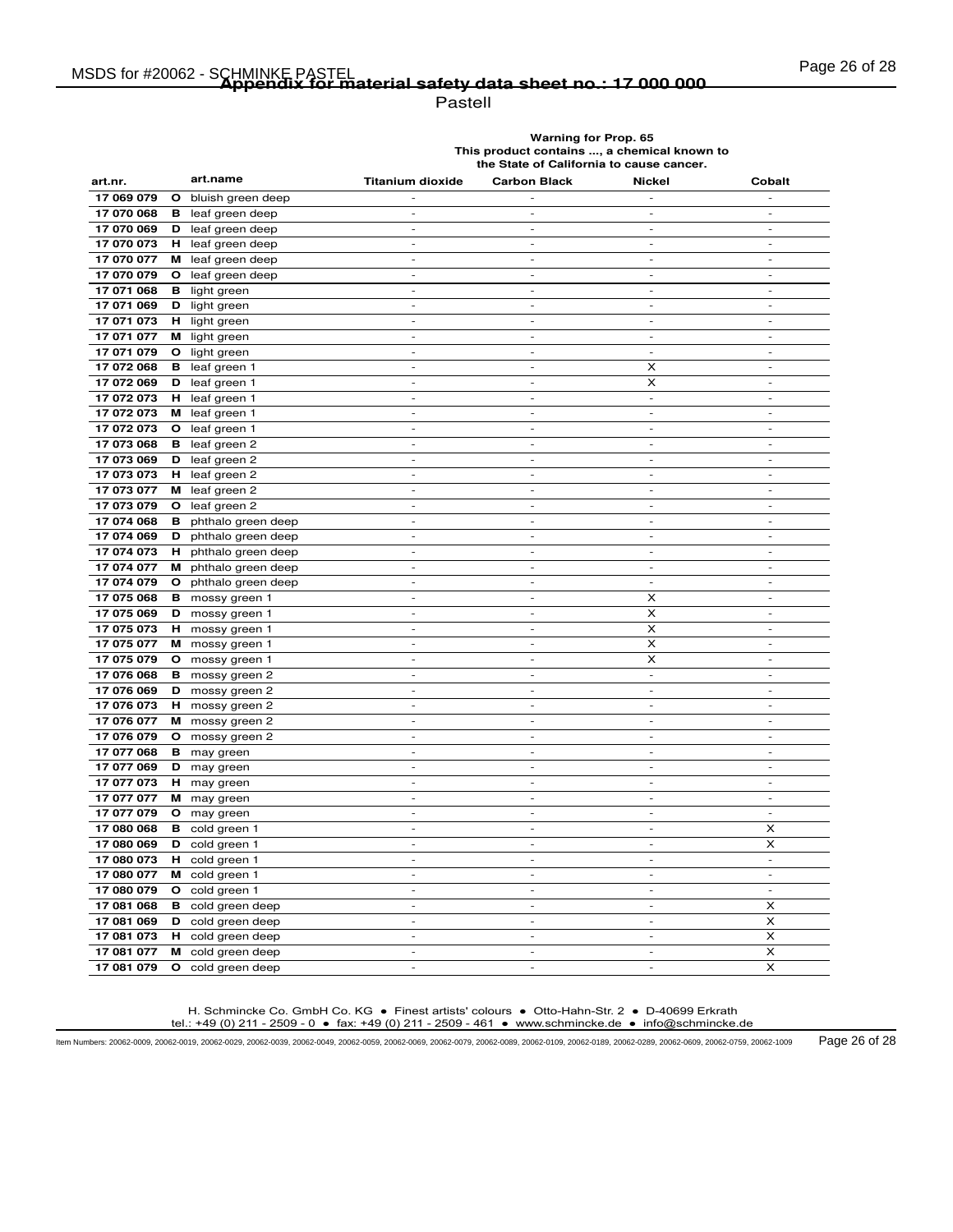# Page 27 of 28 MSDS for #20062 - SCHMINKE PASTEL **Appendix for material safety data sheet no.: 17 000 000**

Pastell

**Warning for Prop. 65 This product contains ..., a chemical known to the State of California to cause cancer.**

| art.nr.    |    | art.name             | <b>Titanium dioxide</b>                    | <b>Carbon Black</b>      | <b>Nickel</b>                | Cobalt                   |
|------------|----|----------------------|--------------------------------------------|--------------------------|------------------------------|--------------------------|
| 17 082 068 | в  | Verona green         |                                            |                          |                              | $\overline{a}$           |
| 17 082 069 | D  | Verona green         | $\overline{a}$                             | $\sim$                   | $\overline{\phantom{a}}$     | $\overline{a}$           |
| 17 082 073 | н. | Verona green         | $\overline{\phantom{a}}$                   | $\overline{\phantom{a}}$ | $\overline{\phantom{a}}$     | $\overline{\phantom{a}}$ |
| 17 082 077 | м  | Verona green         | $\overline{\phantom{a}}$                   | $\overline{\phantom{a}}$ | $\qquad \qquad \blacksquare$ | $\overline{\phantom{m}}$ |
| 17 082 079 | O  | Verona green         | $\sim$                                     | $\sim$                   | $\sim$                       | $\sim$                   |
| 17 083 068 | в  | Bohemian green       | $\overline{\phantom{a}}$                   | $\overline{\phantom{a}}$ | $\qquad \qquad \blacksquare$ | $\overline{\phantom{a}}$ |
| 17 083 069 | D  | Bohemian green       | $\overline{a}$                             | $\overline{a}$           | $\overline{a}$               | $\overline{a}$           |
| 17 083 073 | н  | Bohemian green       | $\sim$                                     | $\sim$                   | ÷,                           | $\sim$                   |
| 17 083 077 | м  | Bohemian green       | $\overline{a}$                             | $\overline{a}$           | $\overline{a}$               | $\overline{\phantom{a}}$ |
| 17 083 079 | O  | Bohemian green       | $\overline{\phantom{a}}$                   | $\overline{\phantom{a}}$ | $\overline{\phantom{a}}$     | $\sim$                   |
| 17 084 068 | в  | chromium oxide green | $\overline{a}$                             | $\overline{a}$           | $\overline{a}$               | $\overline{a}$           |
| 17 084 068 | D  | chromium oxide green | $\overline{\phantom{a}}$                   | $\overline{\phantom{a}}$ | $\overline{\phantom{a}}$     | $\sim$                   |
| 17 084 068 | н  | chromium oxide green | $\overline{\phantom{a}}$                   | $\overline{\phantom{a}}$ | $\overline{\phantom{a}}$     | $\overline{\phantom{a}}$ |
| 17 084 068 | м  | chromium oxide green | $\overline{\phantom{a}}$                   | $\overline{\phantom{m}}$ | $\qquad \qquad \blacksquare$ | $\overline{\phantom{a}}$ |
| 17 084 068 | О  | chromium oxide green | $\overline{\phantom{a}}$                   | $\overline{a}$           | $\overline{a}$               | $\overline{a}$           |
| 17 085 068 | в  | olive green 1        | $\sim$                                     | $\sim$                   | $\sim$                       | $\sim$                   |
| 17 085 069 | D  | olive green 1        | $\sim$                                     | $\overline{\phantom{a}}$ | $\overline{a}$               | $\overline{\phantom{a}}$ |
| 17 085 073 | н  | olive green 1        | $\overline{\phantom{a}}$                   | $\overline{\phantom{a}}$ | ÷,                           | $\overline{\phantom{a}}$ |
| 17 085 077 | м  | olive green 1        | $\overline{\phantom{a}}$                   | $\overline{\phantom{a}}$ | $\overline{\phantom{a}}$     | $\overline{\phantom{a}}$ |
| 17 085 079 | О  | olive green 1        | $\overline{\phantom{a}}$                   | $\sim$                   | $\overline{\phantom{a}}$     | $\overline{\phantom{a}}$ |
| 17 086 068 | в  | olive green 2        | $\overline{\phantom{a}}$                   | $\overline{\phantom{a}}$ | $\qquad \qquad \blacksquare$ | $\overline{\phantom{a}}$ |
| 17 086 069 | D  | olive green 2        | $\sim$                                     | ٠                        | X                            | $\overline{\phantom{a}}$ |
| 17 086 073 | н. | olive green 2        | $\sim$                                     | $\sim$                   | X                            | $\sim$                   |
| 17 086 077 |    | M olive green 2      | $\overline{\phantom{a}}$                   | $\overline{\phantom{a}}$ | X                            | $\overline{\phantom{a}}$ |
| 17 086 079 | O  | olive green 2        | $\overline{a}$                             | i,                       | X                            | $\overline{a}$           |
| 17 087 068 | в  | olive green deep     | $\overline{\phantom{a}}$                   | $\overline{\phantom{a}}$ | $\Box$                       | $\overline{\phantom{a}}$ |
| 17 090 068 | в  | grey violet          | $\overline{\phantom{a}}$                   | $\sim$                   | $\overline{\phantom{a}}$     | $\sim$                   |
| 17 090 069 | D  | grey violet          | $\overline{\phantom{a}}$                   | $\overline{\phantom{a}}$ | $\overline{\phantom{a}}$     | $\overline{\phantom{a}}$ |
| 17 090 073 | н  | grey violet          | $\overline{a}$                             | $\overline{a}$           | $\overline{a}$               | $\overline{\phantom{a}}$ |
| 17 090 077 | м  | grey violet          | $\overline{a}$                             | $\overline{a}$           | $\overline{a}$               | $\overline{a}$           |
| 17 090 079 | О  | grey violet          | $\overline{\phantom{a}}$                   | $\overline{\phantom{a}}$ | $\overline{\phantom{a}}$     | $\overline{\phantom{a}}$ |
| 17 091 068 | в  | grey blue 1          | $\overline{\phantom{a}}$                   | $\overline{\phantom{a}}$ | $\overline{a}$               | ÷,                       |
| 17 091 069 | D  | grey blue 1          | $\overline{\phantom{a}}$                   | $\blacksquare$           | $\overline{\phantom{a}}$     | $\blacksquare$           |
| 17 091 073 | н  | grey blue 1          | $\overline{\phantom{a}}$                   | $\overline{\phantom{a}}$ | $\overline{\phantom{a}}$     | $\sim$                   |
| 17 091 077 | м  | grey blue 1          | $\overline{\phantom{a}}$                   | $\sim$                   | $\sim$                       | $\overline{\phantom{a}}$ |
| 17 091 079 | O  | grey blue 1          |                                            |                          |                              |                          |
| 17 092 068 | в  | reddish grey         | $\overline{a}$                             | $\overline{a}$           | $\overline{a}$               | $\overline{a}$           |
| 17 092 069 | D  | reddish grey         | $\sim$                                     | $\sim$                   | $\overline{a}$               | $\sim$                   |
| 17 092 073 | н. | reddish grey         | $\overline{\phantom{a}}$                   | $\overline{\phantom{a}}$ | $\overline{a}$               | $\overline{\phantom{a}}$ |
| 17 092 077 | м  | reddish grey         | $\overline{\phantom{a}}$                   | $\overline{\phantom{a}}$ | $\overline{\phantom{m}}$     | $\frac{1}{2}$            |
| 17 092 079 | O  | reddish grey         | $\overline{\phantom{a}}$                   | $\sim$                   | $\overline{a}$               | $\sim$                   |
| 17 093 068 | в  | greenish grey 1      | $\equiv$                                   | $\overline{\phantom{a}}$ | $\blacksquare$               | $\blacksquare$           |
| 17 093 069 | D  | greenish grey 1      | $\overline{\phantom{a}}$                   | $\overline{\phantom{a}}$ | $\qquad \qquad \blacksquare$ | $\overline{\phantom{a}}$ |
| 17 093 073 | н  | greenish grey 1      | $\overline{\phantom{a}}$                   | $\overline{\phantom{a}}$ | $\overline{a}$               | $\overline{\phantom{a}}$ |
| 17 093 077 | м  | greenish grey 1      | $\overline{\phantom{a}}$                   | $\overline{\phantom{a}}$ | $\overline{\phantom{a}}$     | $\overline{\phantom{a}}$ |
| 17 093 079 | O  | greenish grey 1      | $\overline{\phantom{a}}$                   | $\overline{\phantom{a}}$ | $\overline{\phantom{a}}$     | $\overline{\phantom{a}}$ |
| 17 094 068 | в  | greenish grey 2      | $\overline{a}$                             | $\overline{a}$           | $\overline{a}$               | $\overline{a}$           |
| 17 094 069 | D  | greenish grey 2      | $\overline{\phantom{a}}$                   | $\sim$                   | $\overline{a}$               | $\sim$                   |
| 17 094 073 | н. | greenish grey 2      | $\mathcal{L}_{\mathcal{A}}$                | $\sim$                   | $\overline{\phantom{a}}$     | $\sim$                   |
| 17 094 077 | м  | greenish grey 2      | $\overline{\phantom{a}}$<br>$\overline{a}$ | $\overline{\phantom{a}}$ | $\overline{\phantom{a}}$     | $\overline{\phantom{a}}$ |
| 17 094 079 | O  | greenish grey 2      |                                            |                          |                              |                          |

H. Schmincke Co. GmbH Co. KG ● Finest artists' colours ● Otto-Hahn-Str. 2 ● D-40699 Erkrath tel.: +49 (0) 211 - 2509 - 0 ● fax: +49 (0) 211 - 2509 - 461 ● www.schmincke.de ● info@schmincke.de

Item Numbers: 20062-0009, 20062-0019, 20062-0029, 20062-0039, 20062-0049, 20062-0059, 20062-0069, 20062-0079, 20062-0089, 20062-0109, 20062-0189, 20062-0289, 20062-0609, 20062-0759, 20062-1009 Page 27 of 28